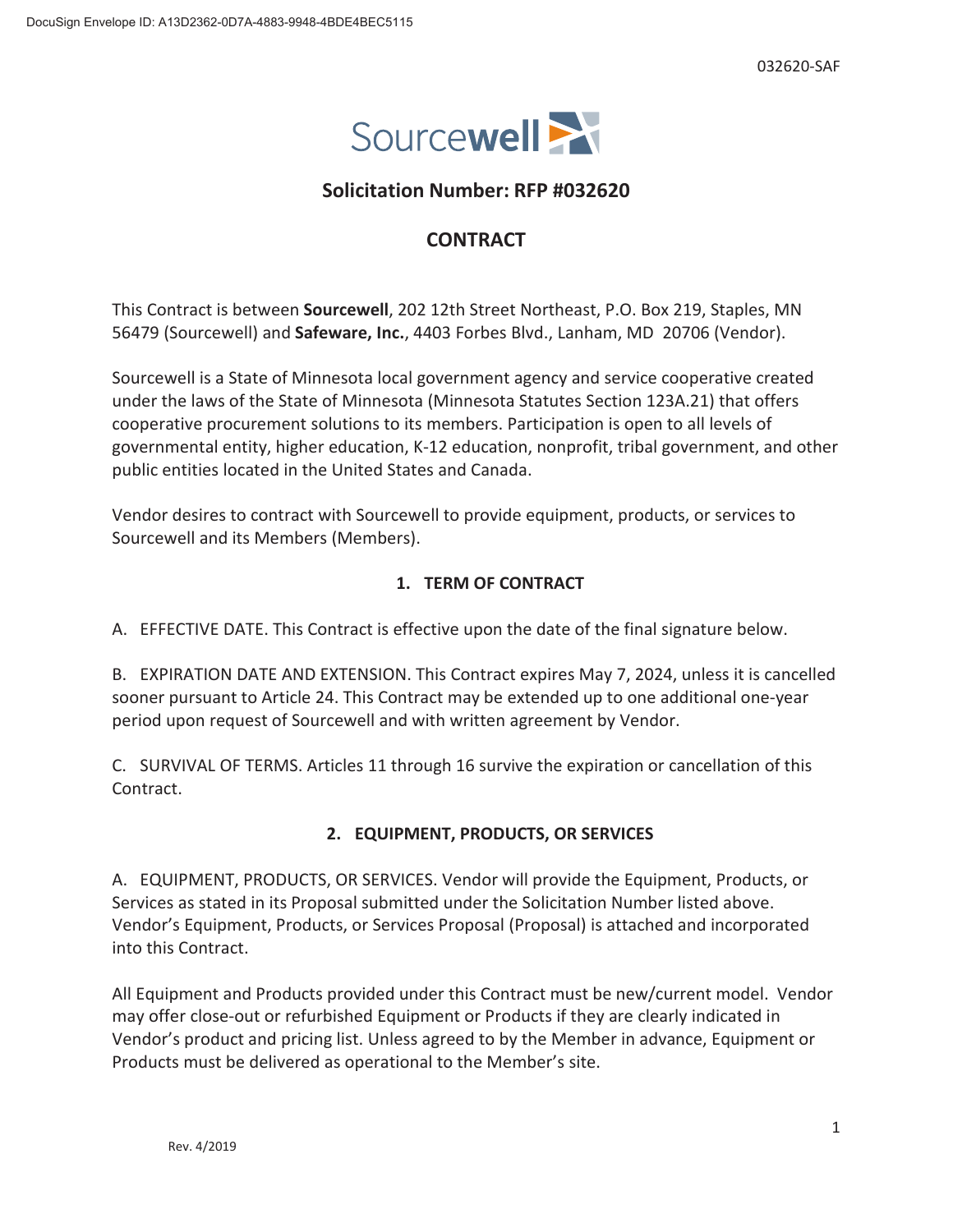This Contract offers an indefinite quantity of sales, and while substantial volume is anticipated, sales and sales volume are not guaranteed.

B. WARRANTY. Vendor warrants that all Equipment, Products, and Services furnished are free from liens and encumbrances, and are free from defects in design, materials, and workmanship. In addition, Vendor warrants the Equipment, Products, and Services are suitable for and will perform in accordance with the ordinary use for which they are intended. Vendor's dealers and distributors must agree to assist the Member in reaching a resolution in any dispute over warranty terms with the manufacturer. Any manufacturer's warranty that is effective past the expiration of the Vendor's warranty will be passed on to the Member.

C. DEALERS AND DISTRIBUTORS. Upon Contract execution, Vendor will make available to Sourcewell a means to validate or authenticate Vendor's authorized Distributors/Dealers relative to the Equipment, Products, and Services related to this Contract. This list may be updated from time-to-time and is incorporated into this Contract by reference. It is the Vendor's responsibility to ensure Sourcewell receives the most current version of this list.

## **3. PRICING**

All Equipment, Products, or Services under this Contract will be priced as stated in Vendor's Proposal.

Regardless of the payment method chosen by the Member, the total cost associated with any purchase option of the Equipment, Products, or Services must always be disclosed in the pricing quote to the applicable Member at the time of purchase.

When providing pricing quotes to Members, all pricing quoted must reflect a Member's total cost of acquisition. This means that the quoted cost is for delivered Equipment, Products, and Services that are operational for their intended purpose, and includes all costs to the Member's requested delivery location.

A. SHIPPING AND SHIPPING COSTS. All delivered Equipment and Products must be properly packaged. Damaged Equipment and Products may be rejected. If the damage is not readily apparent at the time of delivery, Vendor must permit the Equipment and Products to be returned within a reasonable time at no cost to Sourcewell or its Members. Members reserve the right to inspect the Equipment and Products at a reasonable time after delivery where circumstances or conditions prevent effective inspection of the Equipment and Products at the time of delivery.

Vendor must arrange for and pay for the return shipment on Equipment and Products that arrive in a defective or inoperable condition.

Sourcewell may declare the Vendor in breach of this Contract if the Vendor intentionally delivers substandard or inferior Equipment or Products. In the event of the delivery of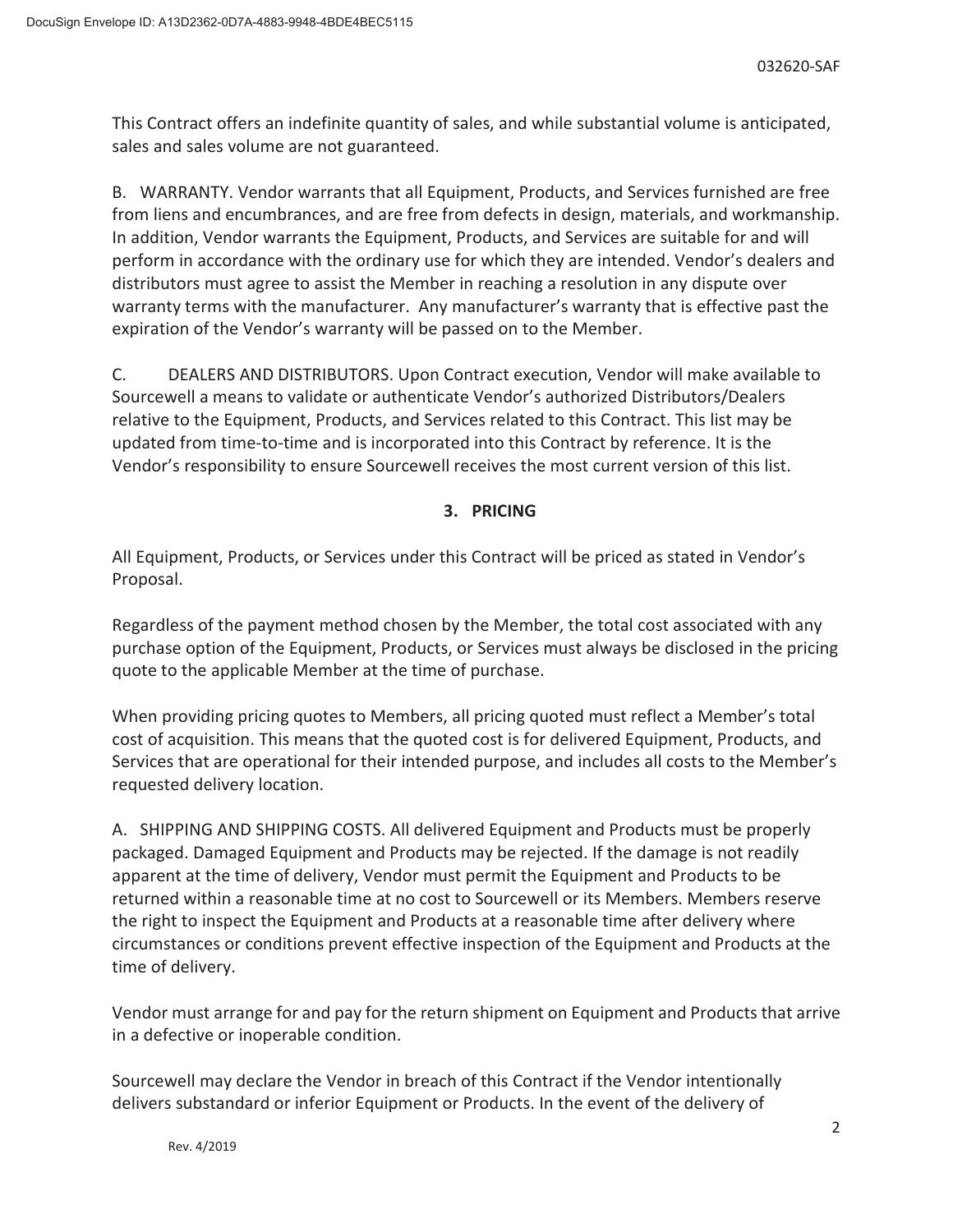nonconforming Equipment and Products, the Member will notify the Vendor as soon as possible and the Vendor will replace nonconforming Equipment and Products with conforming Equipment and Products that are acceptable to the Member.

B. SALES TAX. Each Member is responsible for supplying the Vendor with valid tax-exemption certification(s). When ordering, Members must indicate if it is a tax-exempt entity.

C. HOT LIST PRICING. At any time during this Contract, Vendor may offer a specific selection of Equipment, Products, or Services at discounts greater than those listed in the Contract. When Vendor determines it will offer Hot List Pricing, it must be submitted electronically to Sourcewell in a line-item format. Equipment, Products, or Services may be added or removed from the Hot List at any time through a Sourcewell Price and Product Change Form as defined in Article 4 below.

Hot List program and pricing may also be used to discount and liquidate close-out and discontinued Equipment and Products as long as those close-out and discontinued items are clearly identified as such. Current ordering process and administrative fees apply. Hot List Pricing must be published and made available to all Members.

# **4. PRODUCT AND PRICING CHANGE REQUESTS**

Vendor may request Equipment, Product, or Service changes, additions, or deletions at any time. All requests must be made in writing by submitting a signed Sourcewell Price and Product Change Request Form to the assigned Sourcewell Contract Administrator. This form is available from the assigned Sourcewell Contract Administrator. At a minimum, the request must:

- Identify the applicable Sourcewell contract number
- Clearly specify the requested change
- Provide sufficient detail to justify the requested change
- Individually list all Equipment, Products, or Services affected by the requested change, along with the requested change (e.g., addition, deletion, price change)

• Include a complete restatement of pricing documentation in Microsoft Excel with the effective date of the modified pricing, or product addition or deletion. The new pricing restatement must include all Equipment, Products, and Services offered, even for those items where pricing remains unchanged.

A fully executed Sourcewell Price and Product Request Form will be become an amendment to this Contract and be incorporated by reference.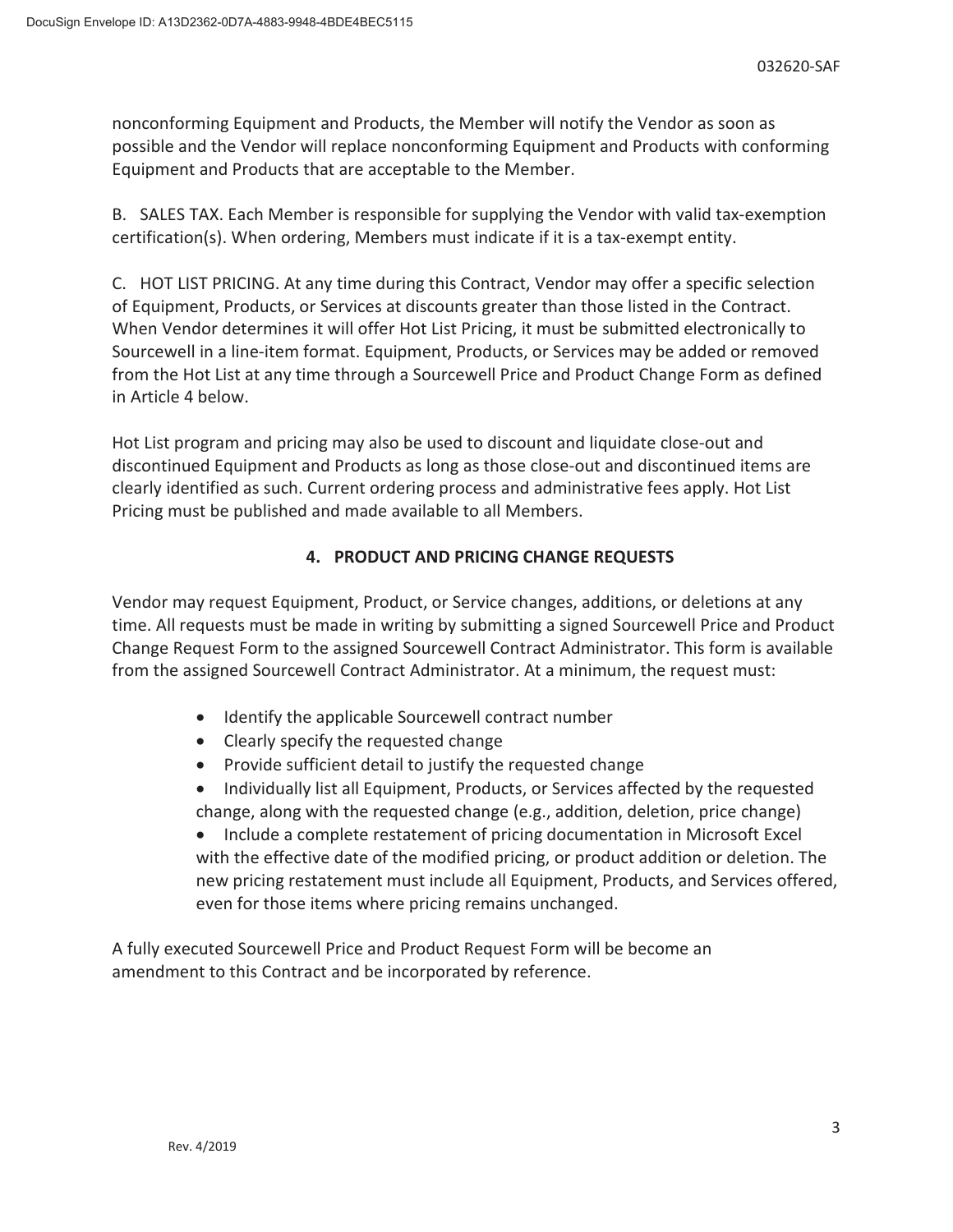## **5. MEMBERSHIP, CONTRACT ACCESS, AND MEMBER REQUIREMENTS**

A. MEMBERSHIP. Membership in Sourcewell is open to public and nonprofit entities across the United States and Canada; such as municipal, state/province, K-12 and higher education, tribal government, and other public entities.

The benefits of this Contract should be available to all Members that can legally access the Equipment, Products, or Services under this Contract. A Member's authority to access this Contract is determined through its cooperative purchasing, interlocal, or joint powers laws. Any entity accessing benefits of this Contract will be considered a Service Member of Sourcewell during such time of access. Vendor understands that a Member's use of this Contract is at the Member's sole convenience and Members reserve the right to obtain like Equipment, Products, or Services from any other source.

Vendor is responsible for familiarizing its sales and service forces with Sourcewell membership requirements and documentation and will encourage potential members to join Sourcewell. Sourcewell reserves the right to add and remove Members to its roster during the term of this Contract.

B. PUBLIC FACILITIES. Vendor's employees may be required to perform work at governmentowned facilities, including schools. Vendor's employees and agents must conduct themselves in a professional manner while on the premises, and in accordance with Member policies and procedures, and all applicable laws.

## **6. MEMBER ORDERING AND PURCHASE ORDERS**

A. PURCHASE ORDERS AND PAYMENT. To access the contracted Equipment, Products, or Services under this Contract, Member must clearly indicate to Vendor that it intends to access this Contract; however, order flow and procedure will be developed jointly between Sourcewell and Vendor. Typically a Member will issue a purchase order directly to Vendor. Members may use their own forms for purchase orders, but it should clearly note the applicable Sourcewell contract number. Members will be solely responsible for payment and Sourcewell will have no liability for any unpaid invoice of any Member.

B. ADDITIONAL TERMS AND CONDITIONS. Additional terms and conditions to a purchase order may be negotiated between a Member and Vendor, such as job or industry-specific requirements, legal requirements (such as affirmative action or immigration status requirements), or specific local policy requirements. Any negotiated additional terms and conditions must never be less favorable to the Member than what is contained in Vendor's Proposal.

C. PERFORMANCE BOND. If requested by a Member, Vendor will provide a performance bond that meets the requirements set forth in the Member's purchase order.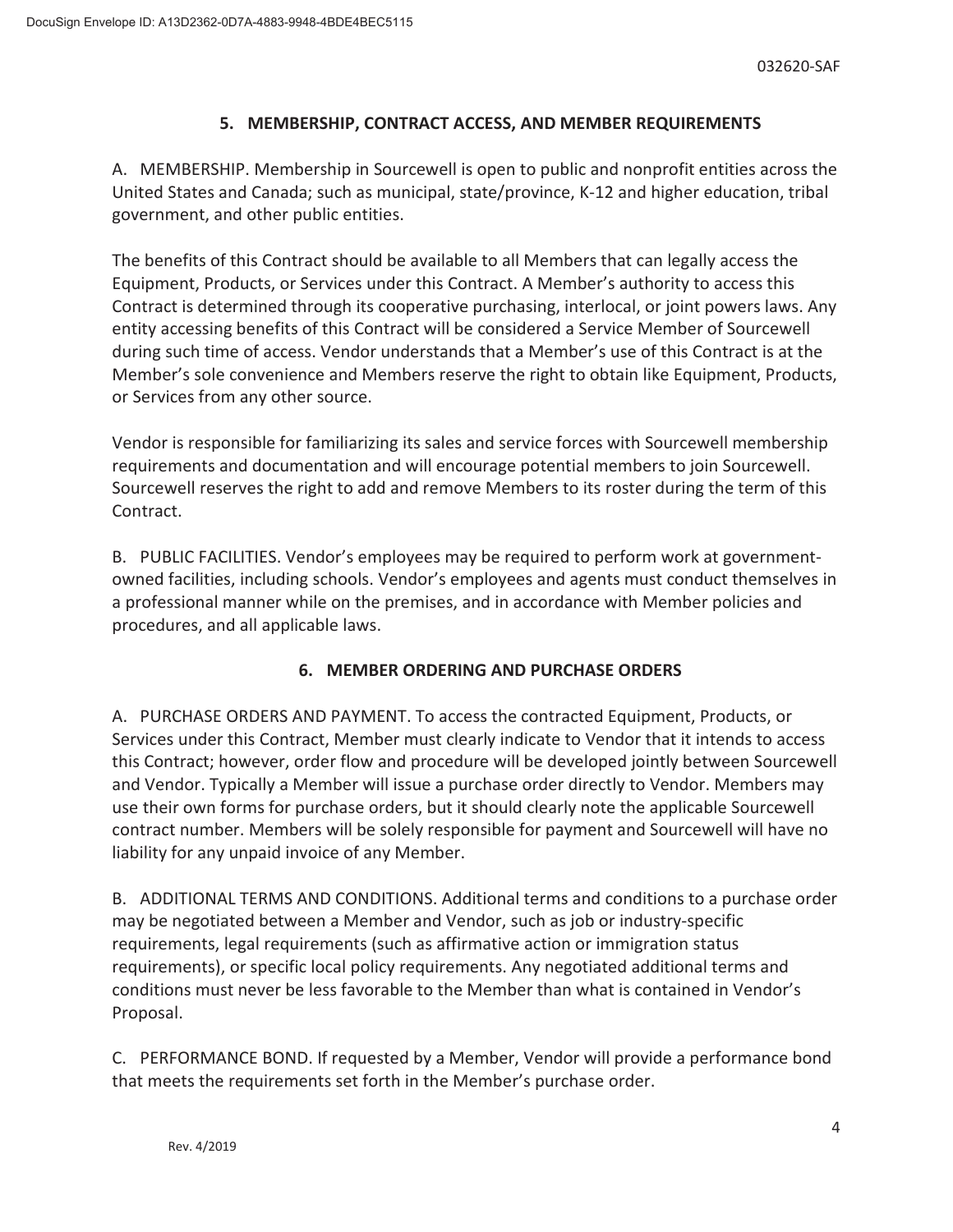D. SPECIALIZED SERVICE REQUIREMENTS. In the event that the Member requires service or specialized performance requirements (such as e-commerce specifications, specialized delivery requirements, or other specifications and requirements) not addressed in this Contract, the Member and the Vendor may enter into a separate, standalone agreement, apart from this Contract. Sourcewell, including its agents and employees, will not be made a party to a claim for breach of such agreement.

E. TERMINATION OF PURCHASE ORDERS. Members may terminate a purchase order, in whole or in part, immediately upon notice to Vendor in the event of any of the following events:

> 1. The Member fails to receive funding or appropriation from its governing body at levels sufficient to pay for the goods to be purchased;

2. Federal or state laws or regulations prohibit the purchase or change the Member's requirements; or

3. Vendor commits any material breach of this Contract or the additional terms agreed to between the Vendor and a Member.

F. GOVERNING LAW AND VENUE. The governing law and venue for any action related to a Member's purchase order will be determined by the Member making the purchase.

# **7. CUSTOMER SERVICE**

A. PRIMARY ACCOUNT REPRESENTATIVE. Vendor will assign an Account Representative to Sourcewell for this Contract and must provide prompt notice to Sourcewell if that person is changed. The Account Representative will be responsible for:

- Maintenance and management of this Contract;
- Timely response to all Sourcewell and Member inquiries; and
- **•** Business reviews to Sourcewell and Members, if applicable.

B. BUSINESS REVIEWS. Vendor must perform a minimum of one business review with Sourcewell per contract year. The business review will cover sales to members, pricing and contract terms, administrative fees, supply issues, customer issues, and any other necessary information.

# **8. REPORT ON CONTRACT SALES ACTIVITY AND ADMINISTRATIVE FEE PAYMENT**

A. CONTRACT SALES ACTIVITY REPORT. Each calendar quarter, Vendor must provide a contract sales activity report (Report) to the Sourcewell Contract Administrator assigned to this Contract. A Report must be provided regardless of the number or amount of sales during that quarter (i.e., if there are no sales, Vendor must submit a report indicating no sales were made).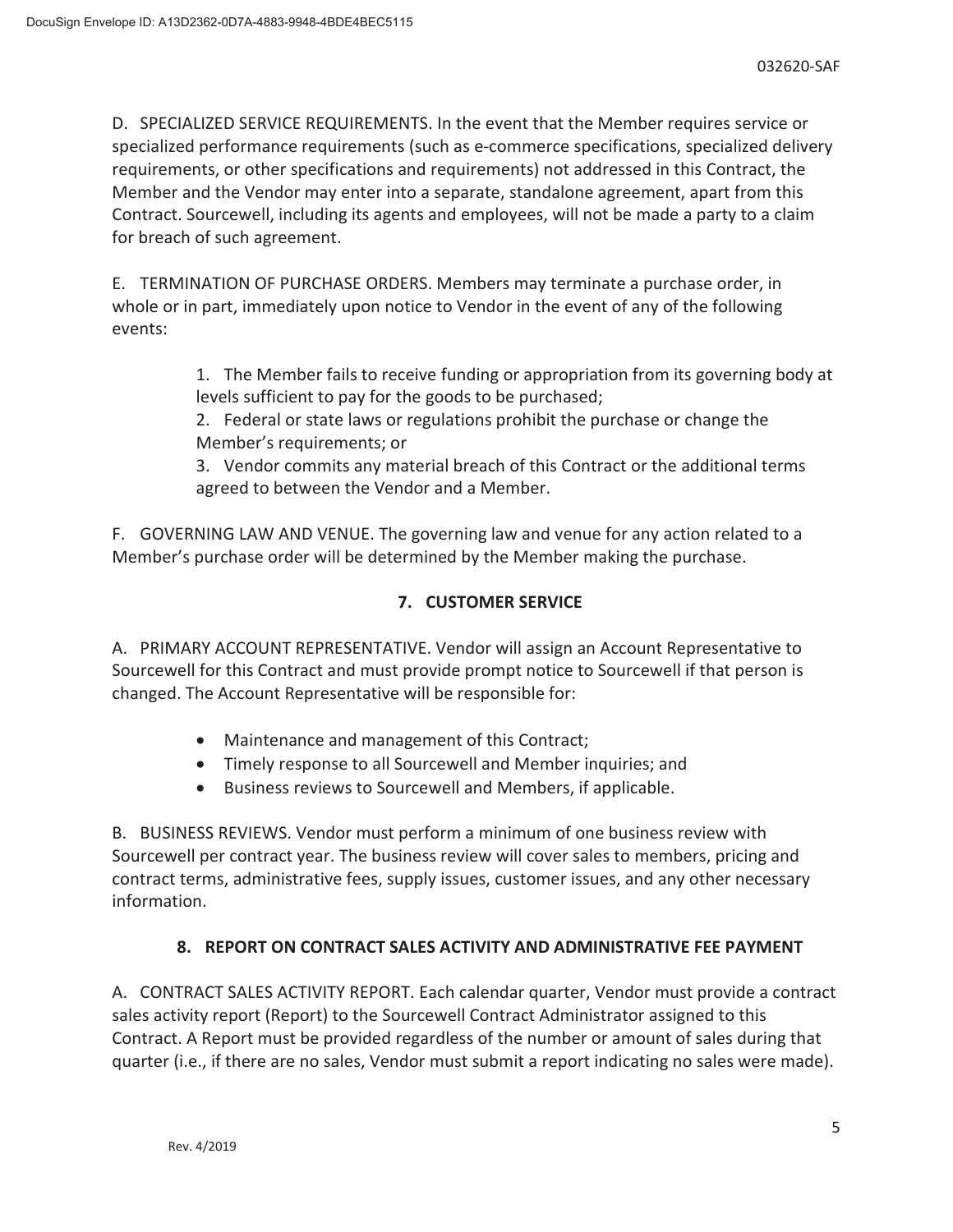The Report must contain the following fields:

- Customer Name (e.g., City of Staples Highway Department);
- Customer Physical Street Address;
- Customer City:
- Customer State:
- Customer Zip Code;
- Customer Contact Name;
- Customer Contact Email Address;
- Customer Contact Telephone Number;
- Sourcewell Assigned Entity/Member Number;
- Item Purchased Description;
- Item Purchased Price;
- Sourcewell Administrative Fee Applied; and
- Date Purchase was invoiced/sale was recognized as revenue by Vendor.

B. ADMINISTRATIVE FEE. In consideration for the support and services provided by Sourcewell, the Vendor will pay an administrative fee to Sourcewell on all Equipment, Products, and Services provided to Members. The Vendor will submit a check payable to Sourcewell for the percentage of administrative fee stated in the Proposal multiplied by the total sales of all Equipment, Products, and Services purchased by Members under this Contract during each calendar quarter. Payments should note the Sourcewell-assigned contract number in the memo and must be mailed to the address above "Attn: Accounts Receivable." Payments must be received no later than forty-five (45) calendar days after the end of each calendar quarter.

Vendor agrees to cooperate with Sourcewell in auditing transactions under this Contract to ensure that the administrative fee is paid on all items purchased under this Contract.

In the event the Vendor is delinquent in any undisputed administrative fees, Sourcewell reserves the right to cancel this Contract and reject any proposal submitted by the Vendor in any subsequent solicitation. In the event this Contract is cancelled by either party prior to the Contract's expiration date, the administrative fee payment will be due no more than thirty (30) days from the cancellation date.

## **9. AUTHORIZED REPRESENTATIVE**

Sourcewell's Authorized Representative is its Chief Procurement Officer.

Vendor's Authorized Representative is the person named in the Vendor's Proposal. If Vendor's Authorized Representative changes at any time during this Contract, Vendor must promptly notify Sourcewell in writing.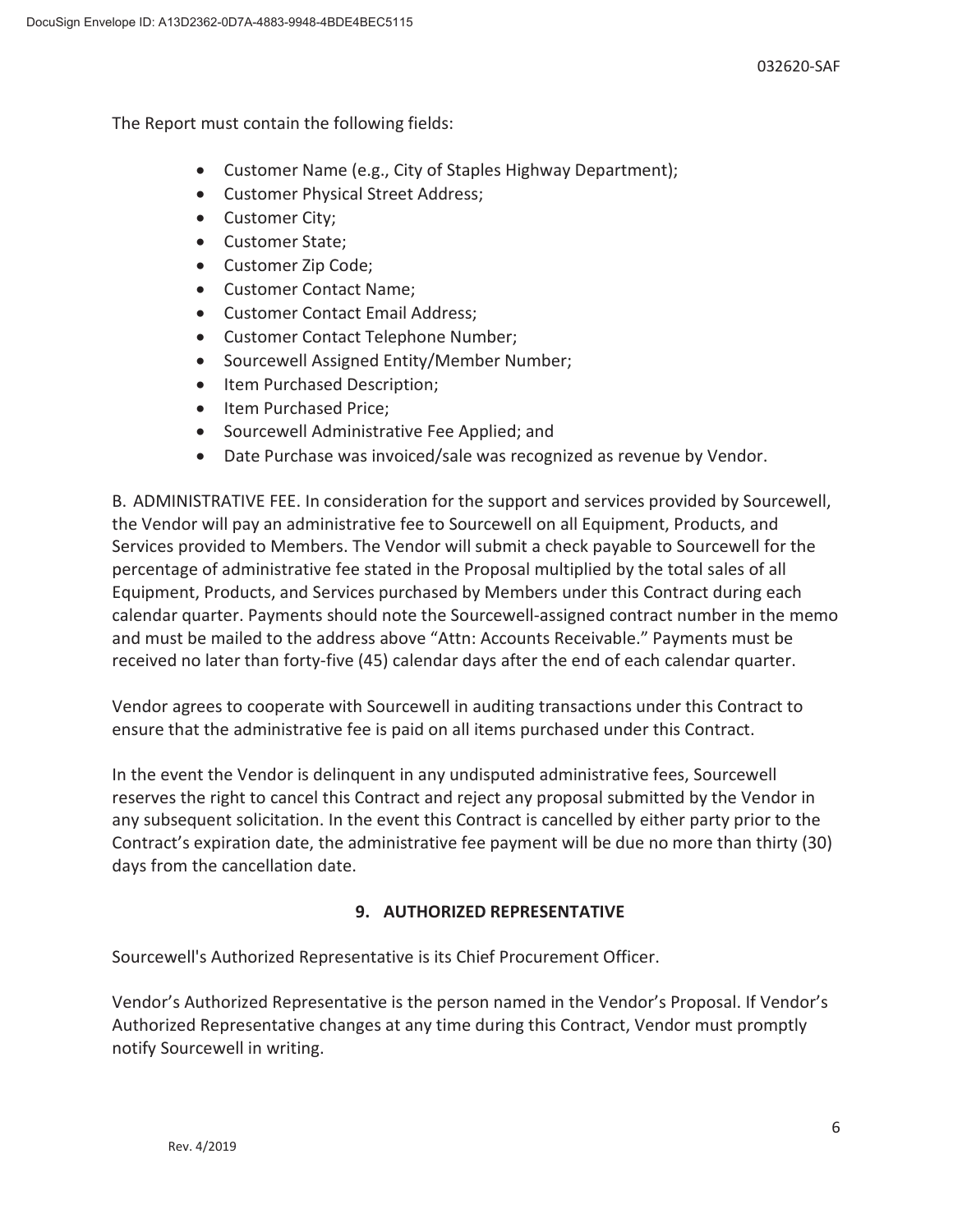## **10. ASSIGNMENT, AMENDMENTS, WAIVER, AND CONTRACT COMPLETE**

A. ASSIGNMENT. Neither the Vendor nor Sourcewell may assign or transfer any rights or obligations under this Contract without the prior consent of the parties and a fully executed assignment agreement. Such consent will not be unreasonably withheld.

B. AMENDMENTS. Any amendment to this Contract must be in writing and will not be effective until it has been fully executed by the parties.

C. WAIVER. If either party fails to enforce any provision of this Contract, that failure does not waive the provision or the right to enforce it.

D. CONTRACT COMPLETE. This Contract contains all negotiations and agreements between Sourcewell and Vendor. No other understanding regarding this Contract, whether written or oral, may be used to bind either party.

E. RELATIONSHIP OF THE PARTIES. The relationship of the parties is one of independent contractors, each free to exercise judgment and discretion with regard to the conduct of their respective businesses. This Contract does not create a partnership, joint venture, masterservant, principal-agent, or any other relationship.

## **11. LIABILITY**

Vendor must indemnify, save, and hold Sourcewell and its Members, including their agents and employees, harmless from any claims or causes of action, including attorneys' fees, arising out of the performance of this Contract by the Vendor or its agents or employees; this indemnification includes injury or death to person(s) or property alleged to have been caused by some defect in the Equipment, Products, or Services under this Contract to the extent the Equipment, Product, or Service has been used according to its specifications.

## **12. AUDITS**

Sourcewell reserves the right to review the books, records, documents, and accounting procedures and practices of the Vendor relevant to this Contract for a minimum of six (6) years from the end of this Contract. This clause extends to Members as it relates to business conducted by that Member under this Contract.

# **13. GOVERNMENT DATA PRACTICES**

Vendor and Sourcewell must comply with the Minnesota Government Data Practices Act, Minnesota Statutes Chapter 13, as it applies to all data provided by or provided to Sourcewell under this Contract and as it applies to all data created, collected, received, stored, used, maintained, or disseminated by the Vendor under this Contract.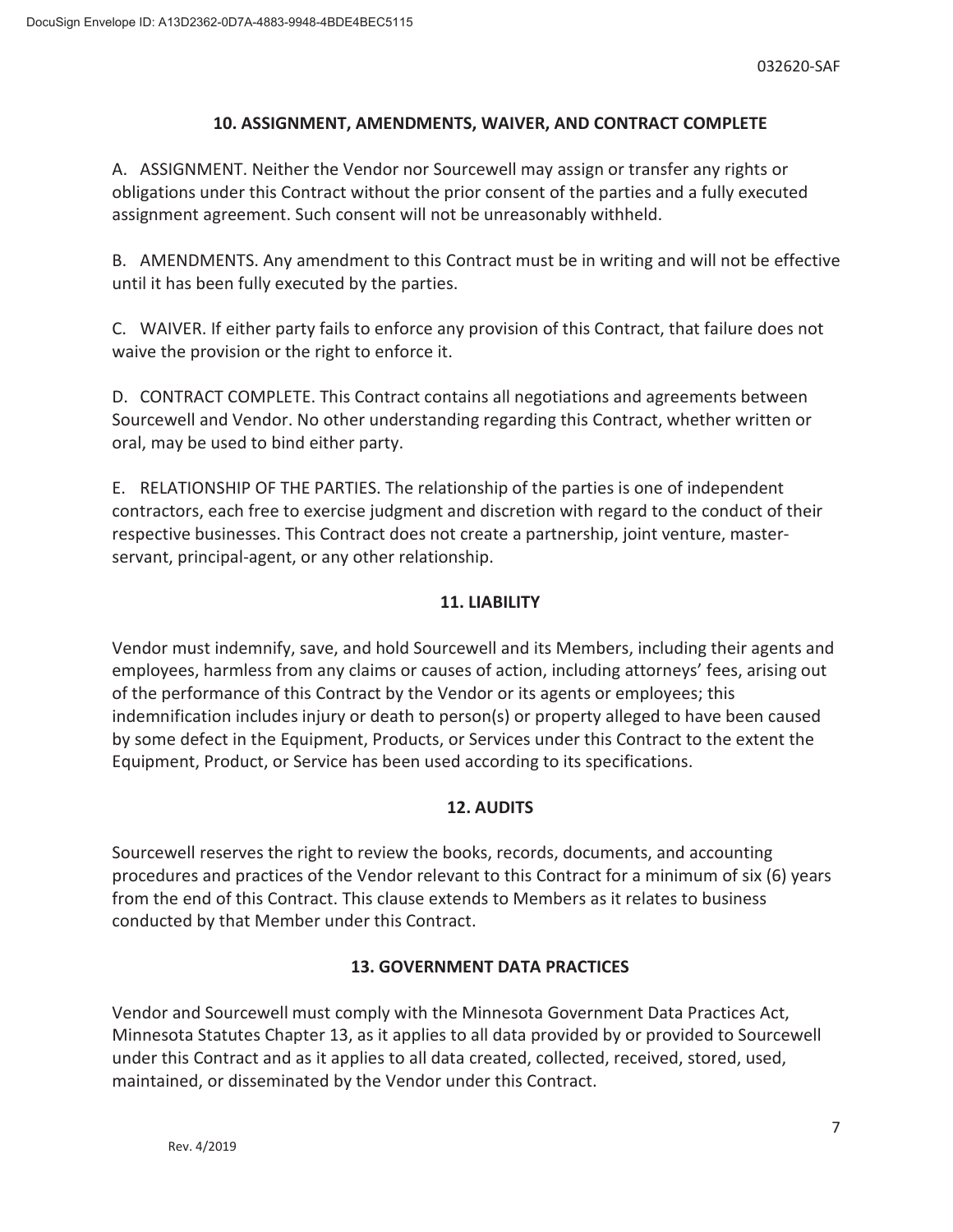If the Vendor receives a request to release the data referred to in this article, the Vendor must immediately notify Sourcewell and Sourcewell will assist with how the Vendor should respond to the request.

## **14. INTELLECTUAL PROPERTY**

As applicable, Vendor agrees to indemnify and hold harmless Sourcewell and its Members against any and all suits, claims, judgments, and costs instituted or recovered against Sourcewell or Members by any person on account of the use of any Equipment or Products by Sourcewell or its Members supplied by Vendor in violation of applicable patent or copyright laws.

## **15. PUBLICITY, MARKETING, AND ENDORSEMENT**

A. PUBLICITY. Any publicity regarding the subject matter of this Contract must not be released without prior written approval from the Authorized Representatives. Publicity includes notices, informational pamphlets, press releases, research, reports, signs, and similar public notices prepared by or for the Vendor individually or jointly with others, or any subcontractors, with respect to the program, publications, or services provided resulting from this Contract.

B. MARKETING. Any direct advertising, marketing, or offers with Members must be approved by Sourcewell. Materials should be sent to the Sourcewell Contract Administrator assigned to this Contract.

C. ENDORSEMENT. The Vendor must not claim that Sourcewell endorses its Equipment, Products, or Services.

## **16. GOVERNING LAW, JURISDICTION, AND VENUE**

Minnesota law governs this Contract. Venue for all legal proceedings out of this Contract, or its breach, must be in the appropriate state court in Todd County or federal court in Fergus Falls, Minnesota.

## **17. FORCE MAJEURE**

Neither party to this Contract will be held responsible for delay or default caused by acts of God or other conditions that are beyond that party's reasonable control. A party defaulting under this provision must provide the other party prompt written notice of the default.

## **18. SEVERABILITY**

If any provision of this Contract is found to be illegal, unenforceable, or void then both Sourcewell and Vendor will be relieved of all obligations arising under such provisions. If the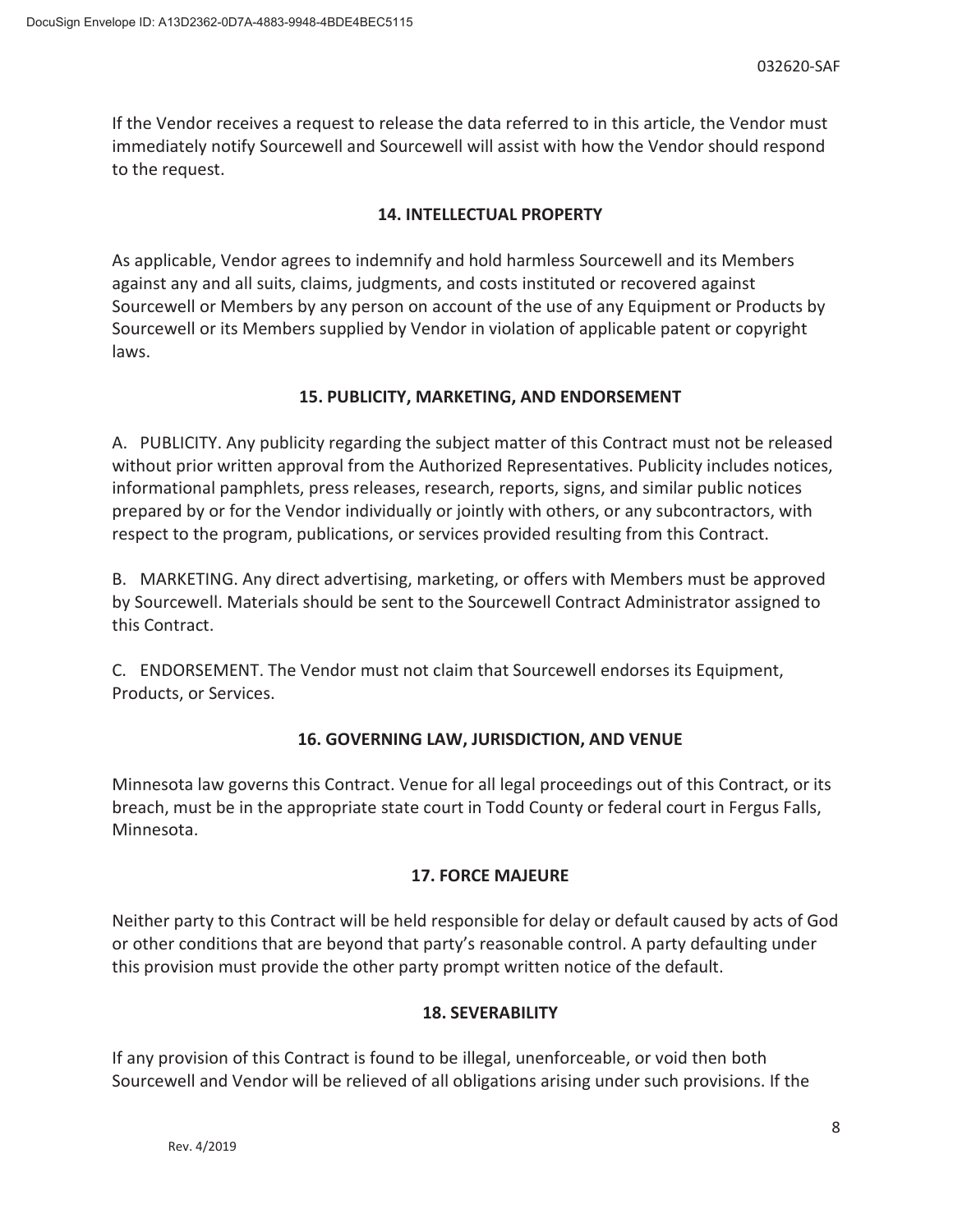remainder of this Contract is capable of performance, it will not be affected by such declaration or finding and must be fully performed.

# **19. PERFORMANCE, DEFAULT, AND REMEDIES**

A. PERFORMANCE. During the term of this Contract, the parties will monitor performance and address unresolved contract issues as follows:

1. *Notification.* The parties must promptly notify each other of any known dispute and work in good faith to resolve such dispute within a reasonable period of time. If necessary, Sourcewell and the Vendor will jointly develop a short briefing document that describes the issue(s), relevant impact, and positions of both parties.

2. *Escalation.* If parties are unable to resolve the issue in a timely manner, as specified above, either Sourcewell or Vendor may escalate the resolution of the issue to a higher level of management. The Vendor will have thirty (30) calendar days to cure an outstanding issue.

3. *Performance while Dispute is Pending*. Notwithstanding the existence of a dispute, the Vendor must continue without delay to carry out all of its responsibilities under the Contract that are not affected by the dispute. If the Vendor fails to continue without delay to perform its responsibilities under the Contract, in the accomplishment of all undisputed work, any additional costs incurred by Sourcewell and/or its Members as a result of such failure to proceed will be borne by the Vendor.

B. DEFAULT AND REMEDIES. Either of the following constitutes cause to declare this Contract, or any Member order under this Contract, in default:

- 1. Nonperformance of contractual requirements, or
- 2. A material breach of any term or condition of this Contract.

Written notice of default and a reasonable opportunity to cure must be issued by the party claiming default. Time allowed for cure will not diminish or eliminate any liability for liquidated or other damages. If the default remains after the opportunity for cure, the non-defaulting party may:

• Exercise any remedy provided by law or equity, or

• Terminate the Contract or any portion thereof, including any orders issued against the Contract.

# **20. INSURANCE**

A. REQUIREMENTS. At its own expense, Vendor must maintain insurance policy(ies) in effect at all times during the performance of this Contract with insurance company(ies) licensed or authorized to do business in the State of Minnesota having an "AM BEST" rating of A- or better, with coverage and limits of insurance not less than the following: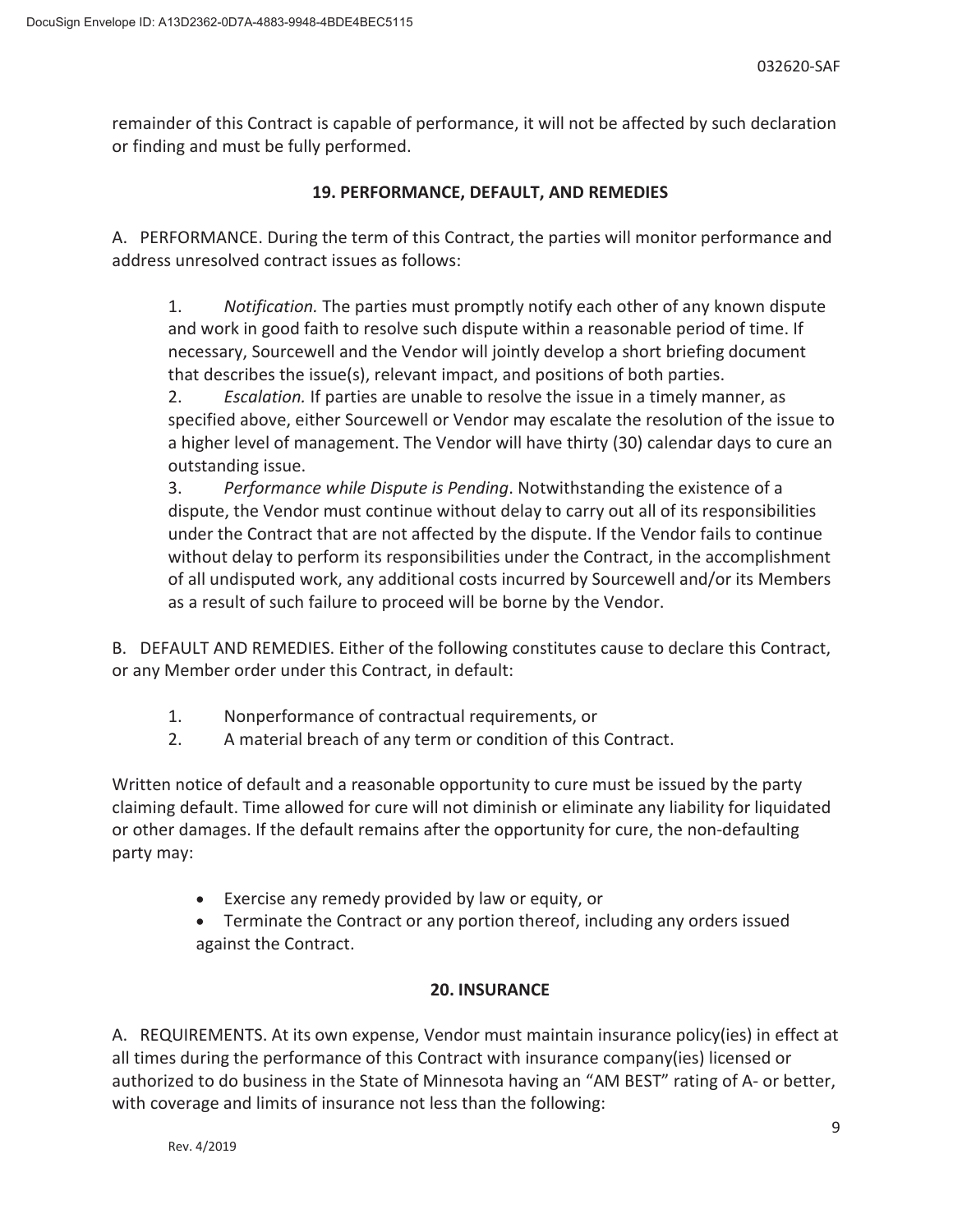1. *Workers' Compensation and Employer's Liability.*

Workers' Compensation: As required by any applicable law or regulation.

Employer's Liability Insurance: must be provided in amounts not less than listed below: Minimum limits:

\$500,000 each accident for bodily injury by accident \$500,000 policy limit for bodily injury by disease \$500,000 each employee for bodily injury by disease

2. *Commercial General Liability Insurance.* Vendor will maintain insurance covering its operations, with coverage on an occurrence basis, and must be subject to terms no less broad than the Insurance Services Office ("ISO") Commercial General Liability Form CG0001 (2001 or newer edition). At a minimum, coverage must include liability arising from premises, operations, bodily injury and property damage, independent contractors, products-completed operations including construction defect, contractual liability, blanket contractual liability, and personal injury and advertising injury. All required limits, terms and conditions of coverage must be maintained during the term of this Contract.

Minimum Limits:

\$1,000,000 each occurrence Bodily Injury and Property Damage \$1,000,000 Personal and Advertising Injury \$2,000,000 aggregate for Products-Completed operations \$2,000,000 general aggregate

3. *Commercial Automobile Liability Insurance.* During the term of this Contract, Vendor will maintain insurance covering all owned, hired, and non-owned automobiles in limits of liability not less than indicated below. The coverage must be subject to terms no less broad than ISO Business Auto Coverage Form CA 0001 (2010 edition or newer).

Minimum Limits:

\$1,000,000 each accident, combined single limit

4. *Umbrella Insurance*. During the term of this Contract, Vendor will maintain umbrella coverage over Workers' Compensation, Commercial General Liability, and Commercial Automobile.

 Minimum Limits: \$2,000,000

5. *Professional/Technical, Errors and Omissions, and/or Miscellaneous Liability*. During the term of this Contract, Vendor will maintain coverage for all claims the Vendor may become legally obligated to pay resulting from any actual or alleged negligent act, error, or omission related to Vendor's professional services required under this Contract.

 Minimum Limits: \$2,000,000 per claim or event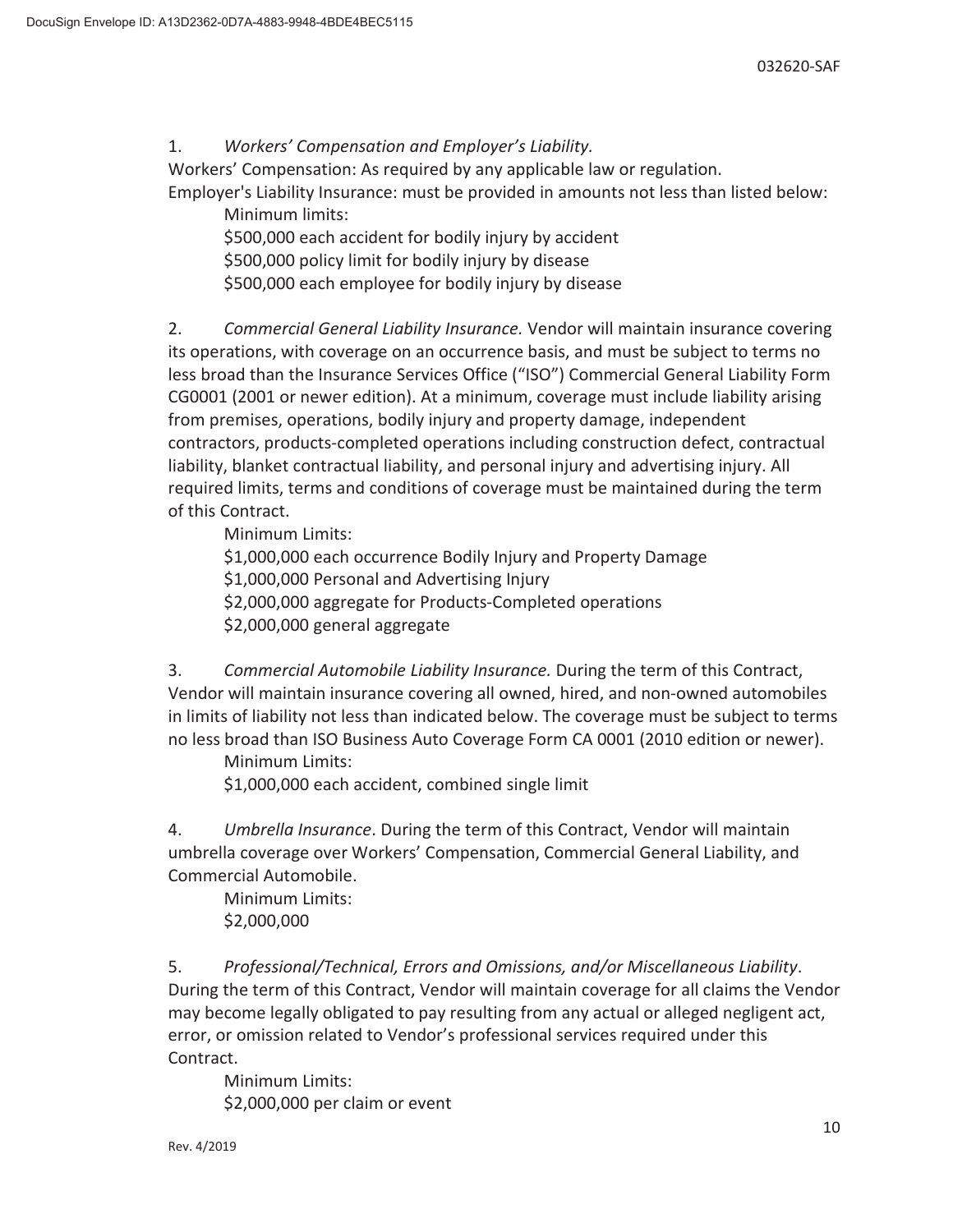## \$2,000,000 – annual aggregate

6. *Network Security and Privacy Liability Insurance*. During the term of this Contract, Vendor will maintain coverage for network security and privacy liability. The coverage may be endorsed on another form of liability coverage or written on a standalone policy. The insurance must cover claims which may arise from failure of Vendor's security resulting in, but not limited to, computer attacks, unauthorized access, disclosure of not public data – including but not limited to, confidential or private information, transmission of a computer virus, or denial of service.

 Minimum limits: \$2,000,000 per occurrence \$2,000,000 annual aggregate

Failure of Vendor to maintain the required insurance will constitute a material breach entitling Sourcewell to immediately terminate this Contract for default.

B. CERTIFICATES OF INSURANCE. Prior to commencing under this Contract, Vendor must furnish to Sourcewell a certificate of insurance, as evidence of the insurance required under this Contract. Prior to expiration of the policy(ies), renewal certificates must be mailed to Sourcewell, 202 12th Street Northeast, P.O. Box 219, Staples, MN 56479 or sent to the Sourcewell Contract Administrator assigned to this Contract. The certificates must be signed by a person authorized by the insurer(s) to bind coverage on their behalf. All policies must include there will be no cancellation, suspension, non-renewal, or reduction of coverage without thirty (30) days' prior written notice to the Vendor.

Upon request, Vendor must provide to Sourcewell copies of applicable policies and endorsements, within ten (10) days of a request. Failure to request certificates of insurance by Sourcewell, or failure of Vendor to provide certificates of insurance, in no way limits or relieves Vendor of its duties and responsibilities in this Contract.

C. ADDITIONAL INSURED ENDORSEMENT AND PRIMARY AND NON-CONTRIBUTORY INSURANCE CLAUSE. Vendor agrees to name Sourcewell and its Members, including their officers, agents, and employees, as an additional insured under the Vendor's commercial general liability insurance policy with respect to liability arising out of activities, "operations," or "work" performed by or on behalf of Vendor, and products and completed operations of Vendor. The policy provision(s) or endorsement(s) must further provide that coverage is primary and not excess over or contributory with any other valid, applicable, and collectible insurance or self-insurance in force for the additional insureds.

D. WAIVER OF SUBROGATION. Vendor waives and must require (by endorsement or otherwise) all its insurers to waive subrogation rights against Sourcewell and other additional insureds for losses paid under the insurance policies required by this Contract or other insurance applicable to the Vendor or its subcontractors. The waiver must apply to all deductibles and/or self-insured retentions applicable to the required or any other insurance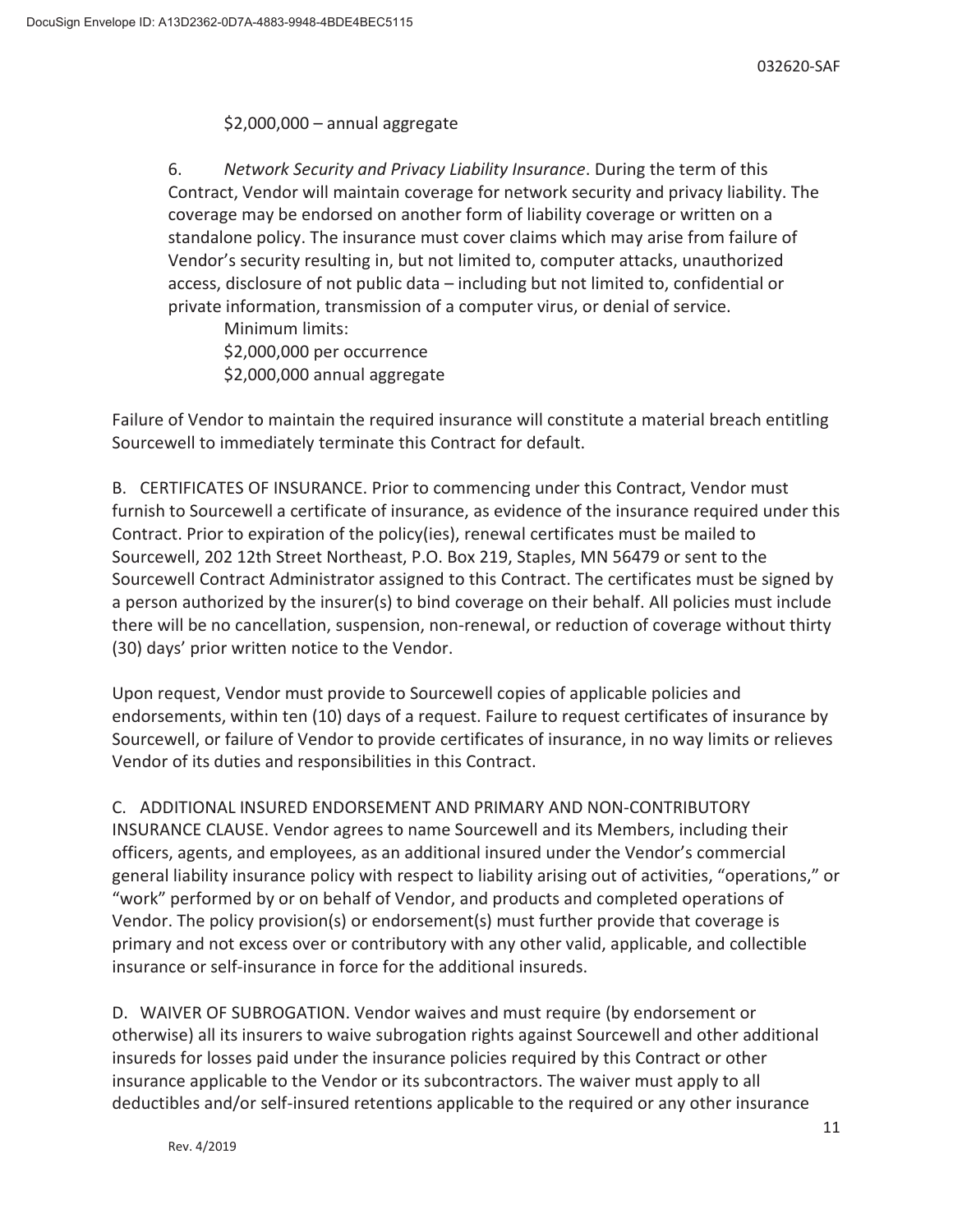maintained by the Vendor or its subcontractors. Where permitted by law, Vendor must require similar written express waivers of subrogation and insurance clauses from each of its subcontractors.

E. UMBRELLA/EXCESS LIABILITY. The limits required by this Contract can be met by either providing a primary policy or in combination with umbrella/excess liability policy(ies).

F. SELF-INSURED RETENTIONS. Any self-insured retention in excess of \$10,000 is subject to Sourcewell's approval.

## **21. COMPLIANCE**

A. LAWS AND REGULATIONS. All Equipment, Products, or Services provided under this Contract must comply fully with applicable federal laws and regulations, and with the laws in the states and provinces in which the Equipment, Products, or Services are sold.

B. LICENSES. Vendor must maintain a valid status on all required federal, state, and local licenses, bonds, and permits required for the operation of the business that the Vendor conducts with Sourcewell and Members.

# **22. BANKRUPTCY, DEBARMENT, OR SUSPENSION CERTIFICATION**

Vendor certifies and warrants that it is not in bankruptcy or that it has previously disclosed in writing certain information to Sourcewell related to bankruptcy actions. If at any time during this Contract Vendor declares bankruptcy, Vendor must immediately notify Sourcewell in writing.

Vendor certifies and warrants that neither it nor its principals are presently debarred, suspended, proposed for debarment, declared ineligible, or voluntarily excluded from programs operated by the State of Minnesota, the United States federal government, or any Member. Vendor certifies and warrants that neither it nor its principals have been convicted of a criminal offense related to the subject matter of this Contract. Vendor further warrants that it will provide immediate written notice to Sourcewell if this certification changes at any time.

# **23. PROVISIONS FOR NON-UNITED STATES FEDERAL ENTITY PROCUREMENTS UNDER UNITED STATES FEDERAL AWARDS OR OTHER AWARDS**

Members that use United States federal grant or FEMA funds to purchase goods or services from this Contract may be subject to additional requirements including the procurement standards of the Uniform Administrative Requirements, Cost Principles and Audit Requirements for Federal Awards, 2 C.F.R. § 200. Members may also require additional requirements based on specific funding specifications. Within this Article, all references to "federal" should be interpreted to mean the United States federal government. The following list only applies when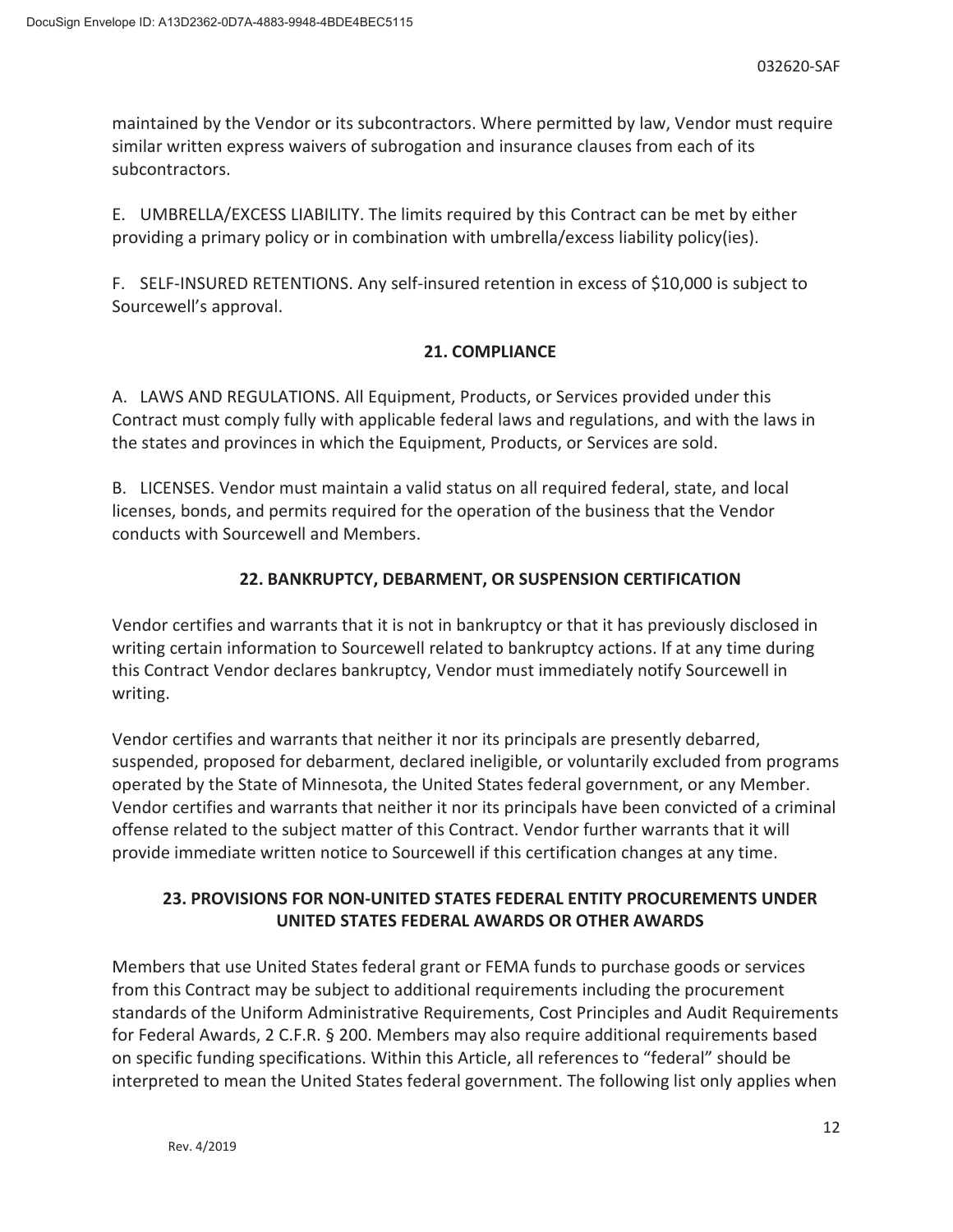a Member accesses Vendor's Equipment, Products, or Services with United States federal funds.

A. EQUAL EMPLOYMENT OPPORTUNITY. Except as otherwise provided under 41 C.F.R. § 60, all contracts that meet the definition of "federally assisted construction contract" in 41 C.F.R. § 60- 1.3 must include the equal opportunity clause provided under 41 C.F.R. §60-1.4(b), in accordance with Executive Order 11246, "Equal Employment Opportunity" (30 FR 12319, 12935, 3 C.F.R. §, 1964-1965 Comp., p. 339), as amended by Executive Order 11375, "Amending Executive Order 11246 Relating to Equal Employment Opportunity," and implementing regulations at 41 C.F.R. § 60, "Office of Federal Contract Compliance Programs, Equal Employment Opportunity, Department of Labor." The equal opportunity clause is incorporated herein by reference.

B. DAVIS-BACON ACT, AS AMENDED (40 U.S.C. § 3141-3148). When required by federal program legislation, all prime construction contracts in excess of \$2,000 awarded by nonfederal entities must include a provision for compliance with the Davis-Bacon Act (40 U.S.C. § 3141-3144, and 3146-3148) as supplemented by Department of Labor regulations (29 C.F.R. § 5, "Labor Standards Provisions Applicable to Contracts Covering Federally Financed and Assisted Construction"). In accordance with the statute, contractors must be required to pay wages to laborers and mechanics at a rate not less than the prevailing wages specified in a wage determination made by the Secretary of Labor. In addition, contractors must be required to pay wages not less than once a week. The non-federal entity must place a copy of the current prevailing wage determination issued by the Department of Labor in each solicitation. The decision to award a contract or subcontract must be conditioned upon the acceptance of the wage determination. The non-federal entity must report all suspected or reported violations to the federal awarding agency. The contracts must also include a provision for compliance with the Copeland "Anti-Kickback" Act (40 U.S.C. § 3145), as supplemented by Department of Labor regulations (29 C.F.R. § 3, "Contractors and Subcontractors on Public Building or Public Work Financed in Whole or in Part by Loans or Grants from the United States"). The Act provides that each contractor or subrecipient must be prohibited from inducing, by any means, any person employed in the construction, completion, or repair of public work, to give up any part of the compensation to which he or she is otherwise entitled. The non-federal entity must report all suspected or reported violations to the federal awarding agency. Vendor must be in compliance with all applicable Davis-Bacon Act provisions.

C. CONTRACT WORK HOURS AND SAFETY STANDARDS ACT (40 U.S.C. § 3701-3708). Where applicable, all contracts awarded by the non-federal entity in excess of \$100,000 that involve the employment of mechanics or laborers must include a provision for compliance with 40 U.S.C. § 3702 and 3704, as supplemented by Department of Labor regulations (29 C.F.R. § 5). Under 40 U.S.C. § 3702 of the Act, each contractor must be required to compute the wages of every mechanic and laborer on the basis of a standard work week of 40 hours. Work in excess of the standard work week is permissible provided that the worker is compensated at a rate of not less than one and a half times the basic rate of pay for all hours worked in excess of 40 hours in the work week. The requirements of 40 U.S.C. § 3704 are applicable to construction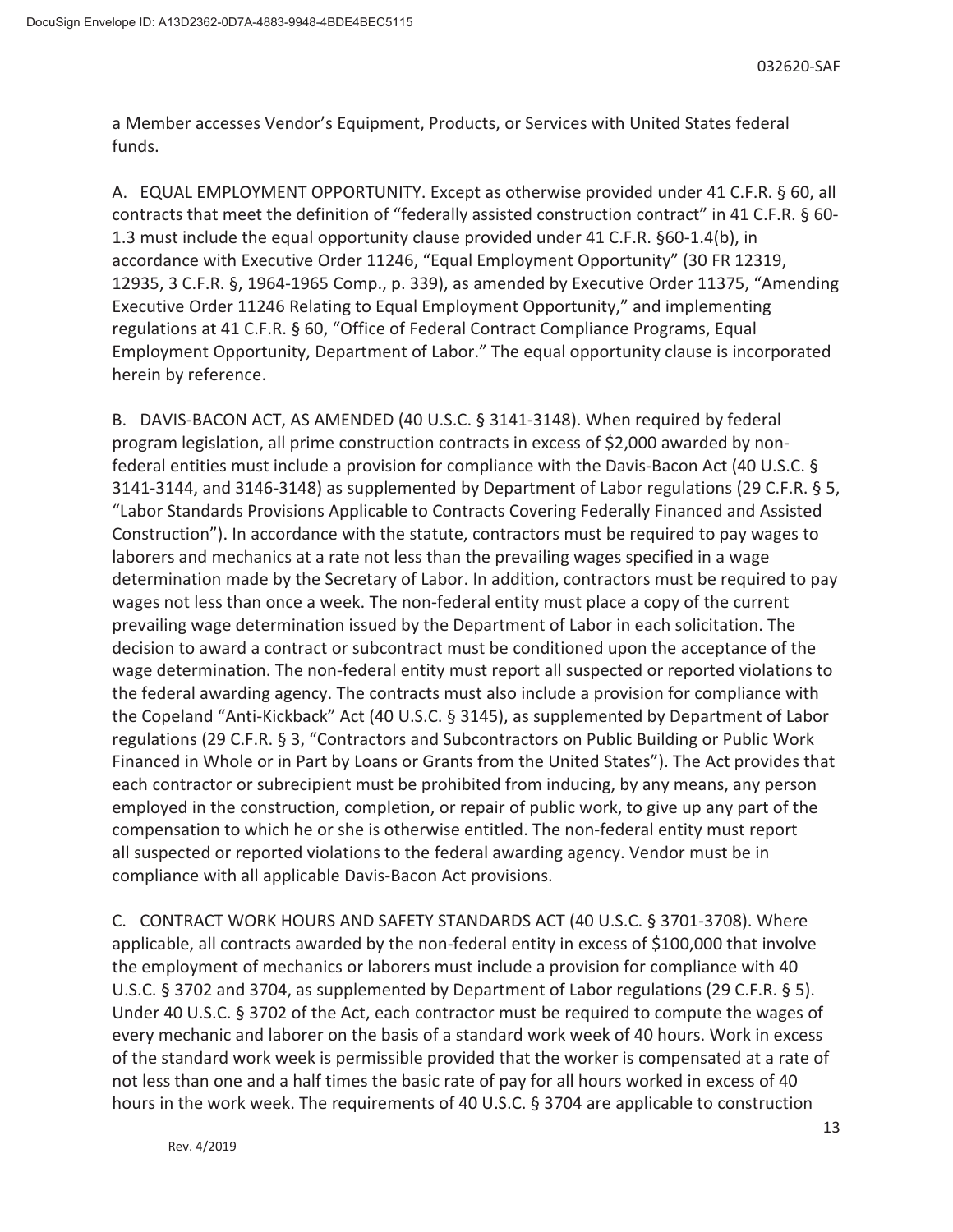work and provide that no laborer or mechanic must be required to work in surroundings or under working conditions which are unsanitary, hazardous or dangerous. These requirements do not apply to the purchases of supplies or materials or articles ordinarily available on the open market, or contracts for transportation or transmission of intelligence. This provision is hereby incorporated by reference into this Contract. Vendor certifies that during the term of an award for all contracts by Sourcewell resulting from this procurement process, Vendor must comply with applicable requirements as referenced above.

D. RIGHTS TO INVENTIONS MADE UNDER A CONTRACT OR AGREEMENT. If the federal award meets the definition of "funding agreement" under 37 C.F.R. § 401.2(a) and the recipient or subrecipient wishes to enter into a contract with a small business firm or nonprofit organization regarding the substitution of parties, assignment or performance of experimental, developmental, or research work under that "funding agreement," the recipient or subrecipient must comply with the requirements of 37 C.F.R. § 401, "Rights to Inventions Made by Nonprofit Organizations and Small Business Firms Under Government Grants, Contracts and Cooperative Agreements," and any implementing regulations issued by the awarding agency. Vendor certifies that during the term of an award for all contracts by Sourcewell resulting from this procurement process, Vendor must comply with applicable requirements as referenced above.

E. CLEAN AIR ACT (42 U.S.C. § 7401-7671Q.) AND THE FEDERAL WATER POLLUTION CONTROL ACT (33 U.S.C. § 1251-1387). Contracts and subgrants of amounts in excess of \$150,000 require the non-federal award to agree to comply with all applicable standards, orders or regulations issued pursuant to the Clean Air Act (42 U.S.C. § 7401- 7671q) and the Federal Water Pollution Control Act as amended (33 U.S.C. § 1251- 1387). Violations must be reported to the Federal awarding agency and the Regional Office of the Environmental Protection Agency (EPA). Vendor certifies that during the term of this Contract will comply with applicable requirements as referenced above.

F. DEBARMENT AND SUSPENSION (EXECUTIVE ORDERS 12549 AND 12689). A contract award (see 2 C.F.R. § 180.220) must not be made to parties listed on the government wide exclusions in the System for Award Management (SAM), in accordance with the OMB guidelines at 2 C.F.R. §180 that implement Executive Orders 12549 (3 C.F.R. § 1986 Comp., p. 189) and 12689 (3 C.F.R. § 1989 Comp., p. 235), "Debarment and Suspension." SAM Exclusions contains the names of parties debarred, suspended, or otherwise excluded by agencies, as well as parties declared ineligible under statutory or regulatory authority other than Executive Order 12549. Vendor certifies that neither it nor its principals are presently debarred, suspended, proposed for debarment, declared ineligible, or voluntarily excluded from participation by any federal department or agency.

G. BYRD ANTI-LOBBYING AMENDMENT, AS AMENDED (31 U.S.C. § 1352). Vendors must file any required certifications. Vendors must not have used federal appropriated funds to pay any person or organization for influencing or attempting to influence an officer or employee of any agency, a member of Congress, officer or employee of Congress, or an employee of a member of Congress in connection with obtaining any federal contract, grant, or any other award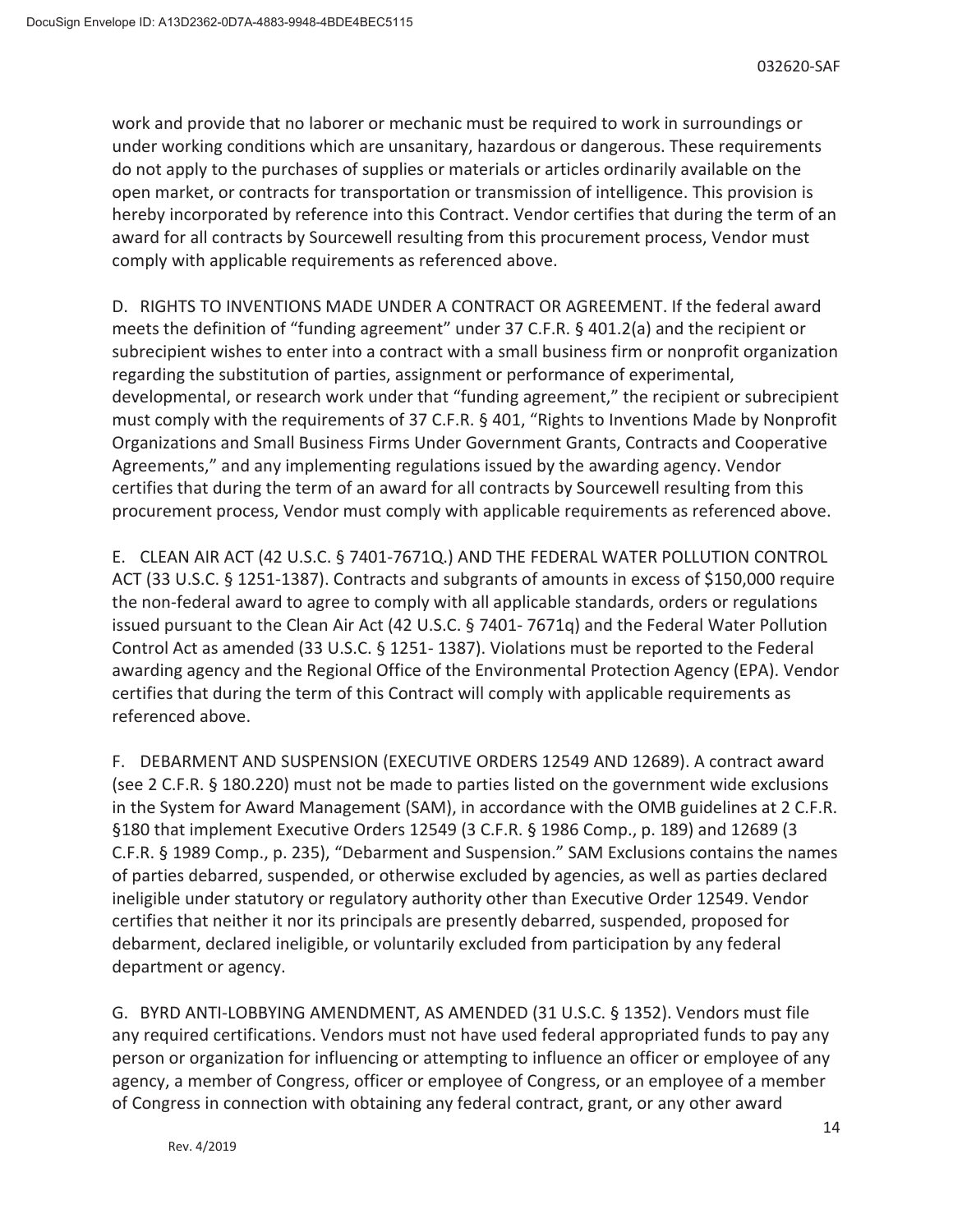covered by 31 U.S.C. § 1352. Vendors must disclose any lobbying with non-federal funds that takes place in connection with obtaining any federal award. Such disclosures are forwarded from tier to tier up to the non-federal award. Vendors must file all certifications and disclosures required by, and otherwise comply with, the Byrd Anti-Lobbying Amendment (31 U.S.C. § 1352).

H. RECORD RETENTION REQUIREMENTS. To the extent applicable, Vendor must comply with the record retention requirements detailed in 2 C.F.R. § 200.333. The Vendor further certifies that it will retain all records as required by 2 C.F.R. § 200.333 for a period of three (3) years after grantees or subgrantees submit final expenditure reports or quarterly or annual financial reports, as applicable, and all other pending matters are closed.

I. ENERGY POLICY AND CONSERVATION ACT COMPLIANCE. To the extent applicable, Vendor must comply with the mandatory standards and policies relating to energy efficiency which are contained in the state energy conservation plan issued in compliance with the Energy Policy and Conservation Act.

J. BUY AMERICAN PROVISIONS COMPLIANCE. To the extent applicable, Vendor must comply with all applicable provisions of the Buy American Act. Purchases made in accordance with the Buy American Act must follow the applicable procurement rules calling for free and open competition.

K. ACCESS TO RECORDS (2 C.F.R. § 200.336). Vendor agrees that duly authorized representatives of a federal agency must have access to any books, documents, papers and records of Vendor that are directly pertinent to Vendor's discharge of its obligations under this Contract for the purpose of making audits, examinations, excerpts, and transcriptions. The right also includes timely and reasonable access to Vendor's personnel for the purpose of interview and discussion relating to such documents.

L. PROCUREMENT OF RECOVERED MATERIALS (2 C.F.R. § 200.322). A non-federal entity that is a state agency or agency of a political subdivision of a state and its contractors must comply with Section 6002 of the Solid Waste Disposal Act, as amended by the Resource Conservation and Recovery Act. The requirements of Section 6002 include procuring only items designated in guidelines of the Environmental Protection Agency (EPA) at 40 C.F.R. § 247 that contain the highest percentage of recovered materials practicable, consistent with maintaining a satisfactory level of competition, where the purchase price of the item exceeds \$10,000 or the value of the quantity acquired during the preceding fiscal year exceeded \$10,000; procuring solid waste management services in a manner that maximizes energy and resource recovery; and establishing an affirmative procurement program for procurement of recovered materials identified in the EPA guidelines.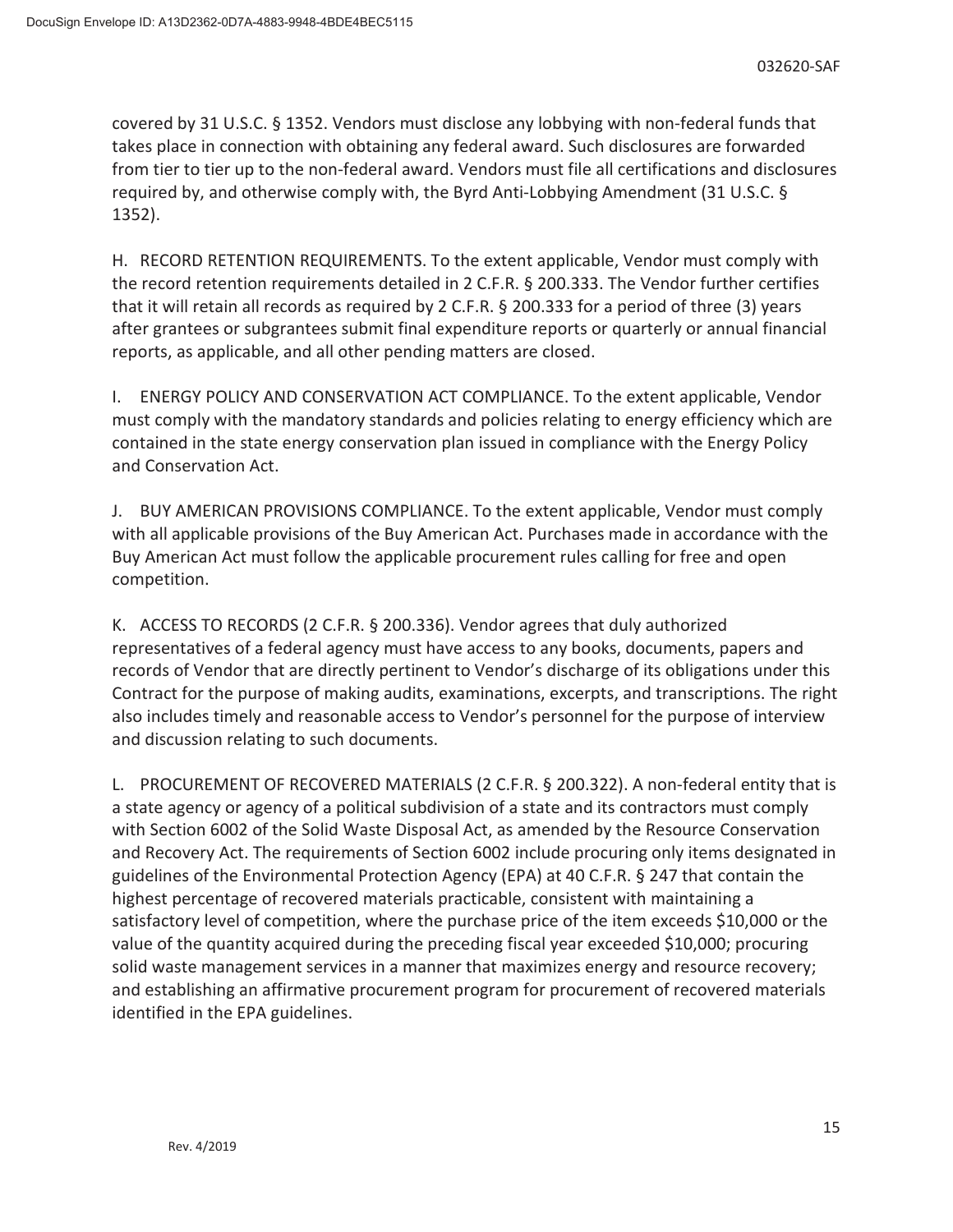#### **24. CANCELLATION**

Sourcewell or Vendor may cancel this Contract at any time, with or without cause, upon sixty (60) days' written notice to the other party. However, Sourcewell may cancel this Contract immediately upon discovery of a material defect in any certification made in Vendor's Proposal. Termination of this Contract does not relieve either party of financial, product, or service obligations incurred or accrued prior to termination.

| Sourcewell                                     | Safeware, Inc.                    |
|------------------------------------------------|-----------------------------------|
| DocuSigned by:                                 | DocuSigned by:                    |
| Jeremy Schwartz<br>By:                         | Jessica Faulkner<br>By:           |
| Jeremy Schwartz                                | Jessica Faulkher                  |
| Title: Director of Operations &                | <b>Title: Assistant Secretary</b> |
| Procurement/CPO                                |                                   |
| Date: $5/5/2020$   5:04 PM CDT                 | Date: 5/6/2020   12:12 PM CDT     |
| Approved:                                      |                                   |
| -DocuSigned by:<br>By:<br><b>Chad Coauette</b> |                                   |
| Title: Executive Director/CEO                  |                                   |
| $5/6/2020$   12:13 PM CDT<br>Date:             |                                   |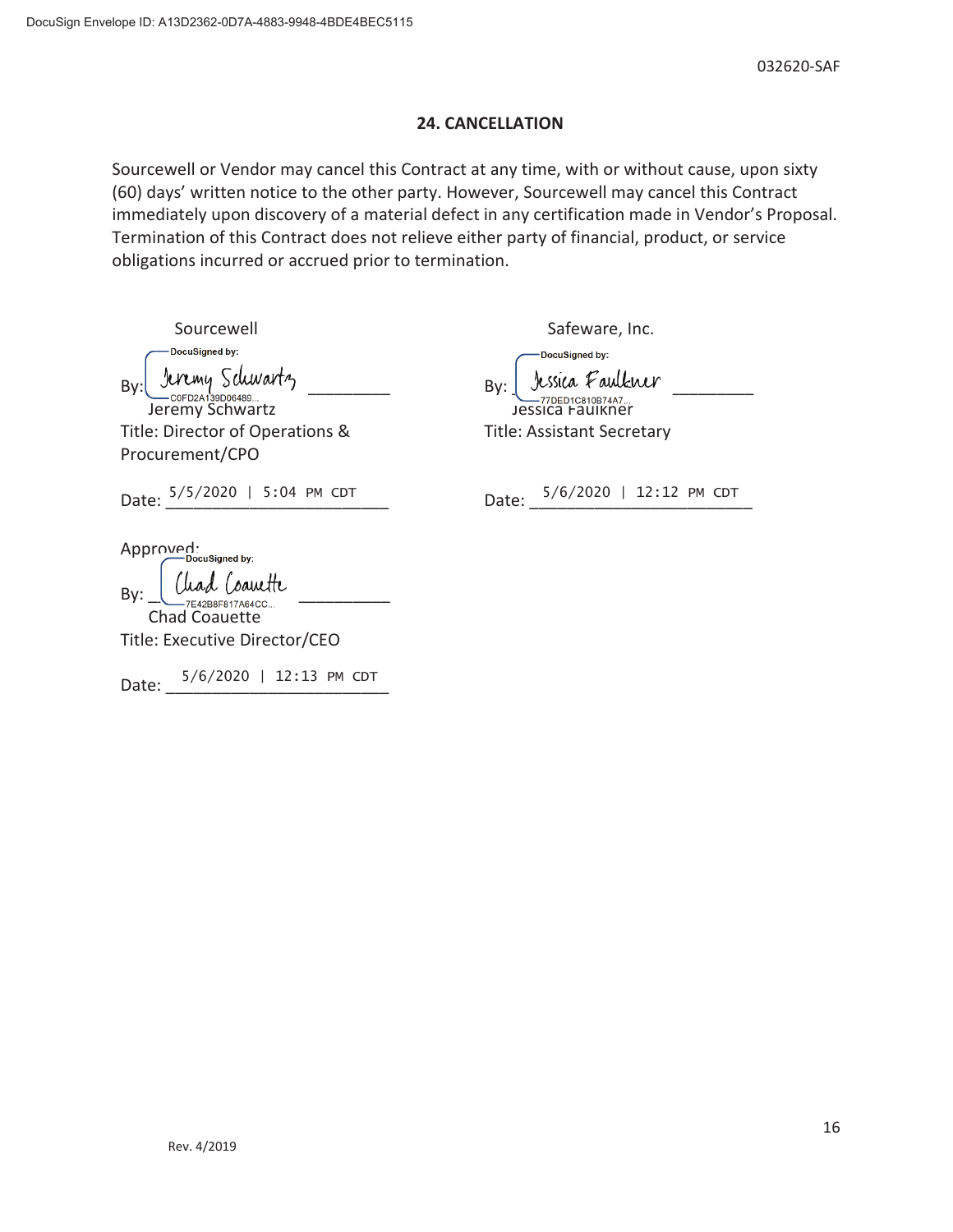# **RFP 032620 - Firefighting Personal Protective Equipment, Apparel, and Accessories, with Related Cleaning and Maintenance Equipment**

### **Vendor Details**

| Company Name: | Safeware, Inc.          |
|---------------|-------------------------|
|               | 4403 Forbes Blvd        |
| Address:      |                         |
|               | Lanham, Maryland 20706  |
| Contact:      | Karla Hyatt             |
| Fmail:        | kahyatt@safewareinc.com |
| Phone:        | 301-683-1234            |
| HST#          | 52-1152883              |
|               |                         |

#### **Submission Details**

| Created On:             | Monday January 27, 2020 10:02:03     |
|-------------------------|--------------------------------------|
| Submitted On:           | Thursday March 26, 2020 14:58:43     |
| Submitted By:           | Karla Hyatt                          |
| Email:                  | kahyatt@safewareinc.com              |
| Transaction #:          | fda211c9-36e1-4e86-aa02-9b5feea9fcae |
| Submitter's IP Address: | 204.14.71.130                        |
|                         |                                      |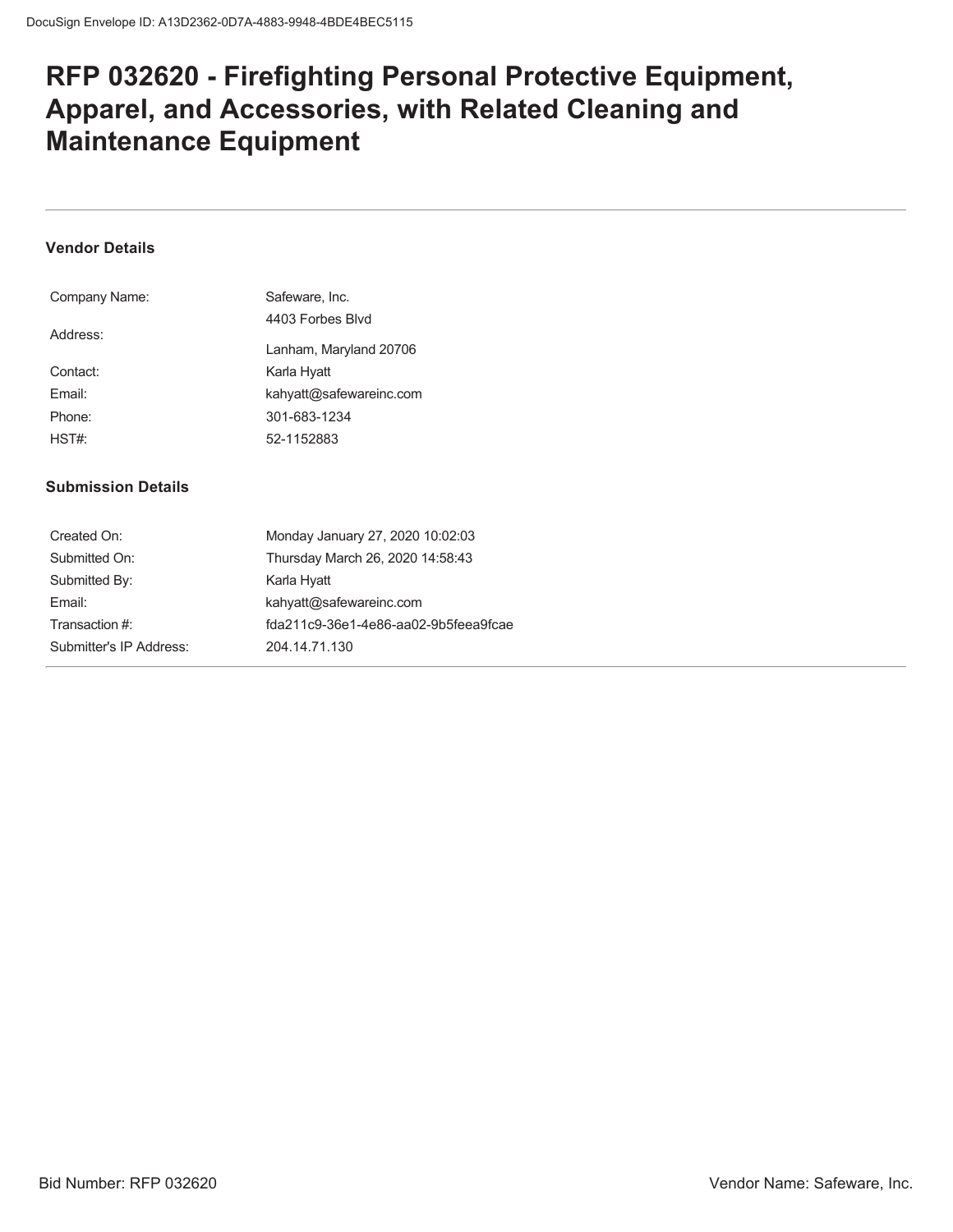#### **Specifications**

## Table 1: Proposer Identity & Authorized Representatives

General Instructions (applies to all Tables) Sourcewell prefers a brief but thorough response to each question. Please do not merely attach additional documents to your response without also providing a substantive response. Do not leave answers blank; mark "NA" if the question does not apply to you (preferably with an explanation).

| Line<br>Item   | Question                                                                                                                                                                                                                                                                                                       | Response*                                                                                                                                                                                                |  |
|----------------|----------------------------------------------------------------------------------------------------------------------------------------------------------------------------------------------------------------------------------------------------------------------------------------------------------------|----------------------------------------------------------------------------------------------------------------------------------------------------------------------------------------------------------|--|
| $\vert$ 1      | Proposer Legal Name (and<br>applicable d/b/a, if any):                                                                                                                                                                                                                                                         | Safeware, Inc.                                                                                                                                                                                           |  |
| <sup>2</sup>   | Proposer Address:                                                                                                                                                                                                                                                                                              | 4403 Forbes Blvd.<br>Lanham, MD 20706                                                                                                                                                                    |  |
| 3              | Proposer website address:                                                                                                                                                                                                                                                                                      | www.safewareinc.com                                                                                                                                                                                      |  |
| $\overline{4}$ | Proposer's Authorized<br>Representative (name, title,<br>address, email address & phone)<br>(The representative must have<br>authority to sign the "Proposer's<br>Assurance of Compliance" on<br>behalf of the Proposer and, in the<br>event of award, will be expected<br>to execute the resulting contract): | Jessica Faulkner<br><b>Assistant Secretary</b><br>Senior Manager, Contract Administration & Quality<br>4403 Forbes Blvd<br>Lanham, MD 20706<br>jfaulkner@safewareinc.com<br>800-331-6707 x 1079 (office) |  |
| 5              | Proposer's primary contact for this<br>proposal (name, title, address,<br>email address & phone):                                                                                                                                                                                                              | Karla A. Hyatt<br>Director of Government Contracts<br>1800 Byberry Road<br>Ste 801<br>Huntingdon Valley PA, 19006<br>kahyatt@safewareinc.com<br>800-331-6707 x 1090 (office)                             |  |
| 6              | Proposer's other contacts for this<br>proposal, if any (name, title,<br>address, email address & phone):                                                                                                                                                                                                       | <b>Rick Bond</b><br>Vice President of Sales<br>4403 Forbes Blvd<br>Lanham, MD 20706<br>rbond@safewareinc.com<br>301-542-3258 (cell)                                                                      |  |

#### **Table 2: Company Information and Financial Strength**

| Line<br>Item   | <b>Question</b>                                                                                                                                                                                  | <b>Response*</b>                                                                                                                                                                                                                                                                                                                                                                                                                                                                                                                                                                                                                                                                                                                                                                                                                                                                                                                                                                                                                                                                                                                                                                                                                                               |  |
|----------------|--------------------------------------------------------------------------------------------------------------------------------------------------------------------------------------------------|----------------------------------------------------------------------------------------------------------------------------------------------------------------------------------------------------------------------------------------------------------------------------------------------------------------------------------------------------------------------------------------------------------------------------------------------------------------------------------------------------------------------------------------------------------------------------------------------------------------------------------------------------------------------------------------------------------------------------------------------------------------------------------------------------------------------------------------------------------------------------------------------------------------------------------------------------------------------------------------------------------------------------------------------------------------------------------------------------------------------------------------------------------------------------------------------------------------------------------------------------------------|--|
| $\overline{7}$ | Provide a brief history of your company,<br>including your company's core values,<br>business philosophy, and industry longevity<br>related to the requested equipment, products<br>or services. | After opening our doors in 1979, Safeware has spent over forty years protecting<br>workers in their place of business. Beginning as an industrial safety company, we<br>shifted our focus in the nineties to Government agencies and are proud to have<br>been among the earliest companies to support our nation's infrastructure in the<br>fledgling homeland security market. We supported responders at both Ground Zero in<br>New York as well as the Pentagon during the aftermath of the 9/11 emergencies.<br>Safeware has supported the fire service for many years, specifically in the PPE<br>market. We were among the first awardees of the New York State HIRE (Hazardous<br>Incident Response Equipment) contract which was perhaps our first entrée into the<br>world of cooperative contracts.<br>Since 2011 Safeware has been a contract holder on major cooperative contracts<br>including national cooperatives. Our business focus is State and Local Government<br>with a focus on Fire and Police customers. Today, we support major Fire and Police<br>customers across the United States largely though our contract vehicles. Government<br>customers make up 80% of our sales and these are primarily in State and Local<br>markets. |  |
| $\overline{8}$ | Provide a detailed description of the products<br>and services that you are offering in your<br>proposal.                                                                                        | Safeware is proposing a full selection of firefighting PPE to include protective<br>clothing for every firefighting discipline including: Structural Firefighting, Dive/Water<br>Rescue, Technical Rescue/USAR, HAZMAT, Bomb/EOD. We are not offering EMS<br>specific solutions as we believe that these items may be available on another<br>Sourcewell contract.<br>Safeware will additionally make many other manufacturer's price lists available<br>through this contract. Our depth and reach into the required protective products for                                                                                                                                                                                                                                                                                                                                                                                                                                                                                                                                                                                                                                                                                                                  |  |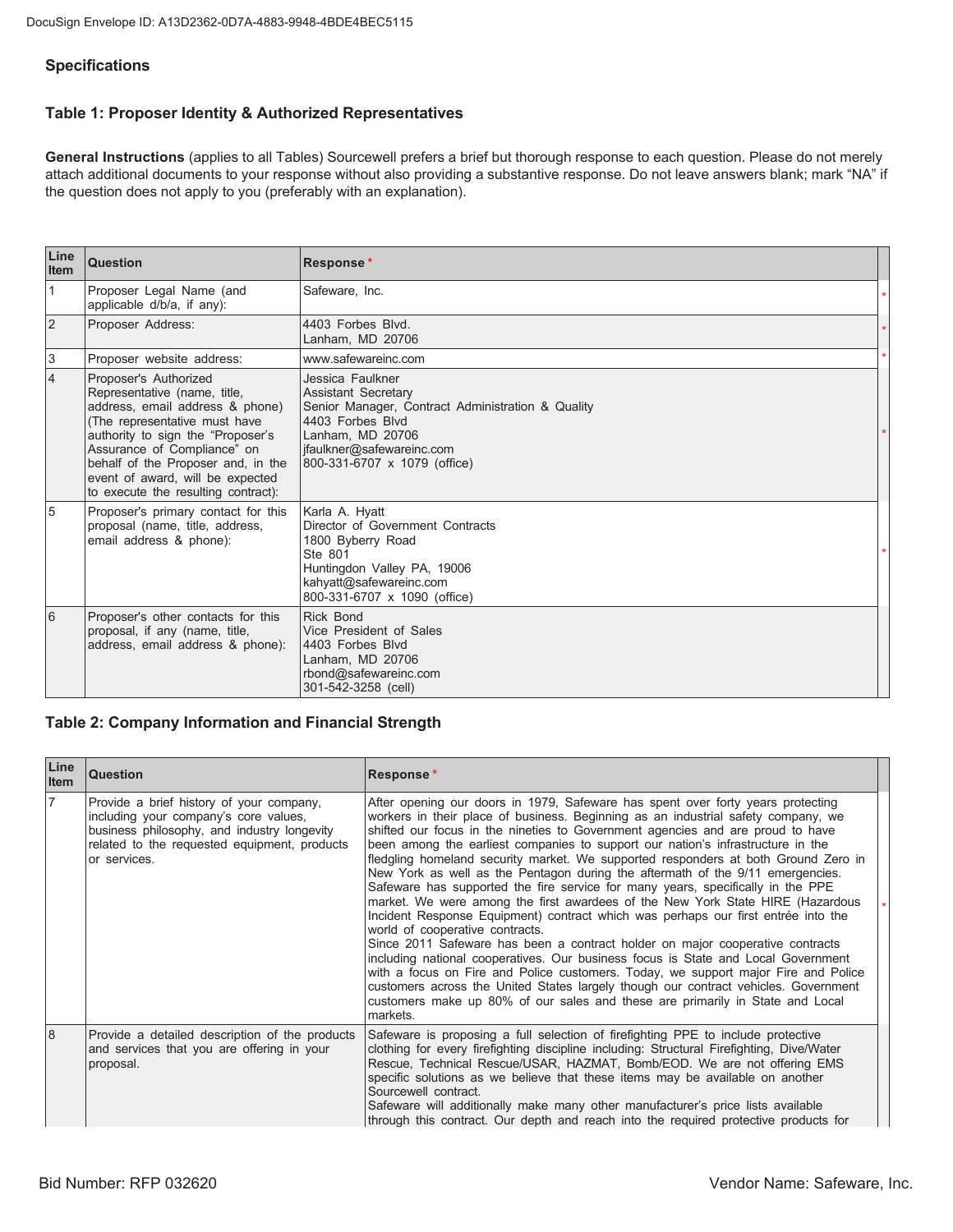Ifirefighters is unparalleled, and we are proud to offer our portfolio to customers in this contract.

We have included 64 prices lists that fall under the following categories (some price lists cover multiple categories). We have also included a Technical Service price file. Head Protection

o CMC Rescue

- o Fire-Dex
- o Kask America
- o Lion Apparel<br>o MedEng
- o MedEng<br>o MSA Fir
- MSA Fire
- o NRS
- o Petzl
- o PIP Alliance Fire
- o Team Wendy
- o Tempest Leader
- Protective Clothing
- o Blauer
- o Dupont
- o Fire-Dex<br>o Kappler
- Kappler o Lakeland
- o Lakeland Fire
- o Lion Apparel
- o MedEng
- o Mustang Survival
- 
- o NRS<br>o PGI PGI
- o Saint Gobain ONESUIT
- o Saint Gobain TRELLCHEM
- o Stearns Manufacturing
- o Viking
- Station Wear<br>o 5.11
- 5.11
- o Atlanco TruSpec
- o CrewBoss
- o Elbeco
- o Horace Small<br>o Lion Apparel Lion Apparel
- 
- o Propper International o Spiewak & Sons
- 
- o Workrite Duty Gear
- 
- o Blackhawk Industries<br>o Gould & Goodrich Gould & Goodrich
- o High Speed Gear
- o Uncle Mike's
- Footwear
- o AirBoss
- 
- o Black Diamond Group
- o Dunlop Protective Footwear<br>o Haix North America Haix North America
- 
- o Timberland Pro
- o Tingley Rubber
- o Lion Thorogood
- Eyewear<br>o ESS, Ind
- ESS, Inc.
- o Honeywell Safety
- o PIP
- o PIP Alliance Fire
- o Shelby Gloves
- o Pyramex Safety<br>o Radians, Inc. Radians, Inc.
- o Wiley X
- o Wolf Peak Edge Eyewear
- Hearing Protection/Comms
- o Honeywell Safety
- 
- o MSA Fire<br>o 3M Occup 3M Occupational Health & Safety
- o Silynx communications
- Hand Protection
- o CMC Rescue
- o Ergodyne Corporation
- o Fir-Dex
- o Honeywell Safety

 $\ddot{\phantom{1}}$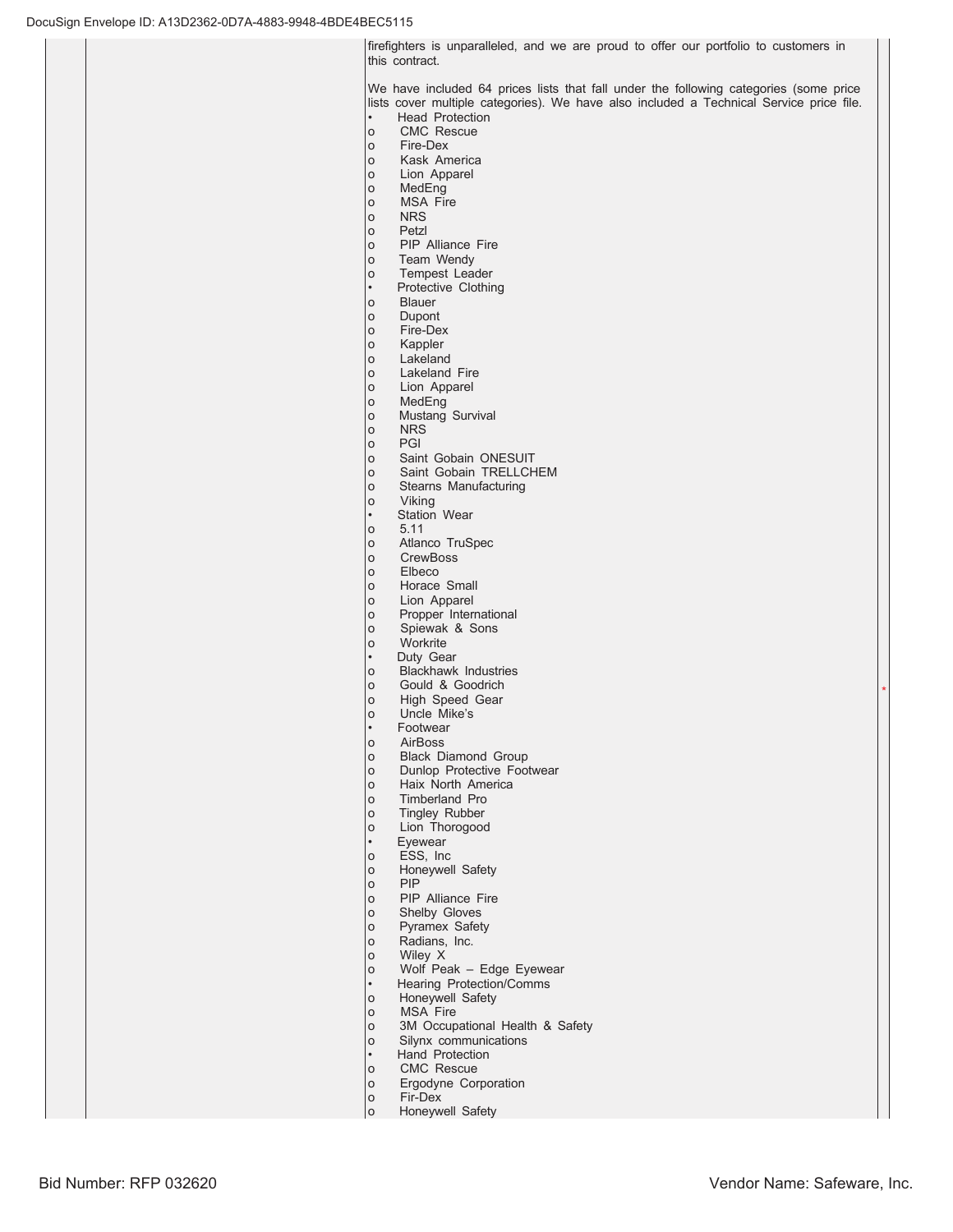|    |                                                                                                                                                                                                                                                                                                                                           | $\circ$<br>Lion Apparel<br><b>NRS</b><br>$\circ$<br>PIP<br>$\circ$<br><b>PIP Alliance Fire</b><br>$\circ$<br>Saint Gobain ONESUIT<br>$\mathsf{o}$<br><b>Shelby Gloves</b><br>$\circ$<br>ShowaBest Glove<br>$\circ$<br>Superior Glove Works<br>$\circ$<br>Respiratory<br>$\bullet$<br><b>MSA Fire</b><br>$\circ$<br>3M Occupational Health & Safety<br>O<br>Draeger Safety<br>O<br>Moldex-Metric<br>$\circ$<br><b>Ballistic Protection</b><br>Armor Express<br>$\circ$<br>Condor Outdoor<br>$\circ$<br>United Shield<br>$\circ$<br>Custom Armor Group<br>$\circ$<br>Team Wendy<br>$\circ$<br>Gear Cleaning<br>Groves Ready Rack<br>$\circ$<br>Minerva Bunker Cleaners<br>$\circ$<br><b>Williams Direct Dryers</b><br>$\Omega$                                                                                                                                                                                                                                                                                                                                                                                                                                                                                                                                                                                                                                                                                                                                                                                                                                                  |  |
|----|-------------------------------------------------------------------------------------------------------------------------------------------------------------------------------------------------------------------------------------------------------------------------------------------------------------------------------------------|-------------------------------------------------------------------------------------------------------------------------------------------------------------------------------------------------------------------------------------------------------------------------------------------------------------------------------------------------------------------------------------------------------------------------------------------------------------------------------------------------------------------------------------------------------------------------------------------------------------------------------------------------------------------------------------------------------------------------------------------------------------------------------------------------------------------------------------------------------------------------------------------------------------------------------------------------------------------------------------------------------------------------------------------------------------------------------------------------------------------------------------------------------------------------------------------------------------------------------------------------------------------------------------------------------------------------------------------------------------------------------------------------------------------------------------------------------------------------------------------------------------------------------------------------------------------------------|--|
| Ι9 | What are your company's expectations in the<br>event of an award?                                                                                                                                                                                                                                                                         | Safeware expects a single award for the breadth of the products listed on this<br>contract in the US. We are open to the idea that, should a manufacturer of firefighter<br>PPE respond as a sole source provider of their own products, with the intention of<br>providing these products through regional distribution, then that award would not<br>otherwise interfere with our position as the sole awardee on the contract. Additionally,<br>we recognize our shortcomings in Canada and hope and expect that Sourcewell will<br>support Safeware with training for our team of Sales and Customer Service<br>personnel, (over 60 strong nationwide and growing). We suggest this training will take<br>place in the form of a series of webinars.<br>In order to advertise and promote the contract, we expect that Sourcewell will work<br>with Safeware's marketing team to position the contract nationally and to make the<br>Sourcewell logo prominent in our marketing efforts. We also expect Sourcewell to<br>identify leads and opportunities for public agencies to utilize the contract and assist<br>the Safeware team with legal objections or questions around accessing the contract.<br>We request that Sourcewell continue promoting the Sourcewell family of contracts,<br>including our own, and we look forward to working together at appropriate Trade<br>Shows and other joint marketing events.<br>Safeware looks forward to a kick-off discussion involving Key Personnel and<br>Executive Management in preparation for the contract launch. |  |
| 10 | Demonstrate your financial strength and<br>stability with meaningful data. This could<br>include such items as financial statements,<br>SEC filings, credit and bond ratings, letters<br>of credit, and detailed reference letters.<br>Upload supporting documents (as applicable)<br>in the document upload section of your<br>response. | Please see attached Financial statement demonstrating Safeware's financial stability,<br>excellent cash flow.                                                                                                                                                                                                                                                                                                                                                                                                                                                                                                                                                                                                                                                                                                                                                                                                                                                                                                                                                                                                                                                                                                                                                                                                                                                                                                                                                                                                                                                                 |  |
| 11 | What is your US market share for the<br>solutions that you are proposing?                                                                                                                                                                                                                                                                 | We really do not have strong and relevant market data to support a claim in terms<br>of market share in the US. We can, however, say that we are consistently one of the<br>top suppliers for the following manufacturers, often number one in the US:<br>CMC Rescue - Rescue Gear, primarily for firefighters including rescue PPE<br>Mustang Survival - PPE for Rescue/Water Rescue & Firefighter PPE<br>Kask - PPE helmets for Rescue Personnel<br>Cairns - Firefighting Helmets<br>United Shield - Ballistic Helmets & Body Armor<br>Kappler - PPE for Firefighters<br>Dupont Personal Protective - PPE<br>Blauer Homeland Security - Chembio PPE<br>We believe it is a fair statement to say that Safeware is number 1 or number 2 in<br>total sales of PPE to Rescue/Water Rescue and Hazmat Personnel in the US. The<br>structural firefighting market is very regional and fragmented in scope, however we do<br>believe that we have significant sales in that market, including millions of dollars in<br>sales of Scott Fire and MSA Fire products. We are not featuring these<br>manufacturers' products for the fire market on this solicitation, due to territory<br>restrictions and the intended scope of the contract.                                                                                                                                                                                                                                                                                                                                       |  |
| 12 | What is your Canadian market share, if any?                                                                                                                                                                                                                                                                                               | Safeware does not have a Canadian market share, but has partnered with Levitt-<br>Safety Limited, Canada's premier safety distributor in a mutually beneficial<br>relationship that will grant customers access to quality safety products from Canada's<br>leading and most reputable safety distributor. Boasting annual sales of over \$100<br>million and \$15 million in inventory, Levitt-Safety has served Canadian public<br>agencies for well over 80 years and will continue to do so through this contract.                                                                                                                                                                                                                                                                                                                                                                                                                                                                                                                                                                                                                                                                                                                                                                                                                                                                                                                                                                                                                                                        |  |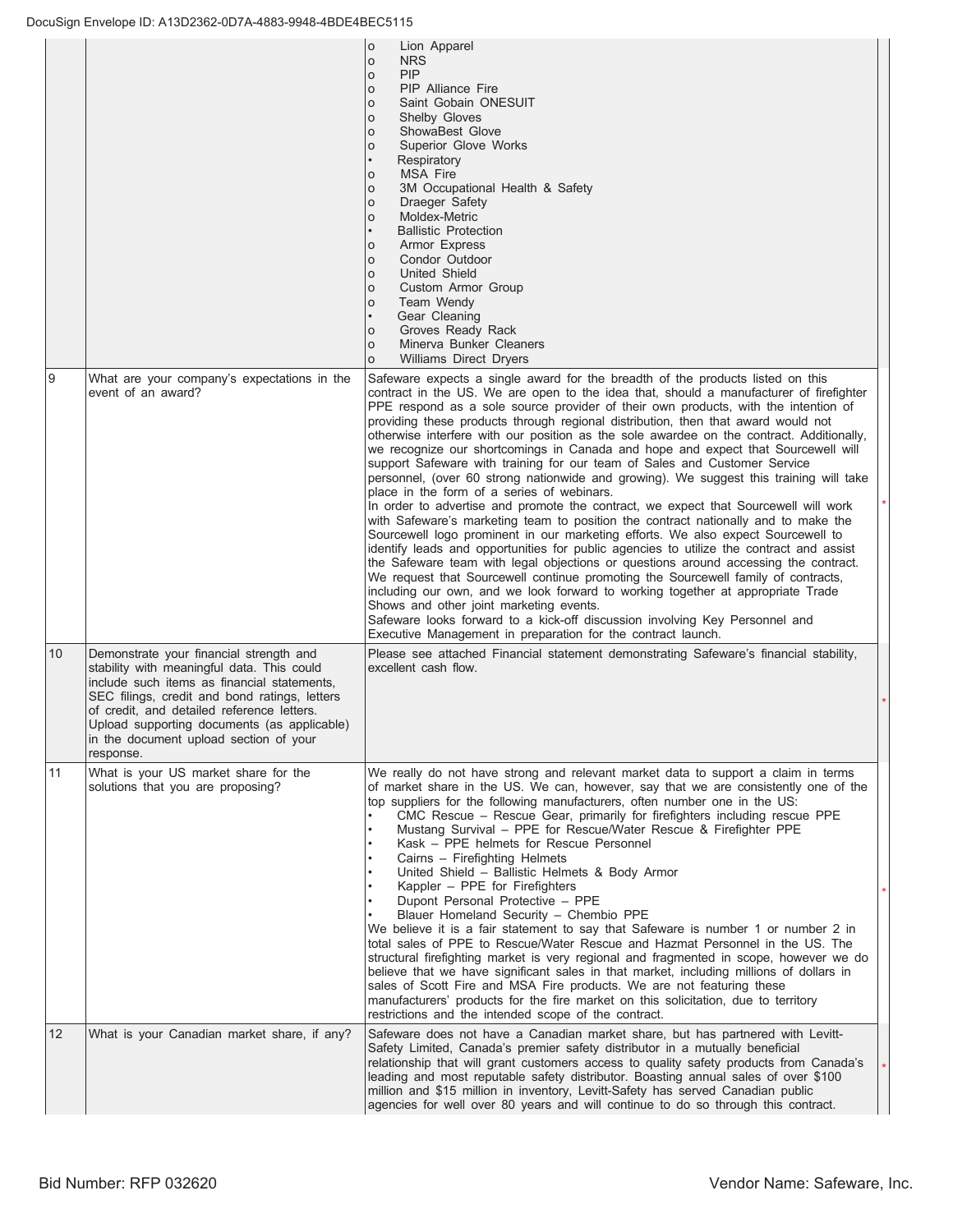| 13 | Has your business ever petitioned for<br>bankruptcy protection? If so, explain in detail.                                                                                                                                                                                                                                                                                                                                                                                                                                                                                                                                                                                                                                                                                                                                                                                                    | No.                                                                                                                                                                                                                                                                                                                                                                                                                                                                                                                                                                                                                                                                                                                                                                                                                                                                    |
|----|----------------------------------------------------------------------------------------------------------------------------------------------------------------------------------------------------------------------------------------------------------------------------------------------------------------------------------------------------------------------------------------------------------------------------------------------------------------------------------------------------------------------------------------------------------------------------------------------------------------------------------------------------------------------------------------------------------------------------------------------------------------------------------------------------------------------------------------------------------------------------------------------|------------------------------------------------------------------------------------------------------------------------------------------------------------------------------------------------------------------------------------------------------------------------------------------------------------------------------------------------------------------------------------------------------------------------------------------------------------------------------------------------------------------------------------------------------------------------------------------------------------------------------------------------------------------------------------------------------------------------------------------------------------------------------------------------------------------------------------------------------------------------|
| 14 | How is your organization best described: is it<br>a manufacturer, a distributor/dealer/reseller, or<br>a service provider? Answer whichever<br>question (either a) or b) just below) best<br>applies to your organization.<br>If your company is best described as a<br>a)<br>distributor/dealer/reseller (or similar entity),<br>provide your written authorization to act as a<br>distributor/dealer/reseller for the manufacturer<br>of the products proposed in this RFP. If<br>applicable, is your dealer network<br>independent or company owned?<br>If your company is best described as a<br>b)<br>manufacturer or service provider, describe<br>your relationship with your sales and service<br>force and with your dealer network in<br>delivering the products and services proposed<br>in this RFP. Are these individuals your<br>employees, or the employees of a third party? | a. Safeware is a distributor. Our contracts team maintains signed agreements with<br>each manufacturer, including every manufacturer listed on this response. Given the<br>broad nature of our response, we are happy to provide a letter from any<br>manufacturer proposed in this bid stating that we are a distributor of their products<br>should it be requested.                                                                                                                                                                                                                                                                                                                                                                                                                                                                                                 |
| 15 | If applicable, provide a detailed explanation<br>outlining the licenses and certifications that<br>are both required to be held, and actually<br>held, by your organization (including third<br>parties and subcontractors that you use) in<br>pursuit of the business contemplated by this<br>RFP.                                                                                                                                                                                                                                                                                                                                                                                                                                                                                                                                                                                          | Safeware is registered in Minnesota under the name "Safeware Safety Supplies Inc".<br>Our Department of Revenue account number is #6301318 which is used to file and<br>pay MN sales taxes. To our knowledge, we are not required to hold any other<br>licenses in MN.                                                                                                                                                                                                                                                                                                                                                                                                                                                                                                                                                                                                 |
| 16 | Provide all "Suspension or Debarment"<br>information that has applied to your<br>organization during the past ten years.                                                                                                                                                                                                                                                                                                                                                                                                                                                                                                                                                                                                                                                                                                                                                                     | Safeware has not been suspended or debarred anytime in the last ten years.                                                                                                                                                                                                                                                                                                                                                                                                                                                                                                                                                                                                                                                                                                                                                                                             |
| 17 | Within this RFP category there may be<br>subcategories of solutions. List subcategory<br>titles that best describe your products and<br>services.                                                                                                                                                                                                                                                                                                                                                                                                                                                                                                                                                                                                                                                                                                                                            | Structural Firefighting<br>$\circ$<br><b>Head Protection</b><br>Protective Clothing<br><b>Station Wear</b><br>Footwear<br>Eyewear<br>Hand Protection<br>Respiratory<br><b>Ballistic Protection</b><br>Fire Marshall<br>O<br><b>Head Protection</b><br>Protective Clothing<br>Footwear<br>Eyewear<br><b>Hearing Protection</b><br><b>Hand Protection</b><br>Respiratory<br><b>Ballistic Protection</b><br>Duty Gear<br>Dive/Water Rescue<br>O<br>Protective Clothing<br>Footwear<br><b>Head Protection</b><br><b>Hand Protection</b><br>Technical Rescue/USAR<br>$\circ$<br><b>Head Protection</b><br>Protective Clothing<br>Footwear<br>Eyewear<br><b>Hand Protection</b><br>HAZMAT<br>O<br>Protective Clothing<br>Footwear<br>Hearing Protection/Communications<br><b>Hand Protection</b><br>Bomb/EOD<br>O<br><b>Head Protection</b><br>Gloves<br>Protective Clothing |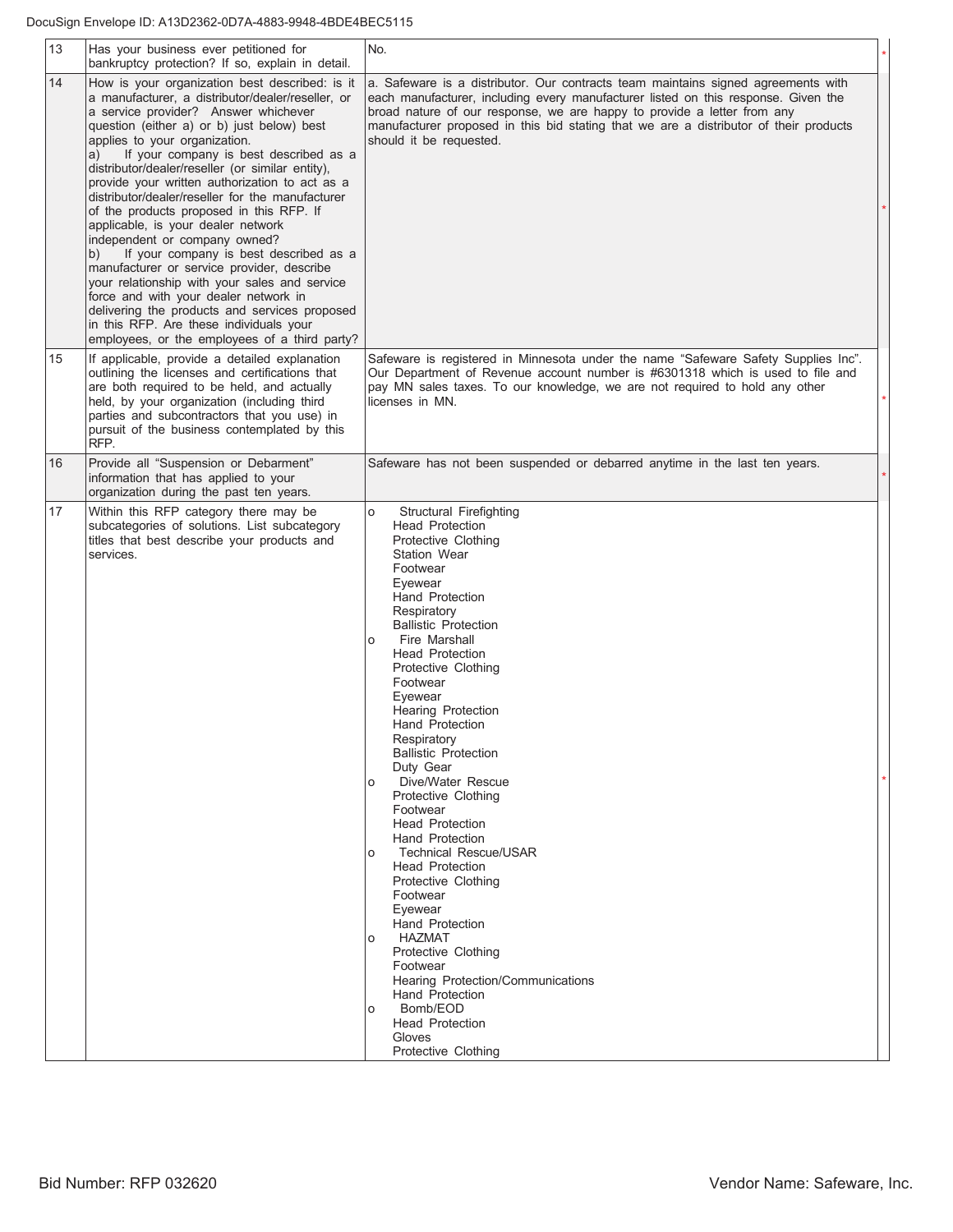#### Table 3: Industry Recognition & Marketplace Success

| Line<br>Item | <b>Question</b>                                                                                                                                                   | Response*                                                                                                                                                                                                                                                                                                                                                                                                                                                                                                                               |         |
|--------------|-------------------------------------------------------------------------------------------------------------------------------------------------------------------|-----------------------------------------------------------------------------------------------------------------------------------------------------------------------------------------------------------------------------------------------------------------------------------------------------------------------------------------------------------------------------------------------------------------------------------------------------------------------------------------------------------------------------------------|---------|
| 18           | Describe any relevant industry awards or<br>recognition that your company has received<br>in the past five years                                                  | Safeware has been recognized by our manufacturer partners for our continued sales<br>growth. Relating to our potential performance as a supplier, the greatest recognition<br>of our market success is the fact that we have been awarded State contracts in<br>many of the States where we do business, often as a result of "bridging" an<br>existing cooperative contract. These contracts reflect the recognition of our market<br>success and include State contracts in Michigan, Massachusetts, and Tennessee, to<br>name a few. |         |
| 19           | What percentage of your sales are to the<br>governmental sector in the past three years                                                                           | Safeware has consistently tracked 80% of our overall sales to the government sector. $\frac{1}{3}$                                                                                                                                                                                                                                                                                                                                                                                                                                      |         |
| 20           | What percentage of your sales are to the<br>education sector in the past three years                                                                              | Less than 5% of our sales have been to Higher Ed and K-12 customers combined.<br>This is largely reflective of the bundle of products that we offer and the vertical<br>market focus on fire and police in our company.                                                                                                                                                                                                                                                                                                                 | $\star$ |
| 21           | List any state or cooperative purchasing<br>contracts that you hold. What is the annual<br>sales volume for each of these contracts<br>over the past three years? | <b>OMNIA</b><br>2019<br>\$53,140,772<br>2018<br>\$46,685,147<br>2017<br>\$35,963,788<br><b>HIRE</b><br>\$618,981<br>2019<br>2018<br>\$1,109,438<br>2017<br>\$686,119                                                                                                                                                                                                                                                                                                                                                                    |         |
| 22           | List any GSA contracts that you hold. What<br>is the annual sales volume for each of these<br>contracts over the past three years?                                | GSA Schedule 84 Contract #GS-07F-5668P<br>\$431,227<br>2019<br>2018<br>\$587,958<br>2017<br>\$448,362                                                                                                                                                                                                                                                                                                                                                                                                                                   |         |

#### **Table 4: References/Testimonials**

Line Item 23. Supply reference information from three customers who are eligible for Sourcewell membership.

| <b>Entity Name*</b>       | <b>Contact Name*</b> | <b>IPhone Number*</b> |  |
|---------------------------|----------------------|-----------------------|--|
| City of Houston, TX       | Jerry Adams          | 832.393.8742          |  |
| Prince William County, VA | Adam Mann            | 1703.792.6770         |  |
| City of Miami             | Eduardo J. Falcon    | 305.416.1901          |  |
| Fauguier County, VA       | <b>Kathy Stanley</b> | 540.422.8354          |  |

#### **Table 5: Top Five Government or Education Customers**

Line Item 24. Provide a list of your top five government, education, or non-profit customers (entity name is optional), including entity type, the state or province the entity is located in, scope of the project(s), size of transaction(s), and dollar volumes from the past three years.

| <b>Entity Name</b>                                  | <b>Entity Type *</b> | State /<br><b>Province</b> * | Scope of Work *                                                                                           | Size of Transactions *                  | <b>Dollar Volume Past Three</b><br>Years * |
|-----------------------------------------------------|----------------------|------------------------------|-----------------------------------------------------------------------------------------------------------|-----------------------------------------|--------------------------------------------|
| Prince William<br>County                            | Government           | Virginia - VA                | PPE, Shelters, Spill control, F&R<br>tools, Service, SCBA<br>parts/repairs, LE gear, respiratory,<br>etc. | Avg:\$64,000<br>Range: \$87-\$3,078,000 | \$10,510,599                               |
| State of<br>Michigan                                | Government           | Michigan - MI                | PPE, Homeland Security, LE<br>protection, Water filtration, etc.                                          | Avg: \$12,124<br>Range: 25-299,000      | \$10,336,722                               |
| Miami-Dade<br>County                                | Government           | Florida - FL                 | PPE, Respirators, Traffic Safety,<br>Fire & Rescue, LE, etc.                                              | Avg: \$16,000<br>Range: \$3-390,000     | \$8,249,883                                |
| <b>Fairfax County</b>                               | Government           | Virginia - VA                | PPE, Homeland Security, LE<br>protection, etc.                                                            | Avg: \$12,000<br>Range: \$34-\$200,000  | \$6,351,051                                |
| <b>Commonwealth</b><br>l Of<br><b>Massachusetts</b> | Government           | Massachusetts -<br>МA        | PPE, first aid, shelters, gas<br>detection, LE, Fire & Rescue, etc.                                       | Avg: \$15,000<br>Range: \$4-\$430,000   | \$5,487,170                                |

#### **Table 6: Ability to Sell and Deliver Service**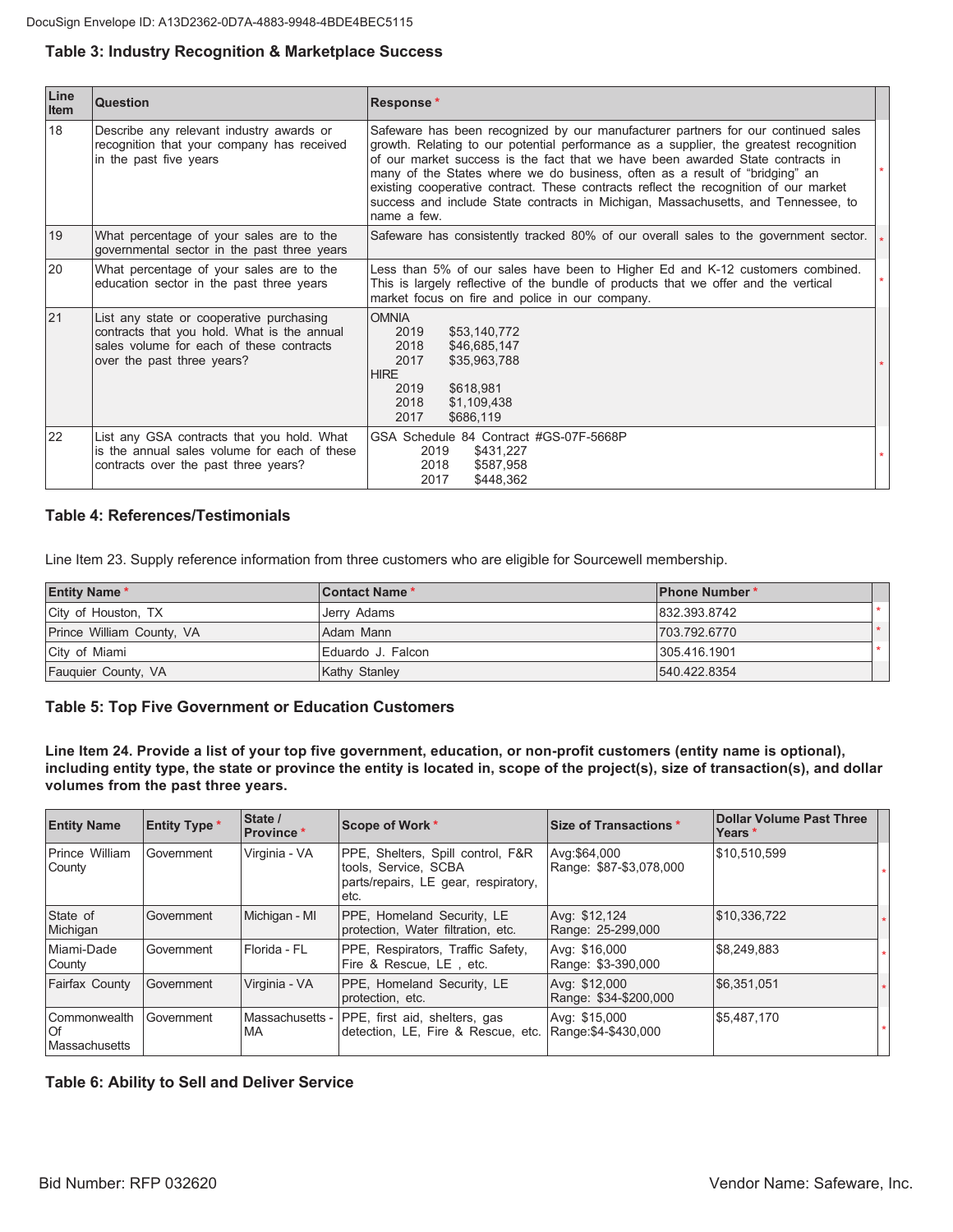#### DocuSign Envelope ID: A13D2362-0D7A-4883-9948-4BDE4BEC5115

Describe your company's capability to meet the needs of Sourcewell Members across the US, and Canada if applicable.Your response should address in detail at least the following areas: locations of your network of sales and service providers, the number of workers (fulltime equivalents) involved in each sector, whether these workers are your direct employees (or employees of a third party), and any overlap between the sales and service functions.

| Line<br><b>Item</b> | <b>Question</b> | Response*                                                                                                                                                                                                                                                                                                                                                                                                                                                                                                                                                                                                                                                                                                                                                                                                                                                                                |  |
|---------------------|-----------------|------------------------------------------------------------------------------------------------------------------------------------------------------------------------------------------------------------------------------------------------------------------------------------------------------------------------------------------------------------------------------------------------------------------------------------------------------------------------------------------------------------------------------------------------------------------------------------------------------------------------------------------------------------------------------------------------------------------------------------------------------------------------------------------------------------------------------------------------------------------------------------------|--|
| 25                  | Sales force.    | Safeware employs a team of 20 sales professionals each of whom can provide<br>assistance to customers in the scope of this RFP. Our current team represents<br>significant geographical growth over the past 5 years and we are committing to<br>adding additional sales resources to the West Coast as well as corresponding<br>operational resources to support the award resulting from this RFP. This expansion will<br>increase our reach in the territory with dedicated salespeople, each of whom has<br>responsibility in the core business of Safeware, which is protecting those who protect<br>our country. We have attached our Sales Roster which includes our current reps and<br>the territories they cover.                                                                                                                                                              |  |
|                     |                 | Product Knowledge - All Safeware sales representatives are trained to provide product<br>support in the key aspects of public safety. Not only does Safeware provide products,<br>but our field representatives provide added value support to our customers. Examples<br>of such added value services that have been provided to State and Local customers<br>in the past include:<br><b>Fentanyl Seminars</b><br>Respiratory Fit Testing and Fit Test Training<br>Confined Space Training                                                                                                                                                                                                                                                                                                                                                                                              |  |
|                     |                 | Product Fitting (Helmets, PPE)<br>Site Safety Surveys<br>Safeware sales representatives receive a minimum of a one hour each week of new<br>product training, and an additional 5 days of offsite training annually. The focus of<br>these training sessions is to support the sales of products and services in the<br>following categories:                                                                                                                                                                                                                                                                                                                                                                                                                                                                                                                                            |  |
|                     |                 | Police<br><b>SWAT</b><br>o<br>Patrol<br>O<br>Bomb<br>O<br>Traffic<br>O<br>Drug Enforcement<br>O<br>Crime Scene<br>o<br>Dive/Recovery<br>O<br>Search and Rescue<br>O<br>Canine<br>o<br>$\bullet$<br>Fire<br>Structural Firefighting<br>o<br>Hazmat response<br>o<br><b>Technical Rescue</b><br>o<br><b>USAR</b><br>o<br><b>Water Rescue</b><br>o<br>Apparatus small parts<br>O<br>$\bullet$<br>General Safety<br>Emergency Management                                                                                                                                                                                                                                                                                                                                                                                                                                                     |  |
|                     |                 | Most importantly, all Safeware sales representatives are trained on government<br>purchasing and the benefits of cooperative purchasing. Each sales representative<br>regularly works in support of promoting our cooperative contracts, and attends<br>government purchasing events obtaining best practice information to help them consult<br>with government customers regarding the use of cooperative contracts. All Safeware<br>sales representatives will have access to the Sourcewell contract program resources<br>and will review all important information so that they can be a resource to government<br>purchasing professionals.                                                                                                                                                                                                                                        |  |
|                     |                 | Many companies will show coverage maps with team members who are not engaged<br>in government sales opportunities. Safeware is in the business of offering contract<br>solutions for America's heroes, and each field representative is engaged in support of<br>our mission.                                                                                                                                                                                                                                                                                                                                                                                                                                                                                                                                                                                                            |  |
|                     |                 | Safeware sales representatives focus on high volume customer contact opportunities in<br>the field. Our outside representatives participated in 96 trade shows in 2019. These<br>trade shows represent contact with tens of thousands of current and potential<br>customers in State and Local government. A glance at our trade show schedule will<br>demonstrate the commitment that every representative in each territory has in both<br>government procurement conferences and end user conferences. Please see attached<br>list of Safeware's tradeshows. Most of our sales activities our contract sales and<br>these end user events reflect the same. These trade shows demonstrate the unique<br>versatility and geographical scope of Safeware's sales team. Each of these shows is<br>a showcase of the benefits of cooperative purchasing, along with strong subject matter |  |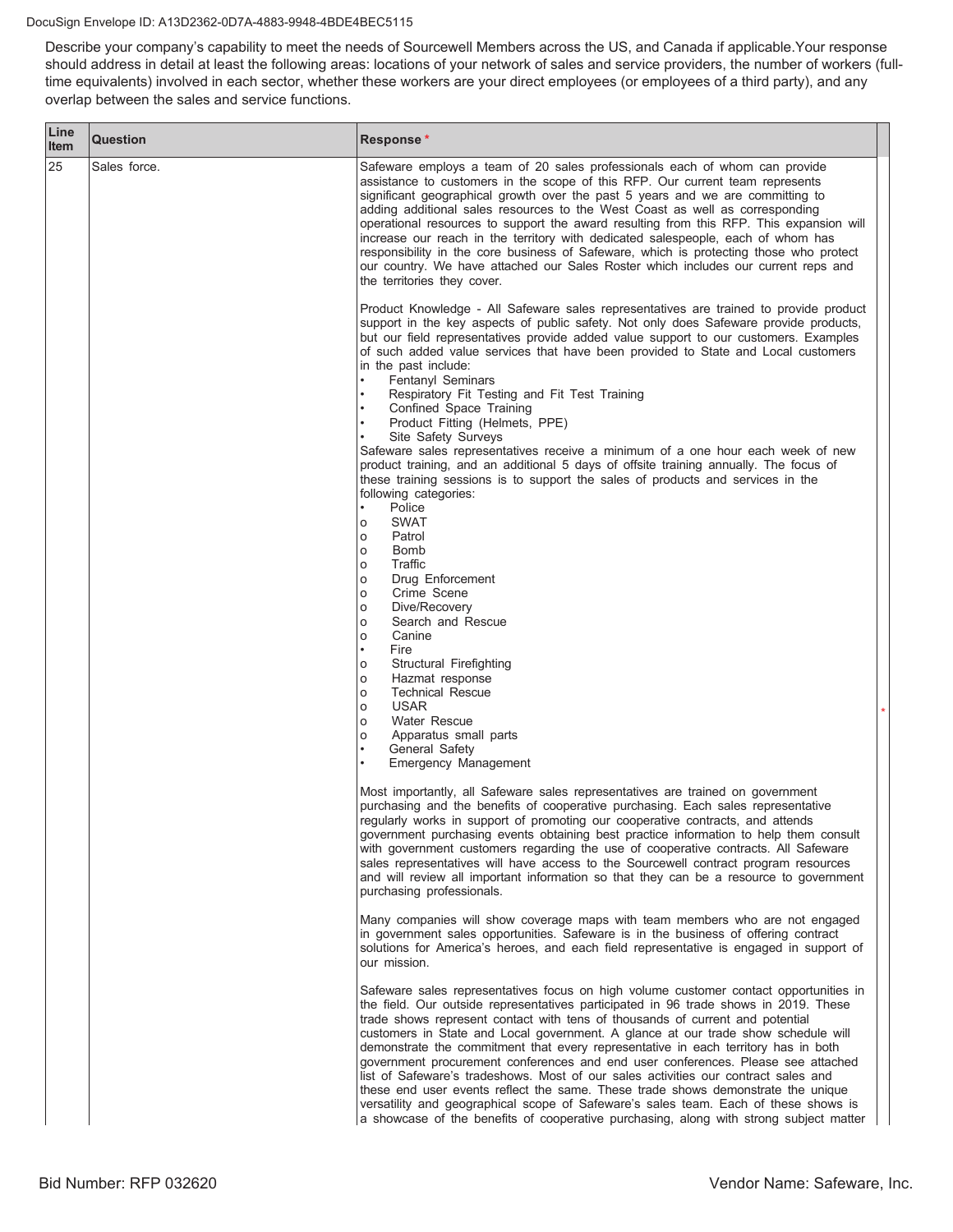|    |                                               | expertise in the core vertical user markets.                                                                                                                                                                                                                                                                                                                                                                                                                                                                                                                                                                                                                                                                                                                                                                                                                                                                                                                                                                                                                                                                                                                                                                                                                                                                                                                                                                                                                                                                                                                                                                                                                                                                                     |
|----|-----------------------------------------------|----------------------------------------------------------------------------------------------------------------------------------------------------------------------------------------------------------------------------------------------------------------------------------------------------------------------------------------------------------------------------------------------------------------------------------------------------------------------------------------------------------------------------------------------------------------------------------------------------------------------------------------------------------------------------------------------------------------------------------------------------------------------------------------------------------------------------------------------------------------------------------------------------------------------------------------------------------------------------------------------------------------------------------------------------------------------------------------------------------------------------------------------------------------------------------------------------------------------------------------------------------------------------------------------------------------------------------------------------------------------------------------------------------------------------------------------------------------------------------------------------------------------------------------------------------------------------------------------------------------------------------------------------------------------------------------------------------------------------------|
|    |                                               | Regarding our Canadian strategy, we have no current assets in Canada. We have<br>aligned ourselves with the premier Canadian distributor of Personal Protective<br>Equipment, Levitt-Safety. Levitt will partner with Safeware under the brand of Safeware<br>Levitt, which is only for our Canadian operations. Levitt will report Canadian sales to<br>Safeware, and Safeware will manage the Sourcewell relationship and all reporting and<br>payment functions. Safeware will provide training for Levitt's sales team and we will<br>work with Levitt to ensure that contracted items on the Sourcewell agreement are<br>available.                                                                                                                                                                                                                                                                                                                                                                                                                                                                                                                                                                                                                                                                                                                                                                                                                                                                                                                                                                                                                                                                                         |
| 26 | Dealer network or other distribution methods. | Safeware has no dealer network, however we suggest that the contract would allow<br>local certified dealers to sell on this agreement to satisfy local participation goals. We<br>suggest that Sourcewell approve and certify local dealers who would be authorized to<br>sell as dealers under the contract. Dealers would be regional to users who seek<br>participation by diverse suppliers. Contract pricing would not be permitted to exceed<br>the contract pricing established by this response to RFP.<br>Safeware is proud to partner with Levitt-Safety to comply with the Canadian<br>Sourcewell customers.                                                                                                                                                                                                                                                                                                                                                                                                                                                                                                                                                                                                                                                                                                                                                                                                                                                                                                                                                                                                                                                                                                          |
|    |                                               | Established in 1935, Levitt-Safety Limited is the Canadian Leader in health and life<br>safety products, training, consulting and technical services. With strategically located<br>branches across Canada, Levitt-Safety is ideally equipped to serve companies of any<br>size or industry who recognize the tremendous value of building a safety-centric culture<br>in their organization. With annual sales of over \$100 million and \$15 million in<br>inventory, Levitt-Safety Limited provides quality Safety products and services aligned to<br>support customer requirements. They have the capability of servicing all of their<br>customer's sites, as well as providing consistent service and high levels of product<br>availability. Levitt-Safety Limited can match your location footprint, make rapid product<br>deliveries and provide customers service to remote locations throughout Canada with<br>an extensive network that includes:<br>18 branch locations throughout Canada<br>2 major distribution centers across Canada (Oakville, Ontario and Edmonton,<br>Alberta)<br>1/4 million square feet of warehousing combined<br>In addition to providing customers with extensive safety product coverage, Levitt is<br>proud to offer superior services and business support through customer focused<br>delivery channels, which are reinforced by superior services, processes and<br>technologies. Levitt-Safety Limited also guarantees to provide customers with after-<br>sales technical support and repair services with the most knowledgeable product and<br>industry specialists in the business and leading-edge technology support for e-<br>Procurement and automated payment solutions. |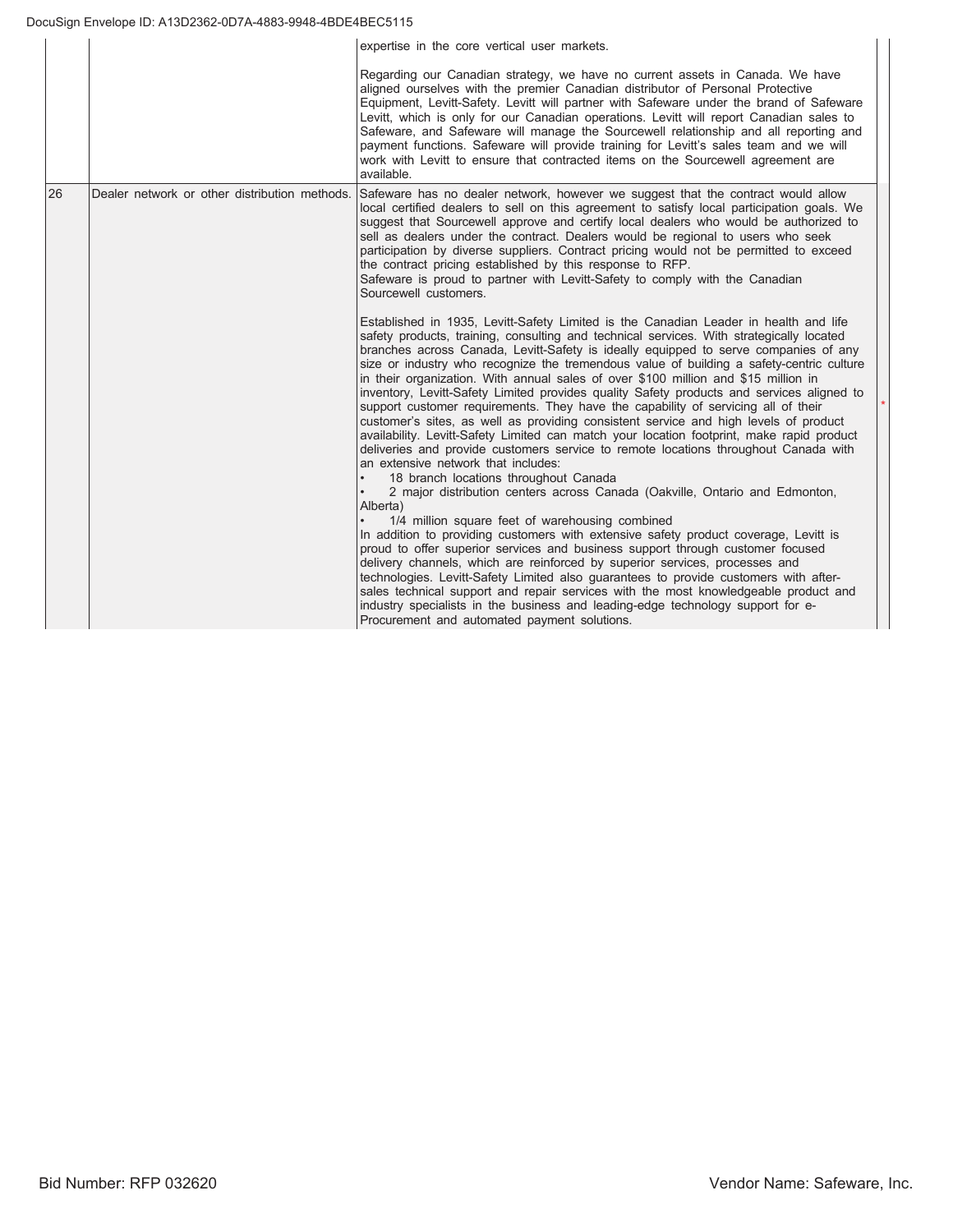| 27 | Service force.                                                                                                                                                                                                                                                          | Safeware operates a corporate office in Lanham, Maryland with additional branches in<br>Columbia, Maryland; Philadelphia, Pennsylvania; Richmond, Virginia; Gainesville,<br>Georgia; Doral, Florida; and Denver, Colorado. The opening of a brand-new location in<br>Austin, Texas is being planned for September 2020. We employ 28 customer service<br>personnel across these branches to support our ever-growing government sales<br>operations. Our IT/Marketing department boasts 7 personnel, and our Purchasing<br>Department, housed in the Richmond branch, has 5 staff members in charge of<br>purchasing as well as contract and data management.                                                                                                                                                                                                                                                                                                                                                                                                                                                                                                                                                                                                                                                                                                                                                                                                                                                                                                                                                                                                                                                                                                                                                                                                                                                                                                                                                                                                                                                                                                                                                                                                                                                                                                                                                                                                                                                                                                                                                                                                                                                                                                                                                                                                                                                                                                                                                                                                                                                                                                                                              |
|----|-------------------------------------------------------------------------------------------------------------------------------------------------------------------------------------------------------------------------------------------------------------------------|------------------------------------------------------------------------------------------------------------------------------------------------------------------------------------------------------------------------------------------------------------------------------------------------------------------------------------------------------------------------------------------------------------------------------------------------------------------------------------------------------------------------------------------------------------------------------------------------------------------------------------------------------------------------------------------------------------------------------------------------------------------------------------------------------------------------------------------------------------------------------------------------------------------------------------------------------------------------------------------------------------------------------------------------------------------------------------------------------------------------------------------------------------------------------------------------------------------------------------------------------------------------------------------------------------------------------------------------------------------------------------------------------------------------------------------------------------------------------------------------------------------------------------------------------------------------------------------------------------------------------------------------------------------------------------------------------------------------------------------------------------------------------------------------------------------------------------------------------------------------------------------------------------------------------------------------------------------------------------------------------------------------------------------------------------------------------------------------------------------------------------------------------------------------------------------------------------------------------------------------------------------------------------------------------------------------------------------------------------------------------------------------------------------------------------------------------------------------------------------------------------------------------------------------------------------------------------------------------------------------------------------------------------------------------------------------------------------------------------------------------------------------------------------------------------------------------------------------------------------------------------------------------------------------------------------------------------------------------------------------------------------------------------------------------------------------------------------------------------------------------------------------------------------------------------------------------------|
|    |                                                                                                                                                                                                                                                                         | Our branches in Columbia, Richmond, and Denver all host warehouse space from<br>which we ship product and all branch locations have service technicians assigned to<br>them. Safeware provides many value added services both in house and with our<br>mobile service vans. Our Technical Service Department employs 24 dedicated<br>personnel who are trained in many areas including but not limited to SCBA<br>maintenance and repair, SCBA flow testing, cylinder hydrostatic testing, fit testing,<br>CBRNE instrument calibrations and repair, Level-A suit testing, fire hose testing, PPE<br>cleaning, air compressor repair and maintenance, and breathing air testing.                                                                                                                                                                                                                                                                                                                                                                                                                                                                                                                                                                                                                                                                                                                                                                                                                                                                                                                                                                                                                                                                                                                                                                                                                                                                                                                                                                                                                                                                                                                                                                                                                                                                                                                                                                                                                                                                                                                                                                                                                                                                                                                                                                                                                                                                                                                                                                                                                                                                                                                           |
|    |                                                                                                                                                                                                                                                                         | Our Canadian Partner, Levitt-Safety, is proud to offer the largest service offering in<br>Canada provided by highly trained and knowledgeable technicians who come right to<br>your door to ensure that necessary equipment is always in top condition. Their techs<br>are cross trained to inspect, maintain and repair a multitude of product lines, from fire<br>extinguishers and respirators to instruments and fall protection, providing the<br>convenience of relying on just one service provider.                                                                                                                                                                                                                                                                                                                                                                                                                                                                                                                                                                                                                                                                                                                                                                                                                                                                                                                                                                                                                                                                                                                                                                                                                                                                                                                                                                                                                                                                                                                                                                                                                                                                                                                                                                                                                                                                                                                                                                                                                                                                                                                                                                                                                                                                                                                                                                                                                                                                                                                                                                                                                                                                                                |
|    |                                                                                                                                                                                                                                                                         | All of Levitt's technicians have been thoroughly trained to ensure your equipment is<br>achieving peak performance while meeting all local and national codes and standards.<br>Their techs carry out their services in conformance with standards set out by<br>Underwriter's Laboratory of Canada (ULC), the National Fire Prevention Association<br>(NFPA), manufacturer training, and provincial fire codes. What sets Levitt apart from<br>their Canadian competitions is the level of expertise and guidance their Safety<br>Specialists bring to customers in order to help them solve their fire, safety, and<br>environmental challenges. After all – safety is all that they do.                                                                                                                                                                                                                                                                                                                                                                                                                                                                                                                                                                                                                                                                                                                                                                                                                                                                                                                                                                                                                                                                                                                                                                                                                                                                                                                                                                                                                                                                                                                                                                                                                                                                                                                                                                                                                                                                                                                                                                                                                                                                                                                                                                                                                                                                                                                                                                                                                                                                                                                 |
|    |                                                                                                                                                                                                                                                                         | For more than 80 years, the safety of your organization has been Levitt-Safety's<br>number one concern. Their mission is to make Canada a safer place to live and<br>work. They have always maintained a simple, yet unique approach to the marketplace:<br>bringing customers the best products and services in the industry backed by decades<br>of knowledge and expertise.                                                                                                                                                                                                                                                                                                                                                                                                                                                                                                                                                                                                                                                                                                                                                                                                                                                                                                                                                                                                                                                                                                                                                                                                                                                                                                                                                                                                                                                                                                                                                                                                                                                                                                                                                                                                                                                                                                                                                                                                                                                                                                                                                                                                                                                                                                                                                                                                                                                                                                                                                                                                                                                                                                                                                                                                                             |
| 28 | Describe in detail the process and<br>procedure of your customer service<br>program, if applicable. Include your<br>response-time capabilities and<br>commitments, as well as any incentives that<br>help your providers meet your stated<br>service goals or promises. | Safeware will ensure that delivery schedules for routine, urgent, and emergency<br>requirements are met. We categorize orders at time of order entry and have<br>established a standard operating procedure that verifies a customer's required<br>timeframe on every order. Safeware has developed world-class expertise in on-time<br>order processing and fulfillment by supplying both Commercial and Government in daily<br>operations and in times of emergency for over 35 years. Safeware is trusted to have<br>reliable systems in place for important customers that depend on our ability to meet<br>supply chain needs. Our state-of-the-art ERP system, EPICOR Prophet 21, is designed<br>for a distributor to efficiently stay on top of every order, fulfilling the requirements<br>based on data captured at order entry, with checks and balances and exception<br>reporting to ensure that no orders fall unattended.<br>Entering a required date is a mandatory step in processing every order. Our inside<br>sales representatives will code orders in the ERP system as urgent or emergency if<br>special handling or expedited action is necessary. They can also trigger an electronic<br>note that follows the order through the system and will print on order paperwork<br>detailing the urgent or emergency nature of the order. These notes also notify the<br>appropriate warehouse manager and customer contact manager. This process assures<br>us that urgent and emergency orders have visibility within the system and are verified<br>daily as to the ability to be delivered on time.<br>We cannot eliminate the human element completely, but our historic status as an<br>emergency equipment vendor has enabled us to have very strong checks and<br>balances. Combined with a culture of paying attention to required dates and close<br>monitoring, we ensure that every pick ticket gets shipped every day. We are not error<br>free, but we enjoy 99% shipping accuracy, which puts us very high in the distribution<br>world, and when we do make mistakes, we take steps to make heroic recoveries that<br>compensate the customer and take corrective action to eliminate errors.<br>Safeware strives to deliver all routine requirement orders for material to the authorized<br>customer's receiving location within the delivery timeframe as specified in the order,<br>(indicated to usually be within 30 days of order placement). Safeware's ERP system<br>uses sophisticated replenishment algorithms to ensure that stock levels are maintained<br>to support historical demand for an item. Safeware consistently maintains over \$4<br>million in inventory in order to provide quick delivery on our customers' most<br>requested items. For off-the-shelf items, depending on size and destination, Safeware<br>utilizes common carriers, LTL (less than truckload), and commercial package delivery<br>services like UPS Ground and Federal Express Ground daily.<br>As soon as an order is entered into the Safeware system, a pick ticket is created<br>instructing the warehouse to pick all items currently in stock. For any items not in |

Ť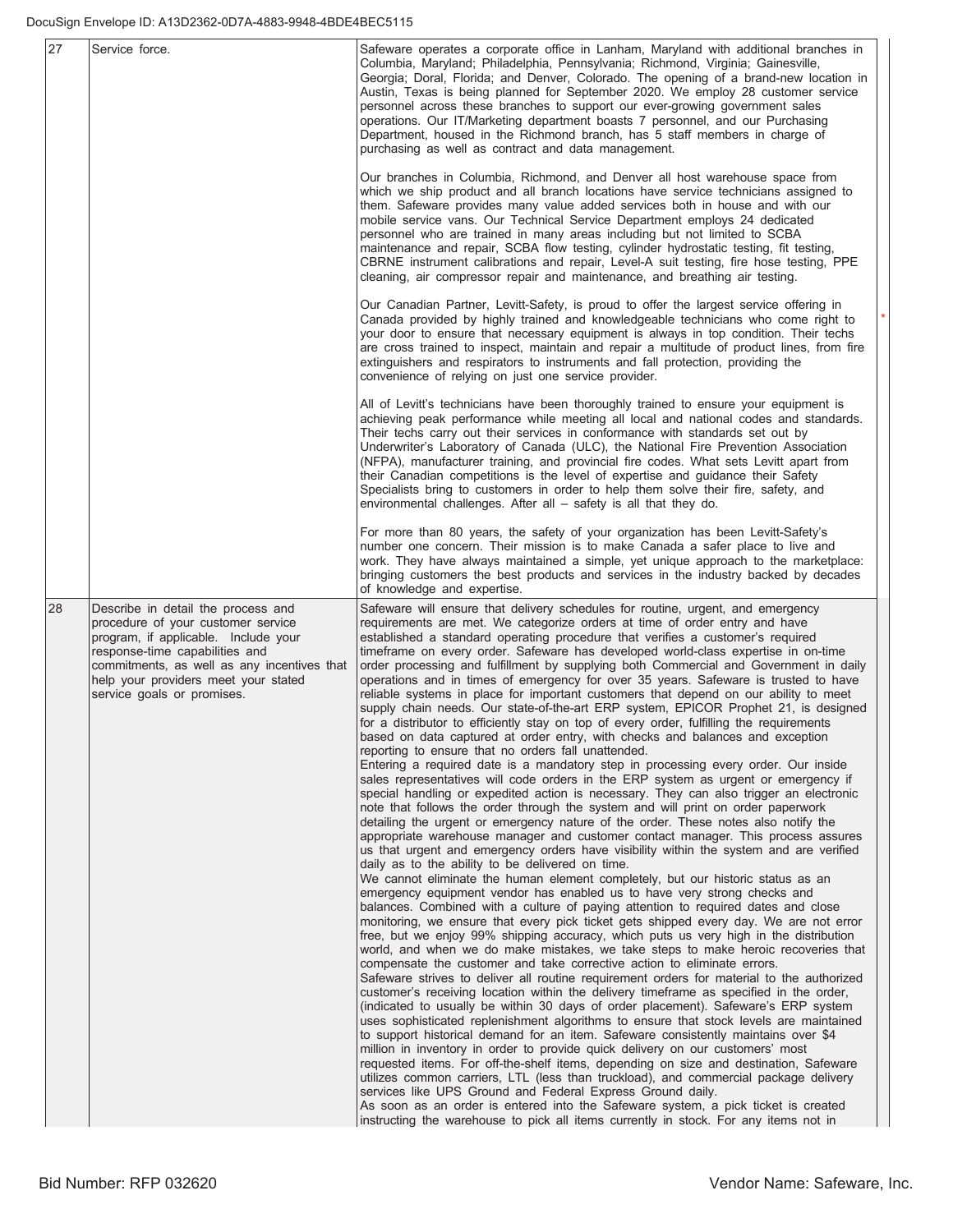stock, the customer service representative reviewing the order for acceptance (as these purchase orders will be placed via EDI), has the option to place a purchase order directly with the manufacturer for drop-ship to the customer's location or expedited delivery to our warehouse, which triggers the drop ship follow-through process whereby the manufacturer is contacted by our expediting team to ensure prompt shipping.

Carrier selection requires a good understanding of time in transit for each carrier and our Warehouse Manager, Kellie Robinson, has over 20 years' experience with Safeware ensuring shipments are timely delivered to our customers nationwide. A core element of the Safeware strategy is to complete all of a day's work in a day, meaning that every member of the Safeware team understands that getting orders out accurately and as quickly as possible is our greatest role and our competitive advantage in the supply chain. All orders for in stock items received by 3:00 pm EST will ship the same day. Selecting an overnight or two-day carrier is the critical step for urgent and emergency orders that have 72- and 24-hour delivery requirements. A pick ticket which prints with all orders will reference the time-sensitive nature which alerts the warehouse personnel to select an appropriate carrier that can meet time commitment, whether it be overnight UPS, FedEx, emergency custom critical truck delivery, or, in some circumstances, our own personnel making the emergency delivery. As a large seller of all kinds of response equipment needed for on demand natural disaster response, Safeware has an experienced emergency order team, protocol, and discipline for handling these types of orders.

Below are just a few of the highlights from our years of emergency response experience focused public agency response:

9/11 Attacks, 2001

Ground Zero - Safeware had personnel and material arriving on site on the evening of September 11, 2001. We set up logistical points outside of the hot zone and provided emergency products around the clock to fire and police customers. We overcame the minimal existing supply chain and set up a conference call with every major respiratory manufacturer in the US at the Mayor's office in NYC resulting in the supply of truckloads of equipment arriving daily to meet critical needs.

Pentagon - We provided the lead agency, Arlington County, with emergency equipment and set up a support team for the response. We worked closely with the Fairfax County USAR Team, and were the only supplier authorized to ship product into the hot zone.

We learned much about emergency procurement and the constraints of government purchasers in an emergency. We have used this experience to help direct and advise other agencies in all other emergency situations since.

Anthrax/Ricin Contamination Attacks, Washington, DC, 2001

While most of our business was Federal, we worked nights and weekends to provide emergency products to local responders inundated with white powder calls. Hurricane Katrina, 2005

Before the storm was nationwide news, Safeware received a call from Becky McKinney at Fairfax County alerting us to the severity of the disaster. We set up a logistical point in Columbus, MS where we were able to deliver truckloads of critical supplies such as hip waders, bottled water, propane, portable toilets and service, personal hygiene kits, flashlights, MREs, body bags, and even diapers and baby food which the Federal government could not provide.

We were a key supplier to FEMA and MEMA during the days following the devastation in Mississippi and Louisiana, where we continued to earn a national reputation as a premier emergency response distributor.

Hurricane Sandy, 2012

Many areas drew from existing caches of equipment and used Safeware to replenish their stock. The supply chain was largely in place and we assisted with less emergency purchases and more contract and credit card buys. We received a requirement from FDNY for 55 complete sets of water rescue gear which was fulfilled and delivered in it's entirely to the emergency logistics center in Queens within 24hours

State of Michigan Flooding, August 2014

State employees from State Emergency Operations Center were tasked with flood cleanup operations. Safeware was contacted after hours on a Saturday with an equipment list needed for clean-up. We sourced emergency shipments of the required kits and dispatched a truck to Michigan by Sunday morning. All purchases were made on the state contract. Local counties then used the same contract to purchase the same emergency equipment for their continued clean-up efforts.

Ebola Crisis, 2015

Sent emergency supplies of PPE to customers all over the country, often next day air. Competitors had no inventory of DuPont suits, but due to our high annual volume of sales, we were able to source and supply our customers.

Zika Virus, 2016

Miami Dade County procured emergency supplies such as insect repellent, wipes and sprays to protect employees and the public.

Hurricane Season, 2017

Emergency supplies from all sorts of manufacturers were being reserved for Federal Response. Utilizing our widespread supply chain, we were able to source items for local responders, and coordinate shipping to hard to access areas.

 $\overline{\phantom{a}}$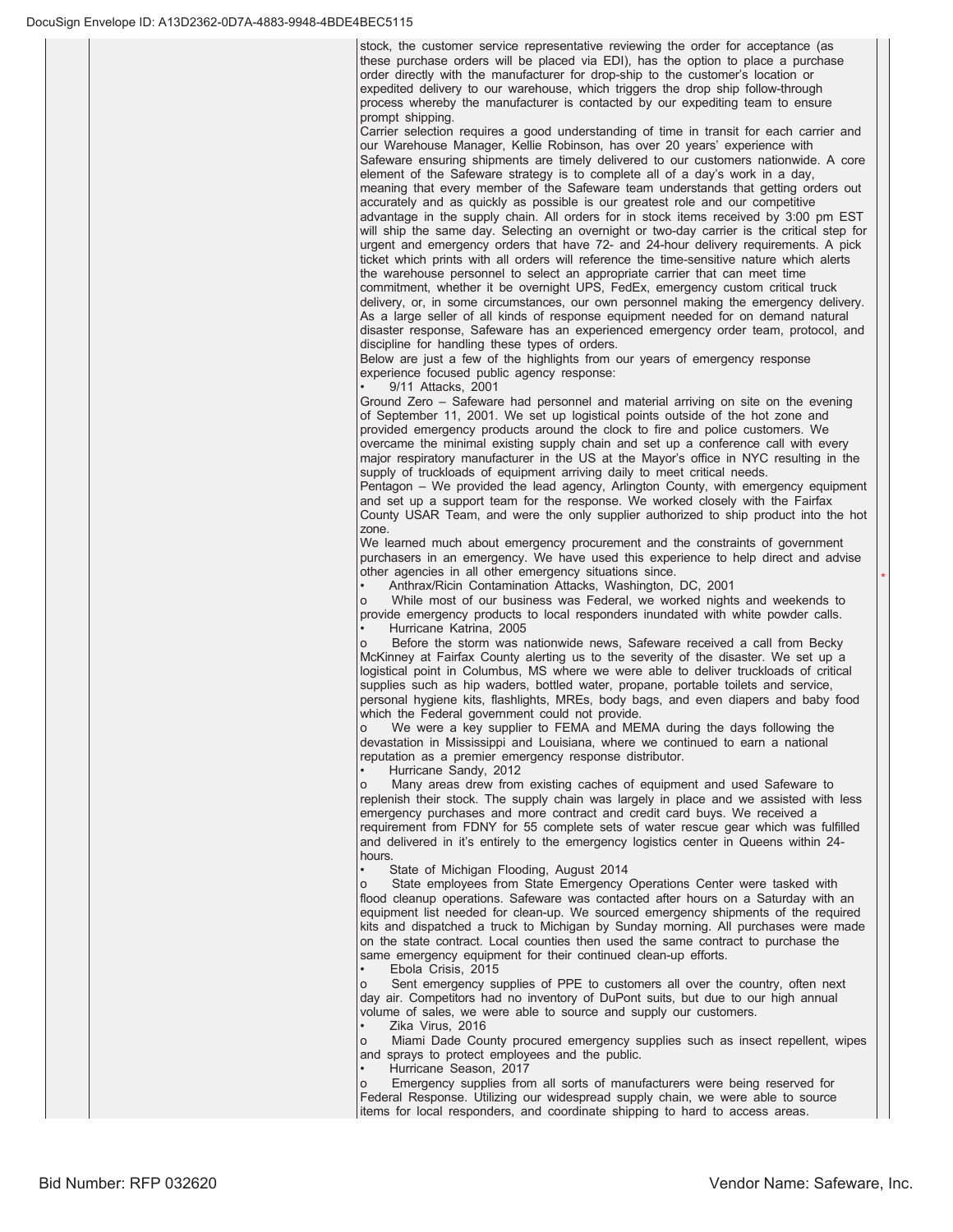|    |                                                                                                                                                                                                                                                                                                                                                           | Corona Virus, 2020<br>While preparing this proposal, Safeware has been facing a massive requirement<br>$\circ$<br>for pandemic PPE for public agencies. We have supplied over \$35 million worth of<br>goods to hundreds of government agencies across the country and will continue to do<br>so throughout this crisis.<br>Project Bill of Materials<br>For specific projects/bill-of-materials orders, Safeware will consolidate and deliver all<br>supplies within the delivery timeframe as specified in the order to the delivery point<br>designated by the authorized customer. The project will be delivered with a 100% fill-<br>rate, and Safeware understands that failure to deliver the project in its entirety may<br>result in the refusal of the shipment.<br>The consolidated bill of material requirement involves two scenarios: 1) orders of<br>multiple items from one or more manufacturers that needs to be complete when<br>delivered with no partials, and 2) orders of custom-built kits where Safeware is<br>providing a value-added function to the products as they come in. The timeframe<br>required is dependent on the project and the manufacturer's lead time. Safeware<br>consolidates some project orders within 24 hours when the components are readily<br>available from stock or nearby sources.<br>For the first class of orders, ship complete pick and holds, this is a requirement of<br>many of our customers. Safeware has several packing basis choices when entering<br>orders to code whether the order is to be shipped partial as items come or 100%<br>complete or some variation (ship what is in stock now and accumulate the rest, ship<br>each item complete only, etc.). By choosing the order complete packing basis, the<br>order will be held until 100% of items are complete, and all items are procured prior<br>to the required date. All in-stock items are immediately allocated to the customer<br>order, so that they cannot be allocated to another subsequent order. Warehouse<br>pickers are not allowed to pick this material, and no pick ticket prints in the<br>warehouse until the last item is received. The warehouse manager reviews the order<br>report daily to make sure no orders are held past the required date and to determine<br>whether an order is of the size that it should be pulled and staged in advance of<br>shipment. If an order meets the criteria, the order is placed in the "pick and hold"<br>area of the warehouse. Again, upon receipt of the last item, the pick ticket instructs<br>the warehouse to package the order for shipment. Customer service can note orders<br>with a large electronic notepad if there are additional special packaging instructions,<br>such as RFID labeling, special kitting, additional crating, or military-standard pallets.<br>This notepad prints on all internal paperwork and shows up on the wireless warehouse<br>barcode scanners. |  |
|----|-----------------------------------------------------------------------------------------------------------------------------------------------------------------------------------------------------------------------------------------------------------------------------------------------------------------------------------------------------------|-----------------------------------------------------------------------------------------------------------------------------------------------------------------------------------------------------------------------------------------------------------------------------------------------------------------------------------------------------------------------------------------------------------------------------------------------------------------------------------------------------------------------------------------------------------------------------------------------------------------------------------------------------------------------------------------------------------------------------------------------------------------------------------------------------------------------------------------------------------------------------------------------------------------------------------------------------------------------------------------------------------------------------------------------------------------------------------------------------------------------------------------------------------------------------------------------------------------------------------------------------------------------------------------------------------------------------------------------------------------------------------------------------------------------------------------------------------------------------------------------------------------------------------------------------------------------------------------------------------------------------------------------------------------------------------------------------------------------------------------------------------------------------------------------------------------------------------------------------------------------------------------------------------------------------------------------------------------------------------------------------------------------------------------------------------------------------------------------------------------------------------------------------------------------------------------------------------------------------------------------------------------------------------------------------------------------------------------------------------------------------------------------------------------------------------------------------------------------------------------------------------------------------------------------------------------------------------------------------------------------------------------------------------------------------------------------------------------------------------------------------------------------------------------------------------------------------------------------------------------------------------------------------------------------------------------------------------------------------------------|--|
| 29 | Identify any geographic areas of the United<br>States or Canada that you will NOT be fully<br>serving through the proposed contract.                                                                                                                                                                                                                      | Safeware currently has coverage in most of the United States. We are transparent in<br>our stated intention of utilizing this contract as our platform for western expansion and<br>have a coverage strategy for all 50 states. Our partner to the North, Levitt-Safety, will<br>handle Canada allowing us to fully serve the entire coverage area.                                                                                                                                                                                                                                                                                                                                                                                                                                                                                                                                                                                                                                                                                                                                                                                                                                                                                                                                                                                                                                                                                                                                                                                                                                                                                                                                                                                                                                                                                                                                                                                                                                                                                                                                                                                                                                                                                                                                                                                                                                                                                                                                                                                                                                                                                                                                                                                                                                                                                                                                                                                                                                     |  |
| 30 | Identify any Sourcewell Member sectors<br>(i.e., government, education, not-for-profit)<br>that you will NOT be fully serving through<br>the proposed contract. Explain in detail. For<br>example, does your company have only a<br>regional presence, or do other cooperative<br>purchasing contracts limit your ability to<br>promote another contract? | We propose no exclusions in the contract. As a practical matter, some verticals offer<br>less opportunity for a fire market, such as education, but we have sales activity in<br>every listed sector and will continue to pursue all contract sales.                                                                                                                                                                                                                                                                                                                                                                                                                                                                                                                                                                                                                                                                                                                                                                                                                                                                                                                                                                                                                                                                                                                                                                                                                                                                                                                                                                                                                                                                                                                                                                                                                                                                                                                                                                                                                                                                                                                                                                                                                                                                                                                                                                                                                                                                                                                                                                                                                                                                                                                                                                                                                                                                                                                                    |  |
| 31 | Define any specific contract requirements or<br>restrictions that would apply to our<br>Members in Hawaii and Alaska and in US<br>Territories.                                                                                                                                                                                                            | We will honor contract pricing and support customers in Alaska and Hawaii as<br>specified on this contract. Some manufacturer agreements limit distribution to the<br>continental US, and in those cases, we would not ship to any US Territories.                                                                                                                                                                                                                                                                                                                                                                                                                                                                                                                                                                                                                                                                                                                                                                                                                                                                                                                                                                                                                                                                                                                                                                                                                                                                                                                                                                                                                                                                                                                                                                                                                                                                                                                                                                                                                                                                                                                                                                                                                                                                                                                                                                                                                                                                                                                                                                                                                                                                                                                                                                                                                                                                                                                                      |  |

# **Table 7: Marketing Plan**

| Line | <b>Question</b> | Response |
|------|-----------------|----------|
| Item |                 |          |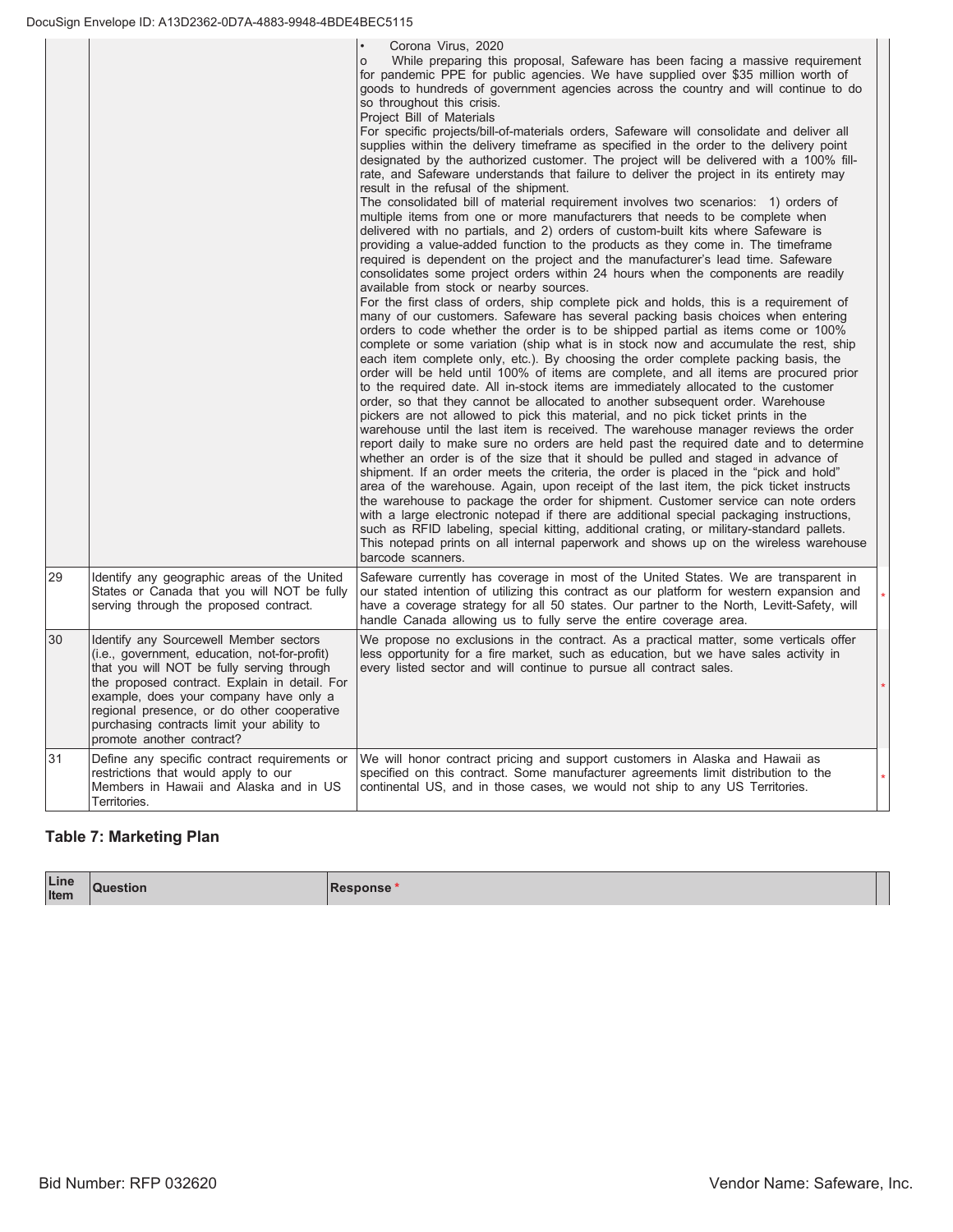#### DocuSign Envelope ID: A13D2362-0D7A-4883-9948-4BDE4BEC5115

| 32 | Describe your marketing strategy for<br>promoting this contract opportunity.<br>Upload representative samples of your<br>marketing materials (if applicable) in<br>the document upload section of your<br>response. | Safeware plans an aggressive marketing strategy to launch this agreement. We have<br>tremendous cooperative contract acceptance among our customers in many states. We will<br>immediately launch the contract with a nationwide campaign and expect immediate results.<br>Customers in areas where Safeware did not previously have a contract can now take<br>advantage of our products and services. Our new website will be launching in the spring of<br>2020 and, once awarded, we will prominently feature Sourcewell and the contract. Social<br>media is also a big part of the change we see in the industry today. Our Social Media<br>Director will use many tools to promote the contract including posting contract information<br>on multiple platforms as well as sending email blasts with more detailed contract use<br>information. We have a large database of contacts in areas that will immediately benefit<br>from this contract. |
|----|---------------------------------------------------------------------------------------------------------------------------------------------------------------------------------------------------------------------|-----------------------------------------------------------------------------------------------------------------------------------------------------------------------------------------------------------------------------------------------------------------------------------------------------------------------------------------------------------------------------------------------------------------------------------------------------------------------------------------------------------------------------------------------------------------------------------------------------------------------------------------------------------------------------------------------------------------------------------------------------------------------------------------------------------------------------------------------------------------------------------------------------------------------------------------------------------|
|    |                                                                                                                                                                                                                     | We are a ground sales force enjoying a solid reputation, a broad selection of relevant<br>products, and proven market focus. Our trade show schedule is established, and we will<br>add additional shows in the Western States following our business model. We have touch<br>and reach to America's largest cities and Metros and we intend to use the contract for<br>immediate impact in the largest population centers in our country. Our goal would be for<br>the contract to be in place in time to be announced at the annual NIGP conference.                                                                                                                                                                                                                                                                                                                                                                                                    |
|    |                                                                                                                                                                                                                     | Additionally, our marketing plan includes:<br>Multiple marketing materials displaying the Sourcewell logo and detailed information<br>about the Contract vehicle<br>Participation with various end users' events, fundraisers, raffles etc. to further promote<br>our offering of the Sourcewell Contract<br>Co-branded giveaways, swag etc. of Sourcewell and Safeware at industry end-user<br>and purchasing trade shows<br>Sourcewell promotional signage and literature at our trade show booths                                                                                                                                                                                                                                                                                                                                                                                                                                                      |
|    |                                                                                                                                                                                                                     | Please see uploaded documents for samples of marketing line cards that Safeware uses.<br>We have included our Fire line card and a Safeware contract line card.                                                                                                                                                                                                                                                                                                                                                                                                                                                                                                                                                                                                                                                                                                                                                                                           |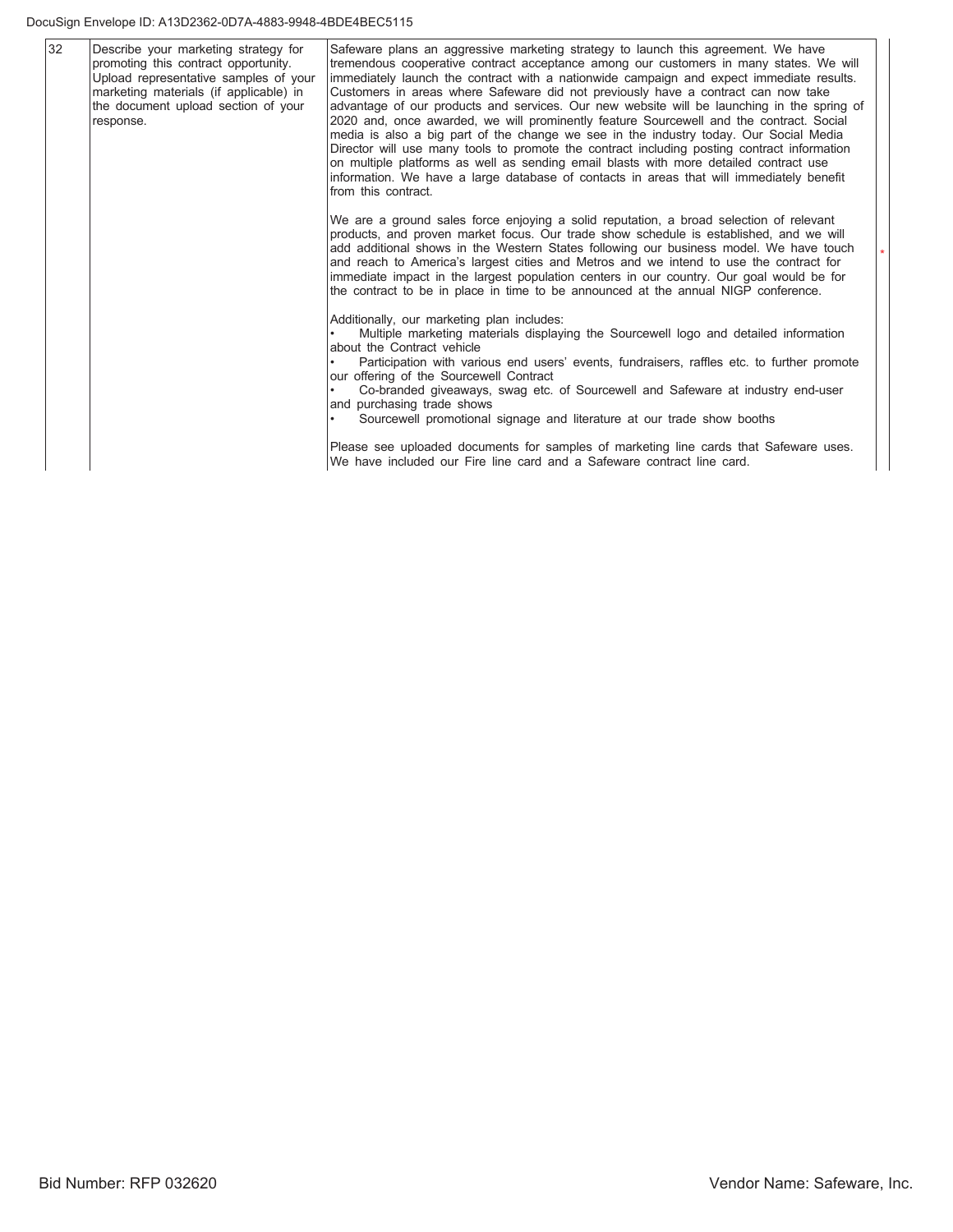| 33 | Describe your use of technology and<br>digital data (e.g., social media,<br>metadata usage) to enhance<br>marketing effectiveness. | The Safeware marketing strategy consists of several software solutions to help us reach our<br>customers. Our marketing strategy and platforms are as follows:<br><b>WEBSITE</b><br>Our website is Business-to-Business Punchout Ready full of enriched item listings for fast<br>and accurate customer searches with enhanced metadata. We use a Product Information<br>Management (PIM) system to house our catalog feeds and item data so customers can<br>shop directly on our website. We currently have contract landing pages on our site for<br>customers of currently held contracts and will set up a Sourcewell landing page that will<br>host all relevant contract information, documents, as well as a link back to the Sourcewell<br>website. Customers are invited to create an account on our website which allows them to<br>access special contract pricing, review account history, and place orders with ease. |
|----|------------------------------------------------------------------------------------------------------------------------------------|-------------------------------------------------------------------------------------------------------------------------------------------------------------------------------------------------------------------------------------------------------------------------------------------------------------------------------------------------------------------------------------------------------------------------------------------------------------------------------------------------------------------------------------------------------------------------------------------------------------------------------------------------------------------------------------------------------------------------------------------------------------------------------------------------------------------------------------------------------------------------------------------------------------------------------------|
|    |                                                                                                                                    | <b>WEBINARS</b><br>Technology allows us to reach multiple customers over a broad physical territory by<br>connecting with these customers all at once through a single webinar. Webinars have<br>proven to be a success for Safeware by educating high level buyers in a particular market<br>or public safety issue. By utilizing our knowledge as safety professionals to educate our<br>customers, we build trust as a significant source of knowledge and the go-to source for<br>Public Safety items. Topics for past webinars include those on Emergency Preparedness,<br>Effectiveness of Cooperative Contracts, Outdoor Mass Communication, and LE Equipment<br>for Civil Disturbances. Each session lasts about 30-45 minutes with a live Q&A and is<br>recorded and posted to our page for public access.                                                                                                                 |
|    |                                                                                                                                    | <b>EMAIL</b><br>E-mail campaigns and content are run through marketing automation software, Sharpspring,<br>which allows us to easily send content such as new product offerings or seasonal sale<br>items to all current and potential customers. The program allows us to analyze campaign<br>data such as how many emails were sent as well as the open and clicked percentage.<br>The emails all contain links to landing pages with product information and videos.<br>Successful email blasts have included those on Fentanyl Detection, Confined Space<br>Equipment, and Body Cameras.                                                                                                                                                                                                                                                                                                                                       |
|    |                                                                                                                                    | SOCIAL MEDIA<br>In order to promote our brand and connect with our customers in the ever-changing age of<br>technology, Safeware is active across multiple social media platforms such as Facebook,<br>Twitter, LinkedIn, Instagram, and YouTube. Our dedicated social media manager posts<br>engaging content on at least one platform a day keeping customers updated on information<br>such as the location of our reps at Trade Shows, showing off the newest gadgets to hit<br>the market, or sharing an informative article.                                                                                                                                                                                                                                                                                                                                                                                                  |
|    |                                                                                                                                    | We have also built an engaging YouTube channel that has been an extremely useful tool to<br>share internally generated content on various campaigns including Body Cameras, Public<br>Order, Inflatable Decontamination Shelters, Fire Protection, and more. Our videos allow our<br>own knowledgeable staff and safety experts to demonstrate equipment for customers free of<br>charge and are a great educational reference.                                                                                                                                                                                                                                                                                                                                                                                                                                                                                                     |
|    |                                                                                                                                    | <b>CRM</b><br>Our Customer Relationship Management (CRM) tool, Pipedrive, is connected to our<br>marketing automation software, SharpSpring, allowing for a seamless flow between contacts,<br>leads, and sales. This data capture allows us to better capture the successes of our<br>campaigns.                                                                                                                                                                                                                                                                                                                                                                                                                                                                                                                                                                                                                                   |
|    |                                                                                                                                    | Specialized Content<br>Our specialization in both government purchasing and specific end user technical disciplines<br>enables us to appeal, alternatively, to the Fire, Police, Rescue Captain, or Buyer, with<br>content that resonates with their specific mission. We maintain these specific databases<br>and focus our campaigns on personal content specific to their role.                                                                                                                                                                                                                                                                                                                                                                                                                                                                                                                                                  |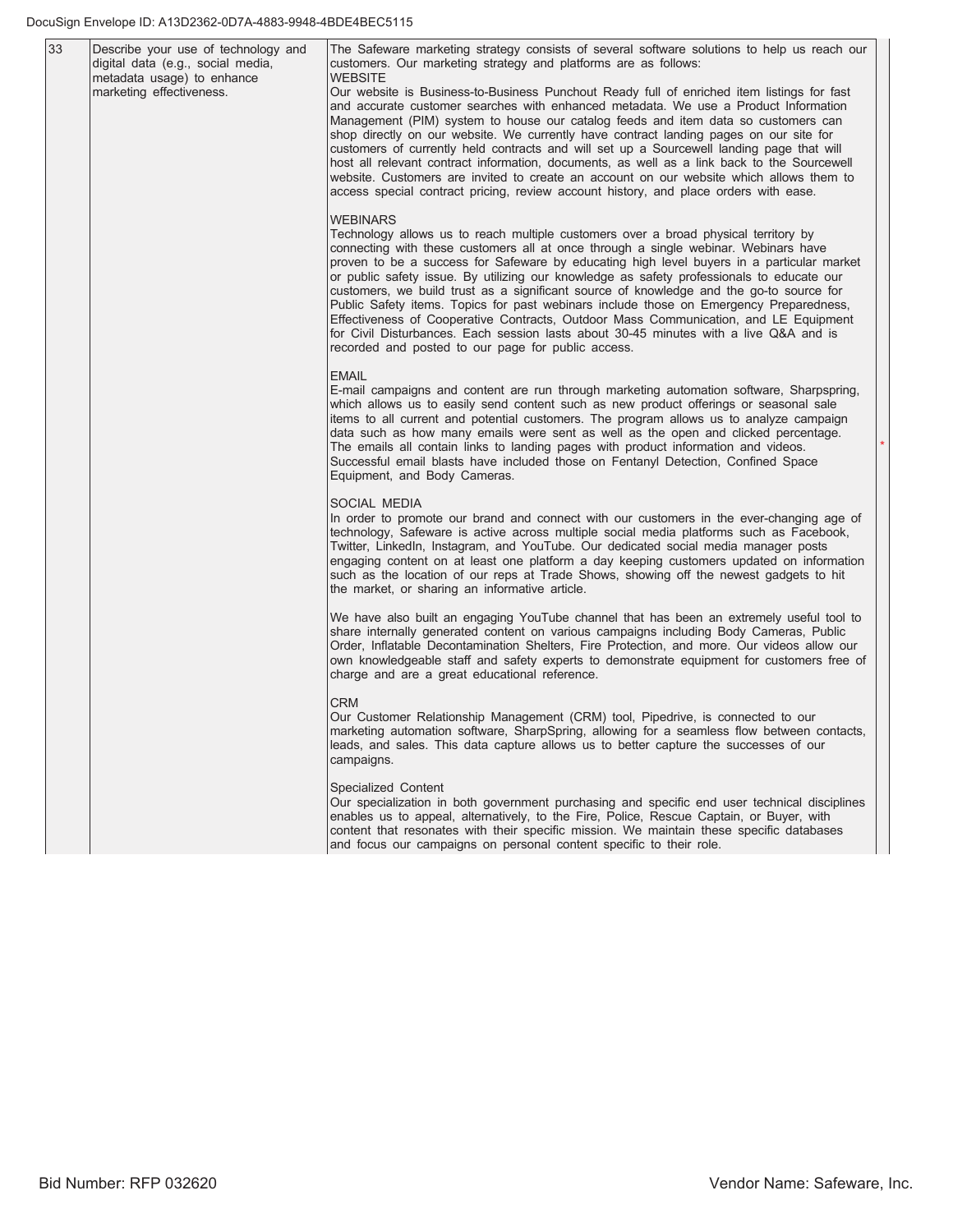#### DocuSign Envelope ID: A13D2362-0D7A-4883-9948-4BDE4BEC5115

| 34 | In your view, what is Sourcewell's role<br>in promoting contracts arising out of<br>this RFP? How will you integrate a<br>Sourcewell-awarded contract into your<br>sales process? | Safeware would like to be promoted through Sourcewell digital marketing efforts such as<br>email campaigns to Sourcewell members and end users as well as with promotion of our<br>webinars, white papers, and products to relevant users. We would like user contact<br>information for our marketing campaigns and leads that come through the Sourcewell<br>platform or personnel. We expect the Safeware logo and offering to be included in<br>Sourcewell marketing efforts such as collateral and material, displays and discussions at<br>trade shows and webinars or speaking engagements where Sourcewell is present.<br>Safeware will integrate a Sourcewell awarded contract into our sales process by engaging<br>suppliers, end-users, and our internal company resources.<br>Supplier Engagement<br>Scheduled national educational presentations (in-person and online) about Sourcewell<br>to major suppliers<br>Joint calls to end-users & purchasing decision makers to introduce as well as<br>reinforce the contract vehicle's benefits over other purchasing options<br>Joint participation and coordinated manufacturer/distributor campaigns at industry trade<br>shows, exclusive invite only regional and national law enforcement and fire demonstrations |
|----|-----------------------------------------------------------------------------------------------------------------------------------------------------------------------------------|------------------------------------------------------------------------------------------------------------------------------------------------------------------------------------------------------------------------------------------------------------------------------------------------------------------------------------------------------------------------------------------------------------------------------------------------------------------------------------------------------------------------------------------------------------------------------------------------------------------------------------------------------------------------------------------------------------------------------------------------------------------------------------------------------------------------------------------------------------------------------------------------------------------------------------------------------------------------------------------------------------------------------------------------------------------------------------------------------------------------------------------------------------------------------------------------------------------------------------------------------------------------------------|
|    |                                                                                                                                                                                   | highlighting Sourcewell contract vehicle purchasing resource<br>Joint sales calls and presentations with individual manufacturers promoting contract and<br>specific product and/or service to end-user and/or purchaser<br>End-User Engagement<br>In-person demonstrations of products and trial evaluation programs<br>24/7 emergency response to public agencies for products and services in case of<br>natural disasters and other emergencies                                                                                                                                                                                                                                                                                                                                                                                                                                                                                                                                                                                                                                                                                                                                                                                                                                |
|    |                                                                                                                                                                                   | Internal Company Engagement<br>Ongoing education about Sourcewell to existing as well as newly hired employees in<br>all roles including outside and inside sales, customer service and upper management as<br>the company expands.<br>Ongoing joint sales calls with territory managers<br>Product specific call campaigns by dedicated inside sales force specifically trained in<br>core competencies related to contract offerings including Law Enforcement, Homeland<br>security, Fire, USAR, Security, and General Safety.<br>Monthly company-wide sales meeting to cover:<br>Progress on existing goals/projects<br>Identifying upcoming opportunities<br>Evaluating on-going strategies<br>Introduction and product knowledge about new products, technology, services and any                                                                                                                                                                                                                                                                                                                                                                                                                                                                                            |
|    |                                                                                                                                                                                   | changes regarding existing supplier portfolio.<br>Reinforcement of Sourcewell contract sales strategies<br>Troubleshooting any buying obstacles.                                                                                                                                                                                                                                                                                                                                                                                                                                                                                                                                                                                                                                                                                                                                                                                                                                                                                                                                                                                                                                                                                                                                   |

Ť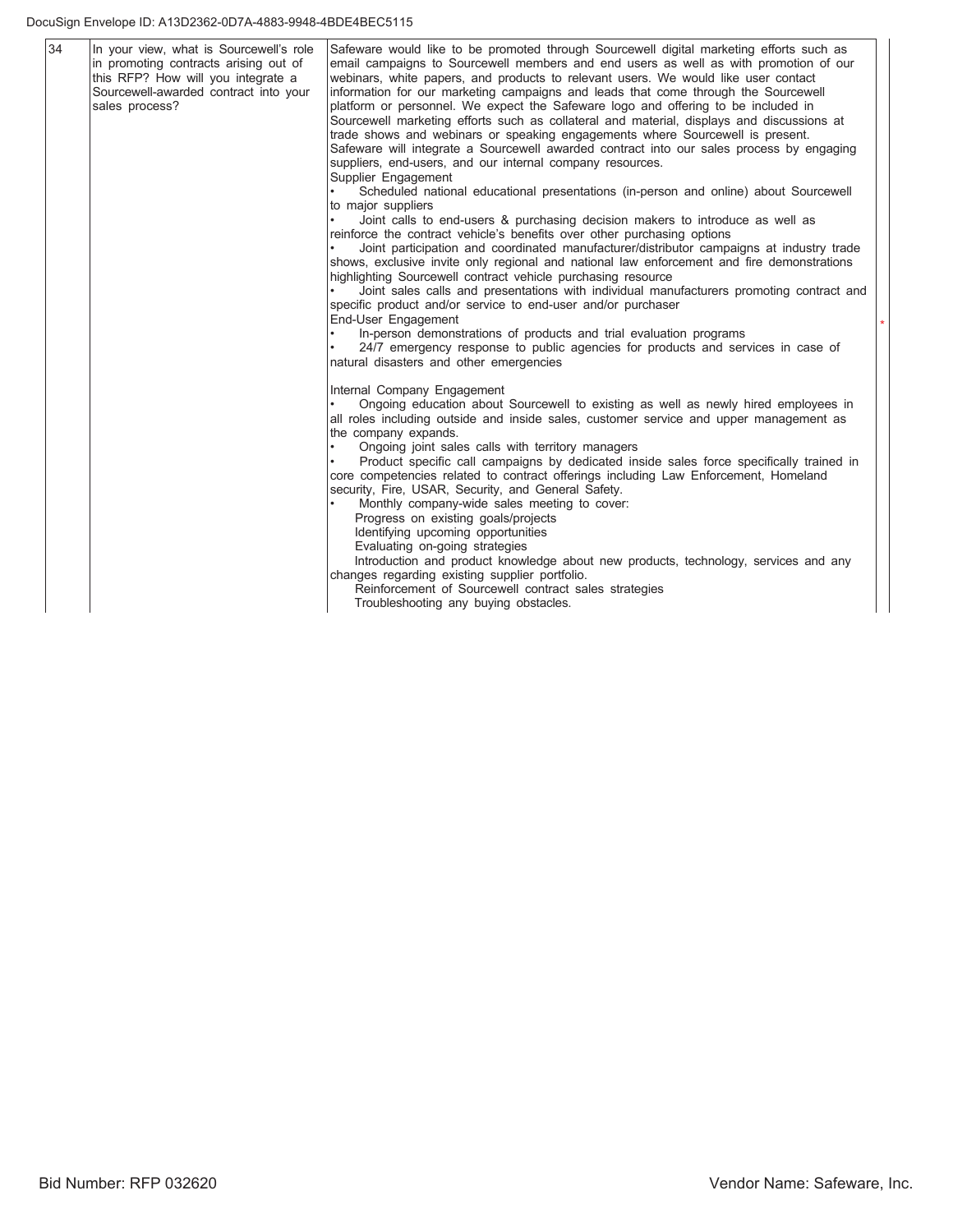| 35 | Are your products or services<br>available through an e-procurement<br>ordering process? If so, describe your<br>e-procurement system and how | Our products are available through an e-procurement ordering process. Any customer has<br>the ability to register for an account on our website which allows them to shop our<br>extensive line of web items and add them directly to a shopping cart.                                                                                                                                                                                                                                                                                                                                                                                                                                                                                                                                                                                                                                                                                                                                                                                                                                                                   |
|----|-----------------------------------------------------------------------------------------------------------------------------------------------|--------------------------------------------------------------------------------------------------------------------------------------------------------------------------------------------------------------------------------------------------------------------------------------------------------------------------------------------------------------------------------------------------------------------------------------------------------------------------------------------------------------------------------------------------------------------------------------------------------------------------------------------------------------------------------------------------------------------------------------------------------------------------------------------------------------------------------------------------------------------------------------------------------------------------------------------------------------------------------------------------------------------------------------------------------------------------------------------------------------------------|
|    | governmental and educational<br>customers have used it.                                                                                       | Ordering directly from our website is easy. Simply sign into the ecommerce portion of our<br>website, or register for a new account, which can be completed within 1-business day.<br>Under the shopping tab, customers can use links to browse item categories or search for<br>a specific part number. Once the desired item is located, users simply click "Add to Cart"<br>and the items are added to a Shopping Cart. Users have the option to continue shopping<br>or continue to checkout. The "Save Name Cart" feature allows a user to save a cart and<br>return to it later. This feature is often used when building a cart for a specific PO that may<br>take several days to complete. Simply save the cart (and optionally give it a name), and<br>the saved cart can be retrieved at a later date. Users love this feature as it means they<br>can continually build a cart until they are ready to purchase, even if that requires multiple<br>days. Users can also shop with multiple carts at once, allowing for quick orders to be<br>placed while another cart is saved for a longer period of time. |
|    |                                                                                                                                               | The Checkout Wizard assists customers with a fast and easy checkout process starting by<br>offering a selection of ship-to addresses already set up in our ERP system. Delivery<br>method and billing information is selected, order is reviewed, and check out is completed.<br>An order acknowledgment is immediately sent to the user upon checkout and another<br>automated email sent upon item shipment with tracking information.                                                                                                                                                                                                                                                                                                                                                                                                                                                                                                                                                                                                                                                                                 |
|    |                                                                                                                                               | The My Account area of the site can be controlled per user to allow or disallow certain<br>functionality. Controlled access for each web user gives visibility to statements, invoices,<br>purchase history, etc. allowing us to meet each customer's privacy needs. Upon placing an<br>order, users will immediately receive an HTML formatted email containing their order<br>details. Users can use this email to return to the site and check the status of their order.                                                                                                                                                                                                                                                                                                                                                                                                                                                                                                                                                                                                                                             |
|    |                                                                                                                                               | There is also a feature for Multiple Account Access which allows a single username to<br>have access to multiple account codes. Utilizing this technology, a single user, or<br>purchasing agent, can access multiple customer accounts to place orders, view invoices,<br>purchase history, pricing, etc. This feature is especially useful for Public Agency buyers who<br>may purchase for multiple departments within their Agency, ex. a city Police Department,<br>Fire Department, and Public Works.                                                                                                                                                                                                                                                                                                                                                                                                                                                                                                                                                                                                              |
|    |                                                                                                                                               | Punch Out Sites<br>Safeware currently has the ability to connect via punch out with several procurement<br>applications such as SAP Ariba, Coupa, SciQuest, Eqallevel, Oracle, SAP, and CommBuys<br>and are actively seeking out new partnerships in this arena. We are also able to utilize<br>direct API's with procurement agencies via EDI and have the ability to adapt to each<br>agency's unique needs utilizing all of the major programming languages such as XML,<br>cXML, OCI, etc. Our current website developers have implemented each of these using<br>their proprietary system.                                                                                                                                                                                                                                                                                                                                                                                                                                                                                                                          |
|    |                                                                                                                                               | Integration<br>Safeware has successfully integrated with multiple public agencies' purchasing systems such<br>as Sciguest, Equallevel, Ariba, Commbuys and Peoplesoft. These integrations are initially<br>supported through our Marketing department and automatic order integration into our system<br>is monitored.                                                                                                                                                                                                                                                                                                                                                                                                                                                                                                                                                                                                                                                                                                                                                                                                   |

# **Table 8: Value-Added Attributes**

| Line<br>Item | <b>Question</b>                                                                                                                                                                                                                                                     | Response*                                                                                                                                                                                                                                                                                                                                                                                                                                                                                                                                                                                                                         |  |
|--------------|---------------------------------------------------------------------------------------------------------------------------------------------------------------------------------------------------------------------------------------------------------------------|-----------------------------------------------------------------------------------------------------------------------------------------------------------------------------------------------------------------------------------------------------------------------------------------------------------------------------------------------------------------------------------------------------------------------------------------------------------------------------------------------------------------------------------------------------------------------------------------------------------------------------------|--|
| 36           | Describe any product, equipment,<br>maintenance, or operator training<br>programs that you offer to<br>Sourcewell Members, Include<br>details, such as whether training is $\cdot$<br>standard or optional, who provides   •<br>training, and any costs that apply. | Safeware offers both added value and fee-based training to our contract customers. We offer<br>services within the scope of this contract including:<br>Sizing and fitting<br>Train the trainer programs<br>Testing and evaluation samples and demo<br>Operator training<br>Regional Seminars on relevant topics such as fentanyl response and radiation safety<br>We offer many services for a fee which can be found on our Technical Service Price List,<br>including:<br>Respiratory fit testing<br>Level A Suit testing<br>Gear cleaning to NFPA standards<br>SCBA flow testing<br>Hydrostatic testing<br>Compressor service |  |

 $\ast$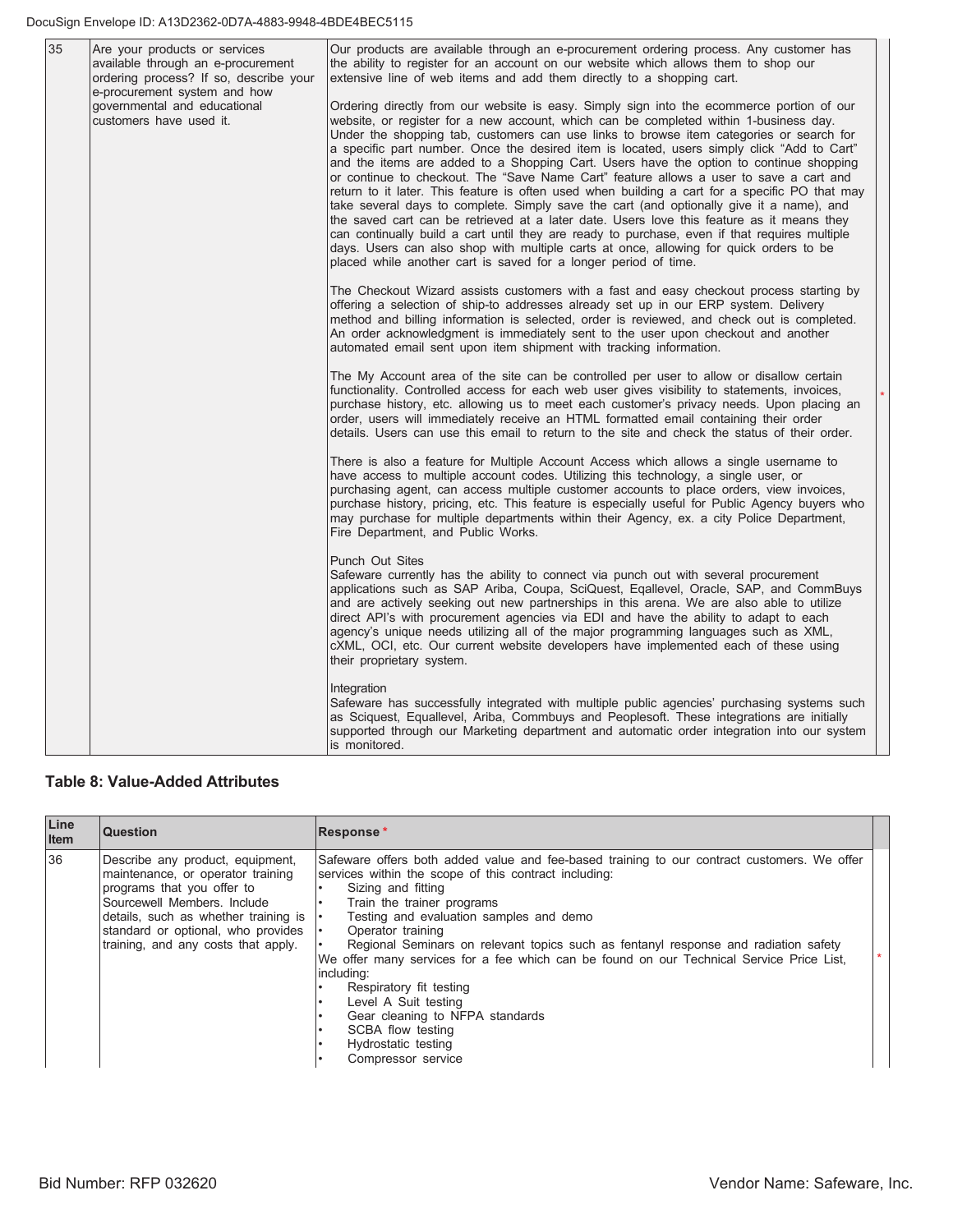| 37 | Describe any technological<br>advances that your proposed<br>products or services offer.                                                                                                                                                                                                                      | The products that Safeware is offering represent the most current products in demand in the<br>marketplace. We understand that the fire service is a brand specific market and we are<br>constantly working to promote brands that meet the latest standards from the NFPA, NIJ, US<br>Coast Guard, and other relevant third-party approvals. The proposed products specified here<br>are the result of our passion to provide the very latest technology to our customers.                                                                                                                                                                                                                                                                                                                                                                                                                                                                                                                                                                                                                                                                                                                                                                                                                                                                                                                                                                                                                                                                                                                                                                                                                                                                                                                                                                                                                                                                                                                                                                                                                                                                                                                                                                                                                                                                                                                                                                                                                                                                                                                                                                                                                                                                                     |  |
|----|---------------------------------------------------------------------------------------------------------------------------------------------------------------------------------------------------------------------------------------------------------------------------------------------------------------|-----------------------------------------------------------------------------------------------------------------------------------------------------------------------------------------------------------------------------------------------------------------------------------------------------------------------------------------------------------------------------------------------------------------------------------------------------------------------------------------------------------------------------------------------------------------------------------------------------------------------------------------------------------------------------------------------------------------------------------------------------------------------------------------------------------------------------------------------------------------------------------------------------------------------------------------------------------------------------------------------------------------------------------------------------------------------------------------------------------------------------------------------------------------------------------------------------------------------------------------------------------------------------------------------------------------------------------------------------------------------------------------------------------------------------------------------------------------------------------------------------------------------------------------------------------------------------------------------------------------------------------------------------------------------------------------------------------------------------------------------------------------------------------------------------------------------------------------------------------------------------------------------------------------------------------------------------------------------------------------------------------------------------------------------------------------------------------------------------------------------------------------------------------------------------------------------------------------------------------------------------------------------------------------------------------------------------------------------------------------------------------------------------------------------------------------------------------------------------------------------------------------------------------------------------------------------------------------------------------------------------------------------------------------------------------------------------------------------------------------------------------------|--|
| 38 | Describe any "green" initiatives<br>that relate to your company or to<br>your products or services, and<br>include a list of the certifying<br>agency for each.                                                                                                                                               | Safeware cares about the environment and makes every attempt to do business in a way<br>that promotes sustainability by reducing our carbon footprint and greenhouse gasses. The<br>following policies reflect our commitment to personal, global, and social responsibility:<br>Maximize electronic and paperless communication<br>Electronic ordering and billing<br>Use of teleconferencing and web presentations<br>Use of VMI, consignment and aggregate deliveries to reduce fuel consumption<br>Minimize square footage required at each location<br>Encourage telecommuting when feasible<br>Emphasize efficiency in all areas<br>Reduce air travel as much as possible<br>Reuse boxes in all warehouses<br>Purchase and choose post-consumer waste recycled paper for all printing, reports,<br>catalogs, and flyers<br>Make recycling part of the company culture with convenient recycling bins for paper,<br>cans, and bottles<br>Choose American Made products that do not have to travel as far to reach the end<br>consumer<br>Our strategy, as evident in our policies, aims to reduce waste and carbon footprint in all<br>aspects of our business. Our VP of Operations is responsible for implementing and enforcing<br>these green initiatives. Specific investments include recycling paper waste, aluminum cans,<br>plastic bottles, toner cartridges, valves and metal cylinders, and replacing lighting to high<br>efficiency ballasts with motion sensors. We utilize recycled products for shipping such as<br>cardboard and fillers whenever possible and look to partner with suppliers that use green<br>products. Safeware also accepts used batteries, cylinders and various scrap products at no<br>charge from customers to assist in the recycling of these products<br>As far as product goes, while Safeware is dedicated to offering our customers<br>environmentally preferable products wherever available, we have found that this industry lacks<br>manufacturers with the same focus. Less than 1% of our suppliers offer environmentally<br>preferable products. Due to the nature of products in the industry, product is often<br>manufactured with the highest level of material to ensure safety rather than using recycled<br>material that may not offer the same quality. End users are willing to pay for the product as<br>is because they prioritize safety of the product over environmentally preferable product. We<br>have contacted large manufacturers such as Dupont, 3M, and Honeywell, none of which have<br>a significant offering of green designated product. We are continually revisiting this issue and<br>will offer environmentally preferred product when our manufacturers do the same. |  |
| 39 | Identify any third-party issued eco-<br>labels, ratings or certifications that<br>your company has received for the<br>equipment or products included in<br>your Proposal related to energy<br>efficiency or conservation, life-cycle<br>design (cradle-to-cradle), or other<br>green/sustainability factors. | Safeware offers a range of eco-friendly products that are found on our website in the "Green"<br>Products" category. Users can sort through Green Products by browsing or using filters to<br>quickly find the relevant items. Though none of our products specifically have any third-party<br>environmental certifications, a number our products are classified as "green" or<br>environmentally friendly including:<br>ShowaBest Biodegradable gloves<br>Rayovac and Duracell rechargeable batteries<br>LED flashlight<br>Moldex non-PVC plugs<br>Cotton and Polyknit glove recycle programs<br>Presoaked chemical wipes<br>All-Natural oil-sorbent products<br>Simple Green<br>Environmentally safe firefighting foam                                                                                                                                                                                                                                                                                                                                                                                                                                                                                                                                                                                                                                                                                                                                                                                                                                                                                                                                                                                                                                                                                                                                                                                                                                                                                                                                                                                                                                                                                                                                                                                                                                                                                                                                                                                                                                                                                                                                                                                                                                      |  |
| 40 | Describe any Women or Minority<br>Business Entity (WMBE), Small<br>Business Entity (SBE), or veteran<br>owned business certifications that<br>your company or hub partners<br>have obtained. Upload<br>documentation of certification (as<br>applicable) in the document upload<br>section of your response.  | Safeware is not a certified WMBE, SBE, or Veteran Owned Business. We are self-certified<br>as a Small Business in the federal space. We enjoy and seek out opportunities to partner<br>with local WMBE, SBE, DBE and other designated businesses when the opportunity presents<br>itself and is in the best interest of the customer.                                                                                                                                                                                                                                                                                                                                                                                                                                                                                                                                                                                                                                                                                                                                                                                                                                                                                                                                                                                                                                                                                                                                                                                                                                                                                                                                                                                                                                                                                                                                                                                                                                                                                                                                                                                                                                                                                                                                                                                                                                                                                                                                                                                                                                                                                                                                                                                                                           |  |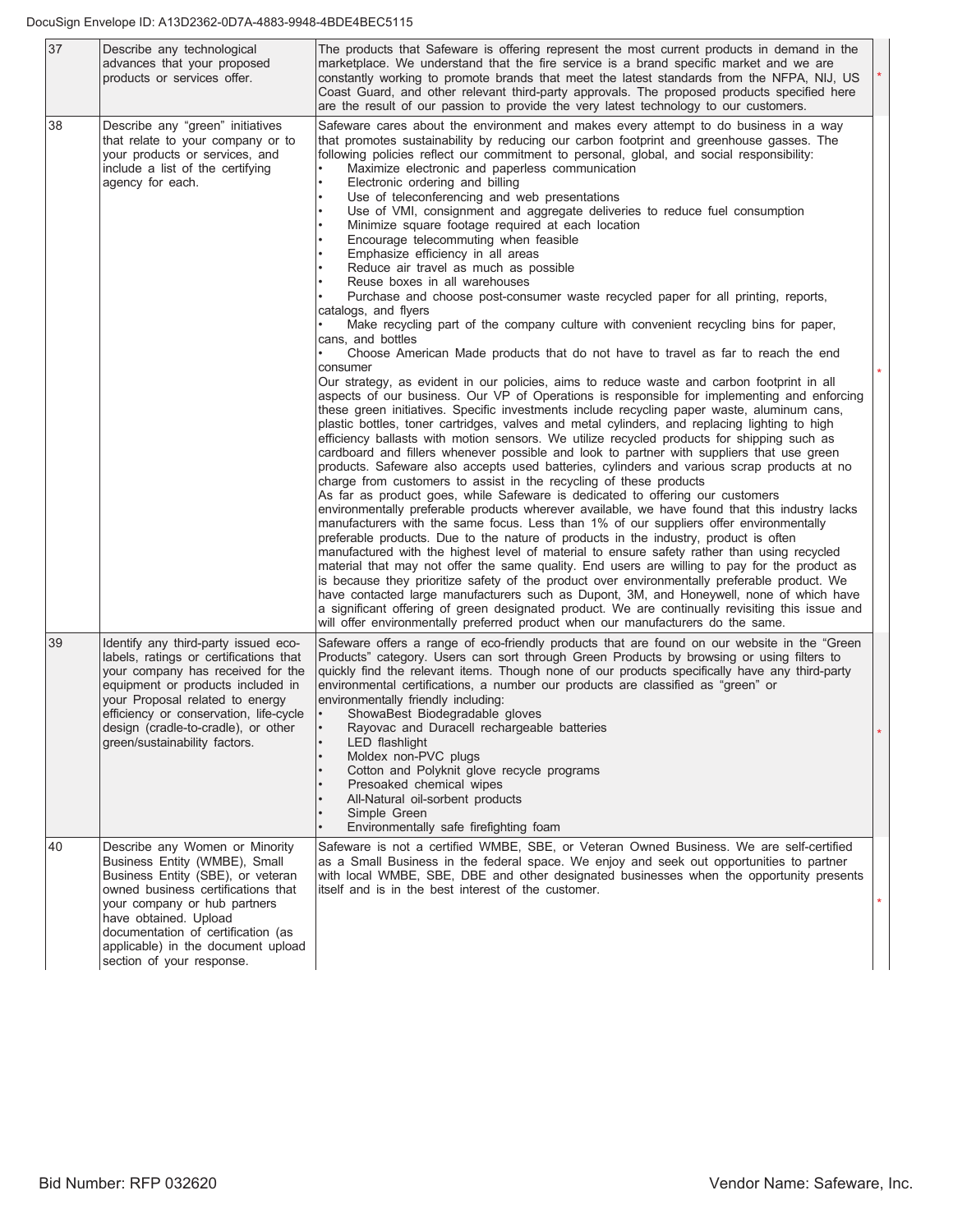#### DocuSign Envelope ID: A13D2362-0D7A-4883-9948-4BDE4BEC5115

| 41 | What unique attributes does your<br>company, your products, or your<br>services offer to Sourcewell<br>Members? What makes your<br>proposed solutions unique in your<br>industry as it applies to Sourcewell<br>members? | Safeware is a unique supplier in the fire service market. The channel was established based<br>on a fragmented network of independent dealers. This dealer network was designed to<br>accommodate the large number of volunteer departments which represented a fragmented<br>and difficult to reach customer base requiring highly specialized products. The channel was<br>established so that a huge network of very small, independent dealers would cover many<br>small departments in a specified region. The manufacturers could not directly reach these<br>users so they focused on the larger paid departments and drew that business through the<br>local dealer who carried the same products to the local volunteers in the area. This<br>traditional market has served the fire market for many years and many quality small fire<br>distributors continue to serve these local markets.<br>Safeware is bringing a national presence to the fire service market. Our market focus has<br>flourished around the users in the departments who are historically underserved in the fire<br>service market. Our growth has been centered around HAZMAT and Rescue and Dive<br>equipment for example. We have been market leaders in providing ballistic protection to fire<br>teams as well as providing timely response innovations such as tourniquets, plates and<br>carriers for Police and Fire, fentanyl response, and pandemic/virus supplies.<br>Safeware has a market focus in the largest cities in the US and we provide personal, hands-<br>on service in these markets with local representation. Our efforts over the past 9 years to<br>create a national footprint with local service representation have resulted in a unique<br>approach to the fire service market.<br>In addition to products, we provide many services to the fire market including: Flow testing,<br>hydrostatic testing, gear laundering, and respiratory fit testing to name a few. |  |
|----|--------------------------------------------------------------------------------------------------------------------------------------------------------------------------------------------------------------------------|---------------------------------------------------------------------------------------------------------------------------------------------------------------------------------------------------------------------------------------------------------------------------------------------------------------------------------------------------------------------------------------------------------------------------------------------------------------------------------------------------------------------------------------------------------------------------------------------------------------------------------------------------------------------------------------------------------------------------------------------------------------------------------------------------------------------------------------------------------------------------------------------------------------------------------------------------------------------------------------------------------------------------------------------------------------------------------------------------------------------------------------------------------------------------------------------------------------------------------------------------------------------------------------------------------------------------------------------------------------------------------------------------------------------------------------------------------------------------------------------------------------------------------------------------------------------------------------------------------------------------------------------------------------------------------------------------------------------------------------------------------------------------------------------------------------------------------------------------------------------------------------------------------------------------------------------------------------------------------------|--|
| 42 | Identify your ability and willingness<br>to provide your products and<br>services to Sourcewell member<br>agencies in Canada.                                                                                            | Levitt-Safety will be the supplier of all product proposed on this contract for Sourcewell<br>members in Canada.                                                                                                                                                                                                                                                                                                                                                                                                                                                                                                                                                                                                                                                                                                                                                                                                                                                                                                                                                                                                                                                                                                                                                                                                                                                                                                                                                                                                                                                                                                                                                                                                                                                                                                                                                                                                                                                                      |  |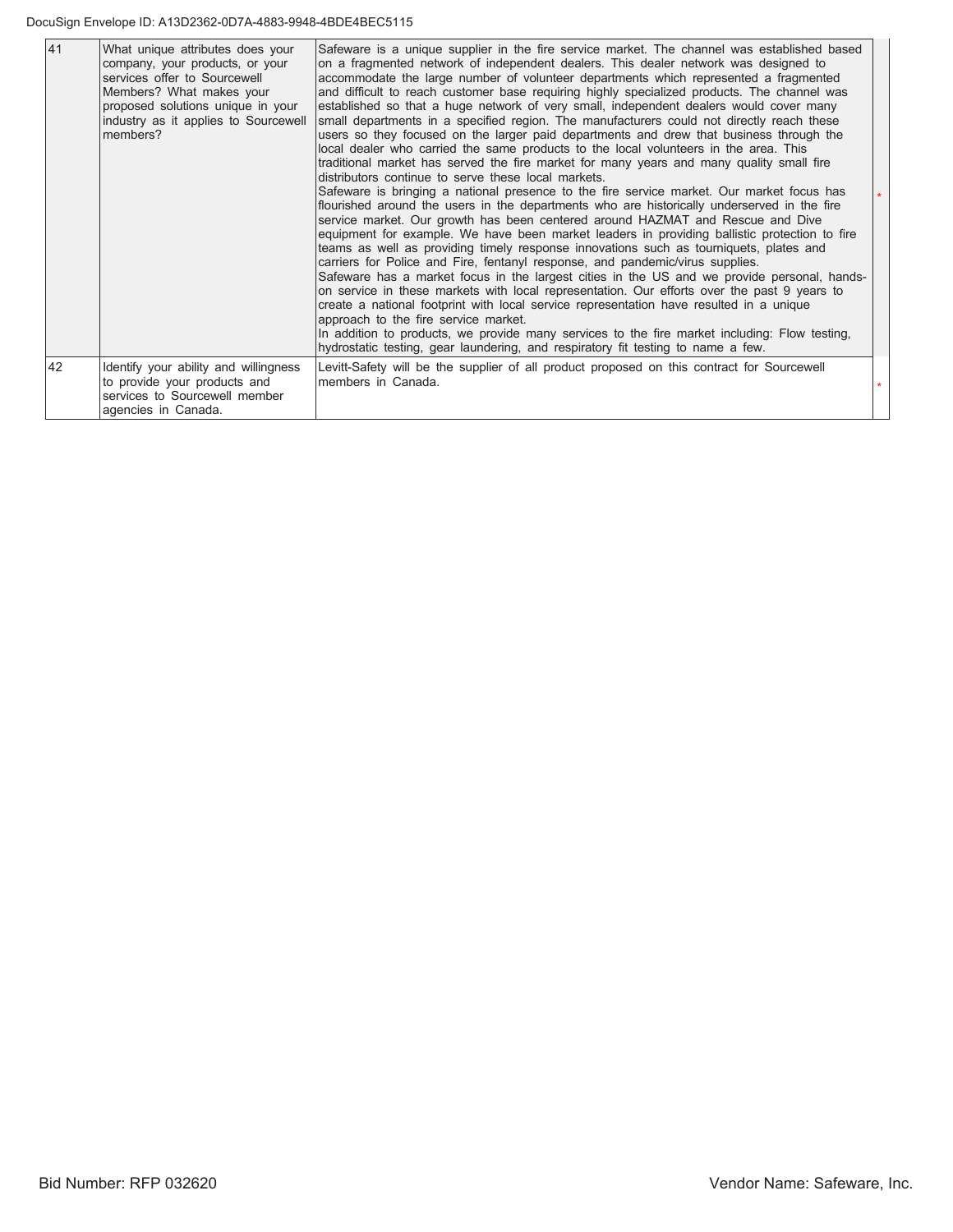#### **Table 9: Warranty**

Describe in detail your manufacturer warranty program, including conditions and requirements to qualify, claims procedure, and overall structure. You may upload representative samples of your warranty materials (if applicable) in the document upload section of your response in addition to responding to the questions below.

| Line<br>Item | Question                                                                                                                                                                                                                                                                | Response*                                                                                                                                                                                                                                                                                                                                                                                                                                                                                                                                                                                                                                                                                                                                                                                                                                                               |  |
|--------------|-------------------------------------------------------------------------------------------------------------------------------------------------------------------------------------------------------------------------------------------------------------------------|-------------------------------------------------------------------------------------------------------------------------------------------------------------------------------------------------------------------------------------------------------------------------------------------------------------------------------------------------------------------------------------------------------------------------------------------------------------------------------------------------------------------------------------------------------------------------------------------------------------------------------------------------------------------------------------------------------------------------------------------------------------------------------------------------------------------------------------------------------------------------|--|
| 43           | Do your warranties cover all products, parts, and<br>labor?                                                                                                                                                                                                             | The scope of this contract is very broad and involves thousands of products,<br>each of which has their own warranty. There is no general answer to the<br>overall warranty for products though we are proud of our reputation for solving<br>customers concerns in a timely and satisfactory manner. Safeware honors all<br>applicable manufacturers' warranties. Products purchased under this contract<br>will be covered by the warranties established by the manufacturer.                                                                                                                                                                                                                                                                                                                                                                                         |  |
| 44           | Do your warranties impose usage restrictions or<br>other limitations that adversely affect coverage?                                                                                                                                                                    | Manufacturers' warranties almost always cover workmanship and normal wear<br>and tear. There are typically exclusions for failure due to customer neglect or<br>improper use.                                                                                                                                                                                                                                                                                                                                                                                                                                                                                                                                                                                                                                                                                           |  |
| 45           | Do your warranties cover the expense of<br>technicians' travel time and mileage to perform<br>warranty repairs?                                                                                                                                                         | We are not aware of any manufacturers' warranties that cover these costs.                                                                                                                                                                                                                                                                                                                                                                                                                                                                                                                                                                                                                                                                                                                                                                                               |  |
| 46           | Are there any geographic regions of the United<br>States (and Canada, if applicable) for which you<br>cannot provide a certified technician to perform<br>warranty repairs? How will Sourcewell Members in<br>these regions be provided service for warranty<br>repair? | We have no territory restrictions regarding warranty support.                                                                                                                                                                                                                                                                                                                                                                                                                                                                                                                                                                                                                                                                                                                                                                                                           |  |
| 47           | Will you cover warranty service for items made by<br>other manufacturers that are part of your proposal,<br>or are these warranties issues typically passed on<br>to the original equipment manufacturer?                                                               | All items for this contract are provided by Safeware. We do not refer<br>customers to the manufacturer for warranty support, rather, we coordinate all<br>applicable warranty support for our customers.<br>Safety concerns and recalls of products are tracked by our Quality Manager<br>to insure a timely response. Warranty claims and concerns can be handled<br>by contacting a Safeware representative who will have an RMA issued for<br>the product and oversee the repair or replacement of products covered by<br>manufacturer's warranties.                                                                                                                                                                                                                                                                                                                 |  |
| 48           | What are your proposed exchange and return<br>programs and policies?                                                                                                                                                                                                    | We offer a 60-day policy for refund and exchange of non-custom<br>merchandise. If the end user does not contact us within 60-days of receiving<br>products, we cannot guarantee a return or exchange.<br>Return Policy:<br>All returns and exchanges must be authorized by a company representative<br>and a Return Material Authorization (RMA) must be issued to the requesting<br>entity prior to any return shipment.<br>Returns may be subject to a restocking fee per the Original Equipment<br>Manufacturers (OEM) requirements.<br>Return freight is the responsibility of the customer.<br>Refunds will only be provided on new product in OEM packaging.<br>Safeware reserves the right to withhold outbound freight costs from any<br>issued credit.<br>All returns must be returned to Safeware within 30 days of RMA issuance or<br>RMA will be cancelled. |  |
| 49           | Describe any service contract options for the items<br>included in your proposal.                                                                                                                                                                                       | Safeware is including a services price list with our proposal. Service<br>contracts based on this service pricing are available under the proposed<br>agreement.                                                                                                                                                                                                                                                                                                                                                                                                                                                                                                                                                                                                                                                                                                        |  |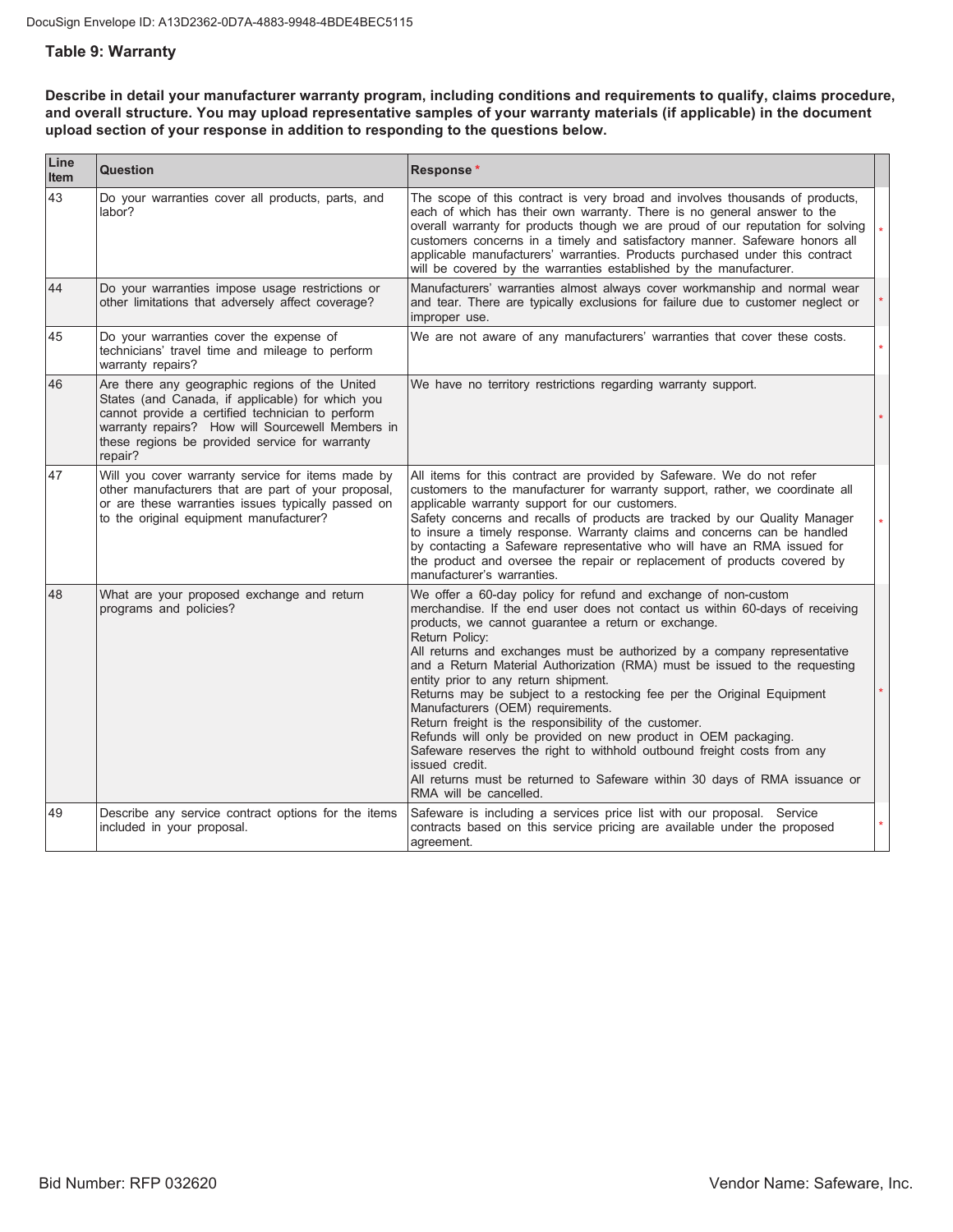## **Table 10: Payment Terms and Financing Options**

| Line<br>Item | <b>Question</b>                                                                                                                                                                                                                                                                                                                                                                  | Response*                                                                                                                                                                                                                                                                                                                                                                                                                                                                                                                                                                                                                                                                                                                                                                                                                                                                                                                                                                                                                                                                                                                                                                                                                                                                                                                                                                                                                                                                                                                                                          |  |
|--------------|----------------------------------------------------------------------------------------------------------------------------------------------------------------------------------------------------------------------------------------------------------------------------------------------------------------------------------------------------------------------------------|--------------------------------------------------------------------------------------------------------------------------------------------------------------------------------------------------------------------------------------------------------------------------------------------------------------------------------------------------------------------------------------------------------------------------------------------------------------------------------------------------------------------------------------------------------------------------------------------------------------------------------------------------------------------------------------------------------------------------------------------------------------------------------------------------------------------------------------------------------------------------------------------------------------------------------------------------------------------------------------------------------------------------------------------------------------------------------------------------------------------------------------------------------------------------------------------------------------------------------------------------------------------------------------------------------------------------------------------------------------------------------------------------------------------------------------------------------------------------------------------------------------------------------------------------------------------|--|
| 50           | What are your payment terms (e.g., net 10, net 30)?                                                                                                                                                                                                                                                                                                                              | Our payment Terms are Net 30.                                                                                                                                                                                                                                                                                                                                                                                                                                                                                                                                                                                                                                                                                                                                                                                                                                                                                                                                                                                                                                                                                                                                                                                                                                                                                                                                                                                                                                                                                                                                      |  |
| 51           | Do you provide leasing or financing options, especially<br>those options that schools and governmental entities may<br>need to use in order to make certain acquisitions?                                                                                                                                                                                                        | Any item listed on this contract may be offered as a leased item.<br>Purchase orders for leased items must be made out to the leasing<br>agent, however Safeware holds the leasing agent responsible for<br>reporting to us so that these contract sales will be reported to<br>Sourcewell and included in the administrative fee.                                                                                                                                                                                                                                                                                                                                                                                                                                                                                                                                                                                                                                                                                                                                                                                                                                                                                                                                                                                                                                                                                                                                                                                                                                 |  |
| 52           | Describe your formal trade-in program or policy for the<br>products or equipment offered in your proposal, if any.<br>Upload trade-in program materials (if applicable) in the<br>document upload section of your response.                                                                                                                                                      | Safeware frequently offers trade in programs for contract purchases.<br>These are either special offers from a manufacturer for a specific<br>period of time, or a special incentive offered for a particular piece of<br>business. The Trade-In Program is as follows:<br>A Safeware Quote will provide the Contract Price for the new<br>item as well as the Trade-In Value of the item being traded in. The<br>customer will be given a Contract Price Net of the Trade-In. This<br>quote will reference the customer's intent to trade in material.<br>For example, if the Contract Price for the new item is \$100<br>and the Trade-In Value is \$25, then the Net Contract Price will be<br>\$75.<br>Upon receipt of order, the Trade-In materials will either be<br>picked up by a Safeware representative or a representative will send<br>a return label for shipment.                                                                                                                                                                                                                                                                                                                                                                                                                                                                                                                                                                                                                                                                                    |  |
| 53           | Briefly describe your proposed order process. Include<br>enough detail to support your ability to report quarterly<br>sales to Sourcewell as described in the Contract template.<br>For example, indicate whether your dealer network is<br>included in your response and whether each dealer (or<br>some other entity) will process the Sourcewell Members'<br>purchase orders. | When customers are interested in product, they have a number of<br>options to initiate the order process. They can call or email their<br>sales rep, call a Safeware branch location and speak to Customer<br>Service, email a customer service rep, or request a quote online.<br>After initial contact, an official quote will be emailed to the customer<br>for approval. Once a PO, credit card, or P-Card number is received,<br>the order will be placed, and a confirmation emailed to the customer.<br>Customers can also register for accounts on the Safeware website<br>to place order with a shopping cart online and will also receive an<br>order confirmation from this method. During the order entry process,<br>a code will be assigned to the order indicating it as a Sourcewell<br>Contract Sale.<br>Safeware currently reports sales to multiple entities for the various<br>contracts we hold. Our system allows us to code individual orders to<br>specific contracts so that the order details can be compiled in a<br>summary report. We have the ability to then create a refreshable<br>excel report that pulls a number of different data points into one<br>report which can be sorted and formatted to meet the needs of any<br>requesting agency.<br>Safeware and Levitt-Safety will process all Sourcewell Members'<br>orders. Levitt-Safety will report all Sourcewell contract sales to<br>Safeware, and Safeware will in turn report combined company sales<br>numbers to Sourcewell and pay the resulting administrative fee. |  |
| 54           | Do you accept the P-card procurement and payment<br>process? If so, is there any additional cost to Sourcewell<br>Members for using this process?                                                                                                                                                                                                                                | Yes, Safeware accepts P-Cards and there are no additional costs to<br>pay with a P-Card.                                                                                                                                                                                                                                                                                                                                                                                                                                                                                                                                                                                                                                                                                                                                                                                                                                                                                                                                                                                                                                                                                                                                                                                                                                                                                                                                                                                                                                                                           |  |

#### **Table 11: Pricing and Delivery**

Provide detailed pricing information in the questions that follow below. Keep in mind that reasonable price and product adjustments can be made during the term of an awarded Contract as desribed in the RFP, the template Contract, and the Sourcewell Price and Product Change Request Form.

| Line<br><b>Item</b> | <b>Question</b>                                                                                                                                                                                                                                                                                                                                                                                                                                                       | Response*                                                                                                                                                                                |  |
|---------------------|-----------------------------------------------------------------------------------------------------------------------------------------------------------------------------------------------------------------------------------------------------------------------------------------------------------------------------------------------------------------------------------------------------------------------------------------------------------------------|------------------------------------------------------------------------------------------------------------------------------------------------------------------------------------------|--|
| 55                  | Describe your pricing model (e.g., line-item discounts or<br>product-category discounts). Provide detailed pricing data<br>(including standard or list pricing and the Sourcewell<br>discounted price) on all of the items that you want<br>Sourcewell to consider as part of your RFP response. If<br>applicable, provide a SKU for each item in your proposal.<br>Upload your pricing materials (if applicable) in the document<br>upload section of your response. | Safeware publishes our own Catalog Price List and offers a uniform<br>discount from these prices. Please see the document uploads for<br>our price lists, which are separated by vendor. |  |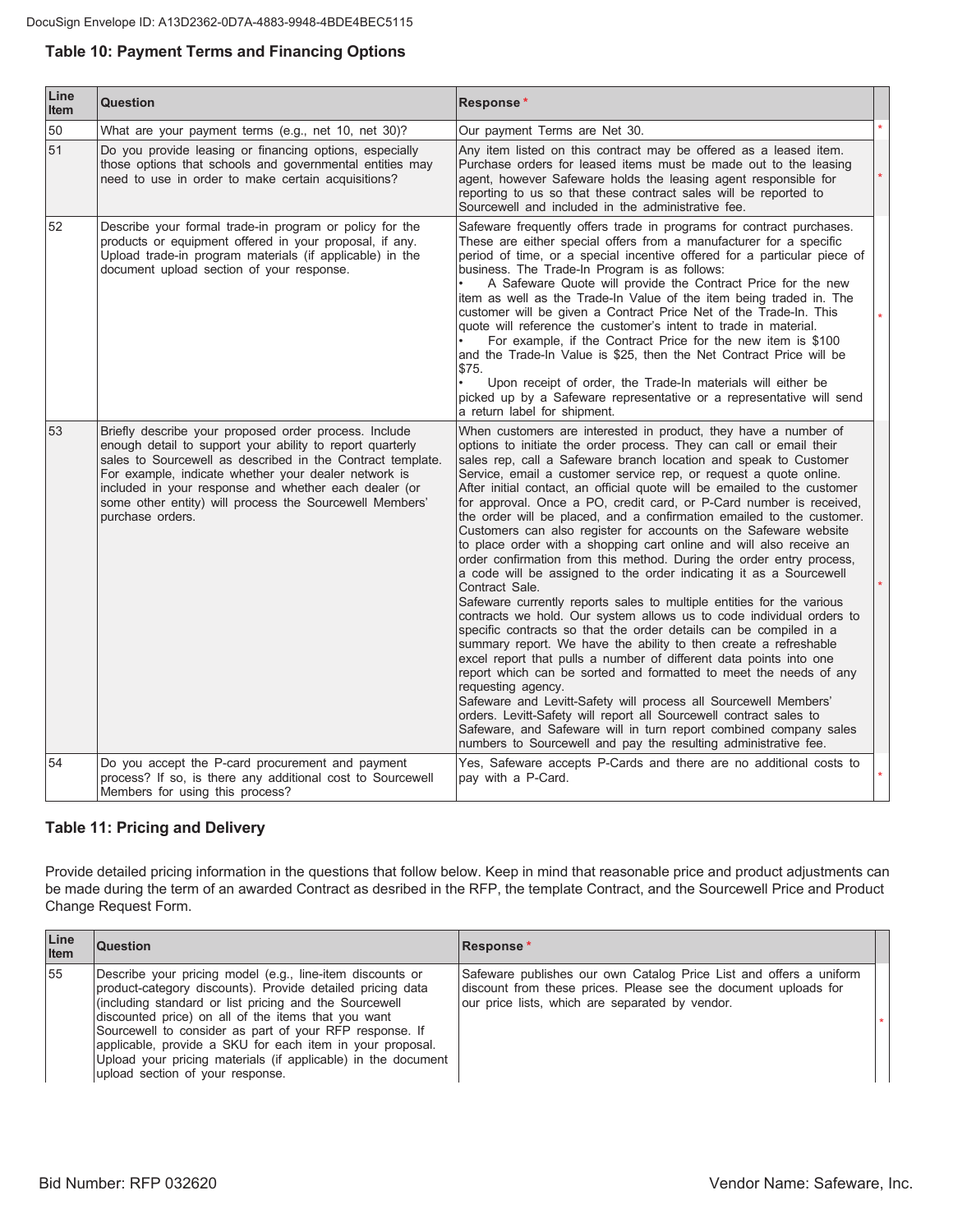| 56<br>Quantify the pricing discount represented by the pricing<br>proposal in this response. For example, if the pricing in<br>your response represents a percentage discount from MSRP<br>or list, state the percentage or percentage range. |    |                                                                                                                                                                                                                                                                                                                                                                                                                                                                                                     | Sourcewell members will receive a 40% discount off of Safeware<br>Catalog List price for products and a 10% discount for Services and<br>Training.                                                                                                                                                                                                                                                                                                                                                                                                                                                                                                                                                                                                                                                                                                                                                                                                                                                                                                                                                                                                                                                                                                                                                                                                                                                                                                                                    |         |
|-----------------------------------------------------------------------------------------------------------------------------------------------------------------------------------------------------------------------------------------------|----|-----------------------------------------------------------------------------------------------------------------------------------------------------------------------------------------------------------------------------------------------------------------------------------------------------------------------------------------------------------------------------------------------------------------------------------------------------------------------------------------------------|---------------------------------------------------------------------------------------------------------------------------------------------------------------------------------------------------------------------------------------------------------------------------------------------------------------------------------------------------------------------------------------------------------------------------------------------------------------------------------------------------------------------------------------------------------------------------------------------------------------------------------------------------------------------------------------------------------------------------------------------------------------------------------------------------------------------------------------------------------------------------------------------------------------------------------------------------------------------------------------------------------------------------------------------------------------------------------------------------------------------------------------------------------------------------------------------------------------------------------------------------------------------------------------------------------------------------------------------------------------------------------------------------------------------------------------------------------------------------------------|---------|
|                                                                                                                                                                                                                                               | 57 | Describe any quantity or volume discounts or rebate<br>programs that you offer.                                                                                                                                                                                                                                                                                                                                                                                                                     | Safeware routinely offers our state and local government customers<br>functional discounts on one-time large purchases. Sales greater than<br>\$20,000 may be eligible for additional price discounts from<br>manufacturers and are flagged in our system to indicate that<br>additional price concessions should be sought from the manufacturer.<br>Many Safeware customers have their own rebate and incentive<br>programs based upon customer requirements. Rather than offering a<br>single program for all public agencies, we will continue to follow the<br>incentives provided by individual customers. Such rebates are not<br>formulaic, but we will work with each specific municipality to offer<br>rebates specific to their purchase.<br>We do offer an ecommerce rebate program to encourage and<br>incentivize customers to use electronic ordering and invoicing<br>methods for the purpose of streamlining procurement and reducing<br>transaction costs through the supply chain. The program is as follows<br>for each individual agency:<br>If 30%-69.99% of total invoiced sales are received by website<br>orders at the conclusion of each contract year, a 0.5% rebate will be<br>provided to the agency on purchases made through ecommerce.<br>If 70% or greater of total invoiced sales are received by<br>website orders at the conclusion of each contract year, a 1% rebate<br>will be provided to the agency on purchases made through<br>ecommerce. |         |
|                                                                                                                                                                                                                                               |    |                                                                                                                                                                                                                                                                                                                                                                                                                                                                                                     | Conditions: The agency total purchases for the annual contract period<br>must be greater than \$20,000. Ecommerce is defined as any order<br>placed through Safeware's website or fully integrated 3rd party<br>marketplace where the customer's orders and Safeware's invoices<br>are transacted via EDI, XML or cXML. Ecommerce rebates cannot<br>be combined with other rebates, early payment discounts, or where<br>the buying agency or procurement platform charges an administrative<br>or transaction fee.                                                                                                                                                                                                                                                                                                                                                                                                                                                                                                                                                                                                                                                                                                                                                                                                                                                                                                                                                                   |         |
|                                                                                                                                                                                                                                               | 58 | Propose a method of facilitating "sourced" products or<br>related services, which may be referred to as "open market"<br>items or "nonstandard options". For example, you may<br>supply such items "at cost" or "at cost plus a percentage,"<br>or you may supply a quote for each such request.                                                                                                                                                                                                    | Safeware will provide a quote for all open market items. The pricing<br>to Sourcewell members will be in line with other items on contract<br>from that manufacturer. We will then add such items to our price list<br>for future contract ordering.<br>Safeware publishes catalog price lists for each of our vendors and<br>holds the price on those catalog prices for a period of 1 year from<br>the effective date on the price list. Our suppliers are constantly<br>innovating their product lines so as to provide our first responder<br>customers with the newest technology and products to keep them<br>safe. Because of this constant innovation, we edit our price list to<br>include additional product or remove outdated and discontinued<br>product, constantly keeping our product offering up to date, but not<br>changing existing pricing within 12 months of the initial price list<br>effective date. Safeware reserves the right to raise prices based<br>upon manufacturer/supplier changes in price and will also decrease<br>prices when applicable.<br>Because the price list included with this submission are Safeware's<br>Catalog Price Lists, we propose that edits to the catalogs constitute<br>inclusion on this contract.                                                                                                                                                                                                                       |         |
|                                                                                                                                                                                                                                               | 59 | Identify any element of the total cost of acquisition that is<br>NOT included in the pricing submitted with your response.<br>This includes all additional charges associated with a<br>purchase that are not directly identified as freight or<br>shipping charges. For example, list costs for items like pre-<br>delivery inspection, installation, set up, mandatory training, or<br>initial inspection. Identify any parties that impose such costs<br>and their relationship to the Proposer. | All costs of acquisition are included in the item pricing. If installation<br>is required, it will be listed as a line item on the price list.                                                                                                                                                                                                                                                                                                                                                                                                                                                                                                                                                                                                                                                                                                                                                                                                                                                                                                                                                                                                                                                                                                                                                                                                                                                                                                                                        | $\star$ |
|                                                                                                                                                                                                                                               | 60 | If freight, delivery, or shipping is an additional cost to the<br>Sourcewell Member, describe in detail the complete freight,<br>shipping, and delivery program.                                                                                                                                                                                                                                                                                                                                    | Standard shipping costs will be included in the pricing to Sourewell<br>Members with the exception of HAZMAT fees and any expedited<br>shipping costs. HAZMAT fees, which are imposed by the shipper,<br>will be billed at cost, but are typically \$33/case of material shipped.<br>If faster than ground shipping is requested by the customer, this will<br>be billed.                                                                                                                                                                                                                                                                                                                                                                                                                                                                                                                                                                                                                                                                                                                                                                                                                                                                                                                                                                                                                                                                                                             | $\star$ |
|                                                                                                                                                                                                                                               | 61 | Specifically describe freight, shipping, and delivery terms or<br>programs available for Alaska, Hawaii, Canada, or any<br>offshore delivery.                                                                                                                                                                                                                                                                                                                                                       | OCONUS shipments including those to Alaska, Hawaii, and U.S.<br>Territories will be billed. All regular ground shipping to Canada is<br>included in the proposed contract price. HAZMAT, expedited<br>shipping, or any non-standard shipping will be billed.                                                                                                                                                                                                                                                                                                                                                                                                                                                                                                                                                                                                                                                                                                                                                                                                                                                                                                                                                                                                                                                                                                                                                                                                                          | $\star$ |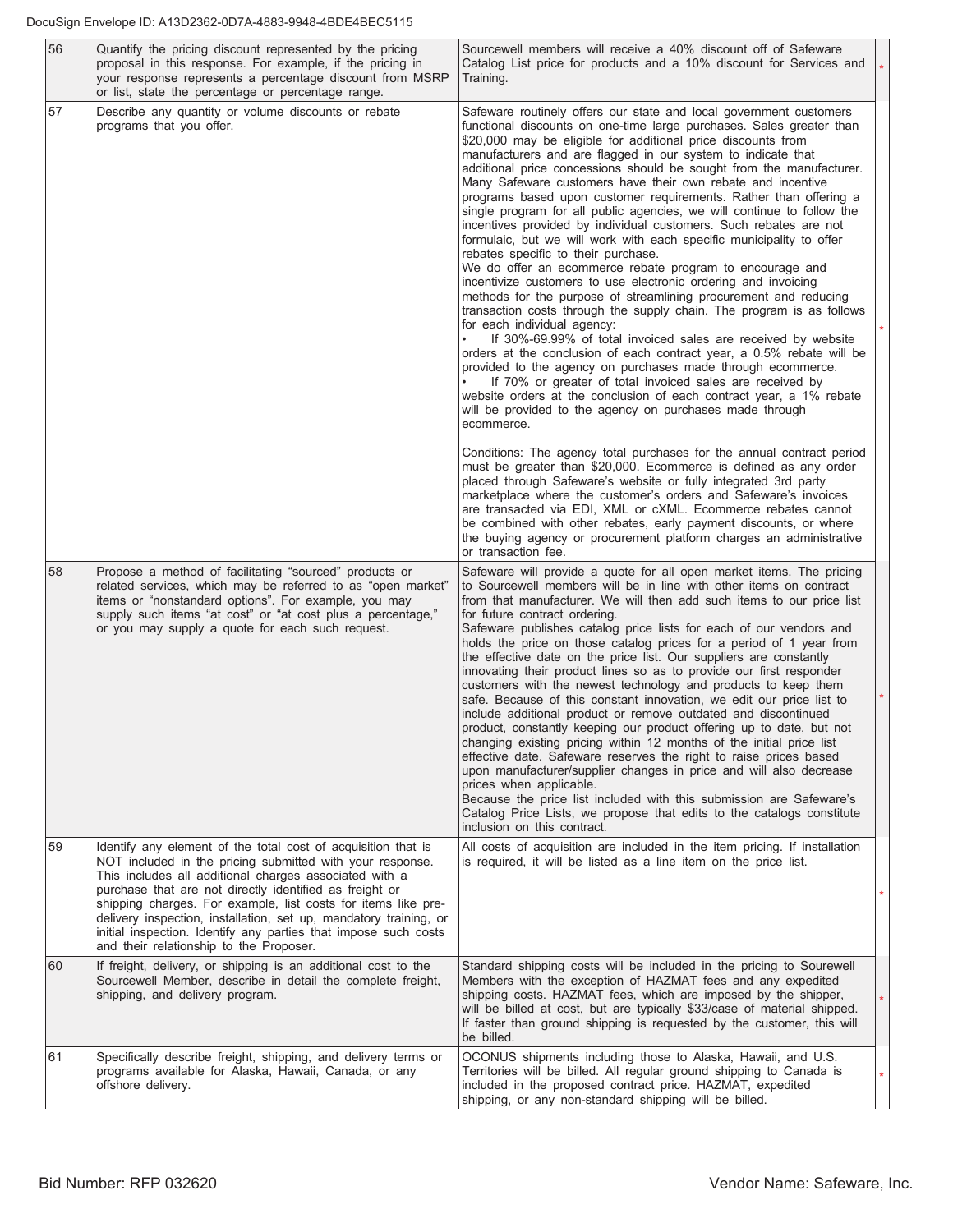| Describe any unique distribution and/or delivery methods or<br>62<br>options offered in your proposal. | Safeware has vast experience in dealing with national emergencies<br>that have required the use of unique delivery methods. (See<br>response to section 6, question 28). We've used next flight out,<br>expedited ground shipping, helicopter delivery, booked cargo planes,<br>and hired couriers. Safeware is very familiar with special ways to<br>get product when conventional methods do not meet requirements. |
|--------------------------------------------------------------------------------------------------------|-----------------------------------------------------------------------------------------------------------------------------------------------------------------------------------------------------------------------------------------------------------------------------------------------------------------------------------------------------------------------------------------------------------------------|
|--------------------------------------------------------------------------------------------------------|-----------------------------------------------------------------------------------------------------------------------------------------------------------------------------------------------------------------------------------------------------------------------------------------------------------------------------------------------------------------------------------------------------------------------|

## **Table 12: Pricing Offered**

|    | Line The Pricing Offered in this Proposal is: *                     | <b>Comments</b>                                                                                                                                                    |
|----|---------------------------------------------------------------------|--------------------------------------------------------------------------------------------------------------------------------------------------------------------|
| 63 | d. other than what the Proposer typically offers (please describe). | Sourcewell members will<br>receive a 40% discount off of<br>Safeware Catalog List Price<br>$(10\%$ for services) which is<br>comparable to our other<br>contracts. |

#### **Table 13: Audit and Administrative Fee**

| Line<br><b>Item</b> | <b>Question</b>                                                                                                                                                                                                                                                                                                                                                                                                                                | Response*                                                                                                                                                                                                                                                                                                                                                                                                                                                                                                                                                                                                                                                                                                                                                                                                                                                                                                                                                                                                                                                                                                                                                                                                                                                                                                                                                                                                                                                                                                                                                            |  |
|---------------------|------------------------------------------------------------------------------------------------------------------------------------------------------------------------------------------------------------------------------------------------------------------------------------------------------------------------------------------------------------------------------------------------------------------------------------------------|----------------------------------------------------------------------------------------------------------------------------------------------------------------------------------------------------------------------------------------------------------------------------------------------------------------------------------------------------------------------------------------------------------------------------------------------------------------------------------------------------------------------------------------------------------------------------------------------------------------------------------------------------------------------------------------------------------------------------------------------------------------------------------------------------------------------------------------------------------------------------------------------------------------------------------------------------------------------------------------------------------------------------------------------------------------------------------------------------------------------------------------------------------------------------------------------------------------------------------------------------------------------------------------------------------------------------------------------------------------------------------------------------------------------------------------------------------------------------------------------------------------------------------------------------------------------|--|
| 64                  | Specifically describe any self-audit process or program that you<br>plan to employ to verify compliance with your proposed Contract<br>with Sourcewell. This process includes ensuring that Sourcewell<br>Members obtain the proper pricing, that the Vendor reports all sales<br>under the Contract each quarter, and that the Vendor remits the<br>proper administrative fee to Sourcewell.                                                  | Safeware has enjoyed over a decade of experience with<br>national cooperative contracts. During that timeframe, we<br>have learned techniques and systems to employ that assure<br>contract compliance and pricing auditability. Our proposal<br>includes pricing calculated by a uniform discount applied to<br>an electronic Safeware list price. This allows our internal<br>system tied to the Sourcewell contract to follow a formula that<br>can only create a price by applying this discount level to the<br>Safeware list price. All orders are placed by our internal<br>customer service team and our internal system will flag any<br>questionable items or proposals that do not match this formula.<br>This same system allows us to track sales by a Sourcewell<br>contract code and providing up to date spend analysis and<br>reporting. This code applies to any eligible customer for<br>Sourcewell in our system and will capture all contract sales<br>referencing this number. This process allows both Safeware<br>and Sourcewell to rest assured that the fee reported to<br>Sourcewell and paid by Safeware is in accordance with the<br>contract.                                                                                                                                                                                                                                                                                                                                                                                          |  |
| 65                  | Identify a proposed administrative fee that you will pay to<br>Sourcewell for facilitating, managing, and promoting the Sourcewell<br>Contract in the event that you are awarded a Contract. This fee is<br>typically calculated as a percentage of Vendor's sales under the<br>Contract or as a per-unit fee; it is not a line-item addition to the<br>Member's cost of goods. (See the RFP and template Contract for<br>additional details.) | Safeware understands that there are soft costs included with<br>soliciting, awarding, managing, marketing and promoting a<br>cooperative contract. We appreciate the opportunity to have<br>this vehicle available for customers to save them the costs of<br>this process and get the safety products that they need in an<br>expeditious and efficient manner.<br>Having said that, Safeware has built a brand in the<br>marketplace over the past 40 years as the go-to supplier for<br>public safety needs. Our field team will be promoting this<br>cooperative vehicle with their customer contacts and actively<br>engaging customers in the field. Safeware is a national<br>distributor of safety products and because of that we operate<br>on a limited amount of gross profit per sale, often single<br>digits of margin. We do not operate like many other<br>manufacturers who can just include an additional percentage<br>in their list price to cover a cooperative fee. Our proposal<br>also includes shipping in the price of each item which will<br>come directly out of that gross profit number.<br>After taking these considerations into account, Safeware<br>proposes an administrative fee of 0.75% of all Sourcewell<br>contract sales as our administrative fee. We can pay this<br>fee quarterly or annually based upon closed contract sales.<br>This will not be listed as a separate line item or fee to the<br>end using agency and will be paid by Safeware directly out<br>of our gross profit on all Sourcewell contract sales. |  |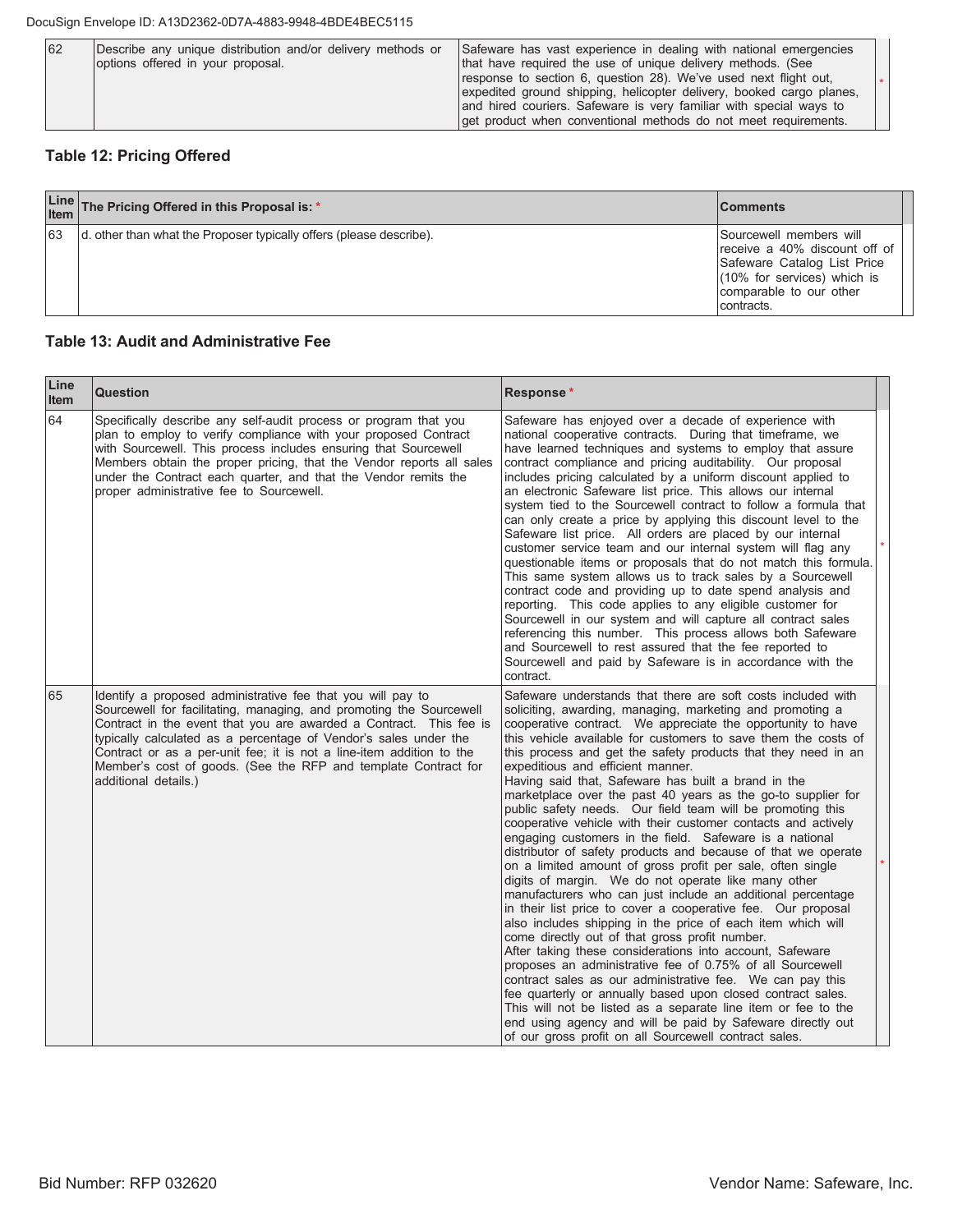## **Table 14: Industry Specific Questions**

| Line<br>Item | Question                                                                                                                                                                                                                                                                                                | Response*                                                                                                                                                                                                                                                                                                                                                                                                                                                                                                                                                                                                                                                                                                                                    |  |
|--------------|---------------------------------------------------------------------------------------------------------------------------------------------------------------------------------------------------------------------------------------------------------------------------------------------------------|----------------------------------------------------------------------------------------------------------------------------------------------------------------------------------------------------------------------------------------------------------------------------------------------------------------------------------------------------------------------------------------------------------------------------------------------------------------------------------------------------------------------------------------------------------------------------------------------------------------------------------------------------------------------------------------------------------------------------------------------|--|
| 66           | If you are awarded a contract, provide a<br>few examples of internal metrics that will<br>be tracked to measure whether you are<br>having success with the contract.                                                                                                                                    | As previously discussed, we have a system in place that will track every Sourcewell<br>contract order. With this information, we can create a wide variety of reports that will<br>look at growth in sales across individual customer, customer class, or even region.<br>We distribute weekly reports to our sales team around orders placed, orders shipped,<br>and orders that have billed. We summarize our sales for our group each month and<br>can easily include the Sourcewell contract to create a visual of sales growth and<br>success with the contract.                                                                                                                                                                        |  |
| 67           | Describe the unique design and feature<br>attributes of the products and/or equipment<br>offered in your proposal.                                                                                                                                                                                      | Safeware sells products from a number of different manufacturers with many unique<br>features. We understand that customers make operational decisions based upon their<br>own unique requirements and we carry a variety of options in order to meet those<br>needs. We use our expert product knowledge to match the customer with a<br>manufacturer that meets both their product specs and budgets. Whatever they ask for,<br>that what we will give them.                                                                                                                                                                                                                                                                               |  |
| 68           | Describe available options for<br>customization of the products and/or<br>equipment offered in your proposal.                                                                                                                                                                                           | Once again, Safeware offers many manufacturers with a variety of sizes, colors, and<br>customizations. The benefit of a company like Safeware is that we can source other<br>product if not available from the manufacturer originally specified by the customer and<br>offer them many options for review. We have a long history of working with these<br>suppliers and can source custom items not available to all customers.                                                                                                                                                                                                                                                                                                            |  |
| 69           | Explain your processes for sizing, fitting,<br>and the alteration of the products and/or<br>equipment offered in your proposal, as<br>applicable.                                                                                                                                                       | Safeware has a wide range of both customers and products so no one process fits<br>every situation. We are adaptable and ready to meet the needs of all our customers.<br>We have sizing sets and samples in a range of sizes that can be shipped to a<br>customer for trying on, or this process can be done in person with a sales rep for<br>larger departments. Sometimes the manufacture will also help with the process.                                                                                                                                                                                                                                                                                                               |  |
| 70           | If you provide on-site or in-person sales,<br>service, training, and/or support, explain<br>how those activities are handled and the<br>unique attributes of your process.                                                                                                                              | Safeware employs a sales force of 22 outside sales reps that travel the country to<br>meet and serve our customers. Depending on the product and needs of the<br>customer, our reps will determine if an in-person sales meeting is needed or if the<br>demo, sale, or training can take place virtually. We perform in-person demos and<br>training, often involving the manufacturer to provide even more expertise. Safeware's<br>YouTube channel is also a great resource for supplemental training and product<br>videos.<br>We also perform many onsite services which are included in our Service Price List.<br>Our technicians travel on-site in addition to performing repairs, calibration, and service<br>at our in-house shops. |  |
| 71           | Describe your compliance with applicable<br>national standards for the products and/or<br>equipment offered in your proposal, such<br>as: National Fire Protection Association<br>(NFPA), Occupational Safety and Health<br>Administration (OSHA), and American<br>National Standards Institute (ANSI). | Safeware is committed to complying with all national standards for the products we<br>supply. If a customer requests product that meets a certain standard, we will only<br>provide solutions that meet those standards. Though not all available product meets<br>these standards, our team is very knowledgeable and will help customers select the<br>product that is right for their application. Our top priority is the safety of our<br>customers so we will never sell product that we believe is not the right fit. If a<br>customer is unsure about the standards required for their application or industry, our<br>well-trained professional sales team will research appropriate products to meet these<br>needs.               |  |

#### Table 15: Exceptions to Terms, Conditions, or Specifications Form

Line Item 72. **NOTICE**: To identify any exception, or to request any modification, to the Sourcewell template Contract terms, conditions, or specifications, a Proposer must submit the exception or requested modification on the Exceptions to Terms, Conditions, or Specifications Form immediately below. The contract section, the specific text addressed by the exception or requested modification, and the proposed modification must be identified in detail. Proposer's exceptions and proposed modifications are subject to review and approval of Sourcewell and will not automatically be included in the contract.

| Contract Section Term, Condition, or Specification | <b>Exception or Proposed Modification</b> |
|----------------------------------------------------|-------------------------------------------|
|                                                    |                                           |
|                                                    |                                           |
|                                                    |                                           |
|                                                    |                                           |
|                                                    |                                           |
|                                                    |                                           |

#### Documents

Ensure your submission document(s) conforms to the following: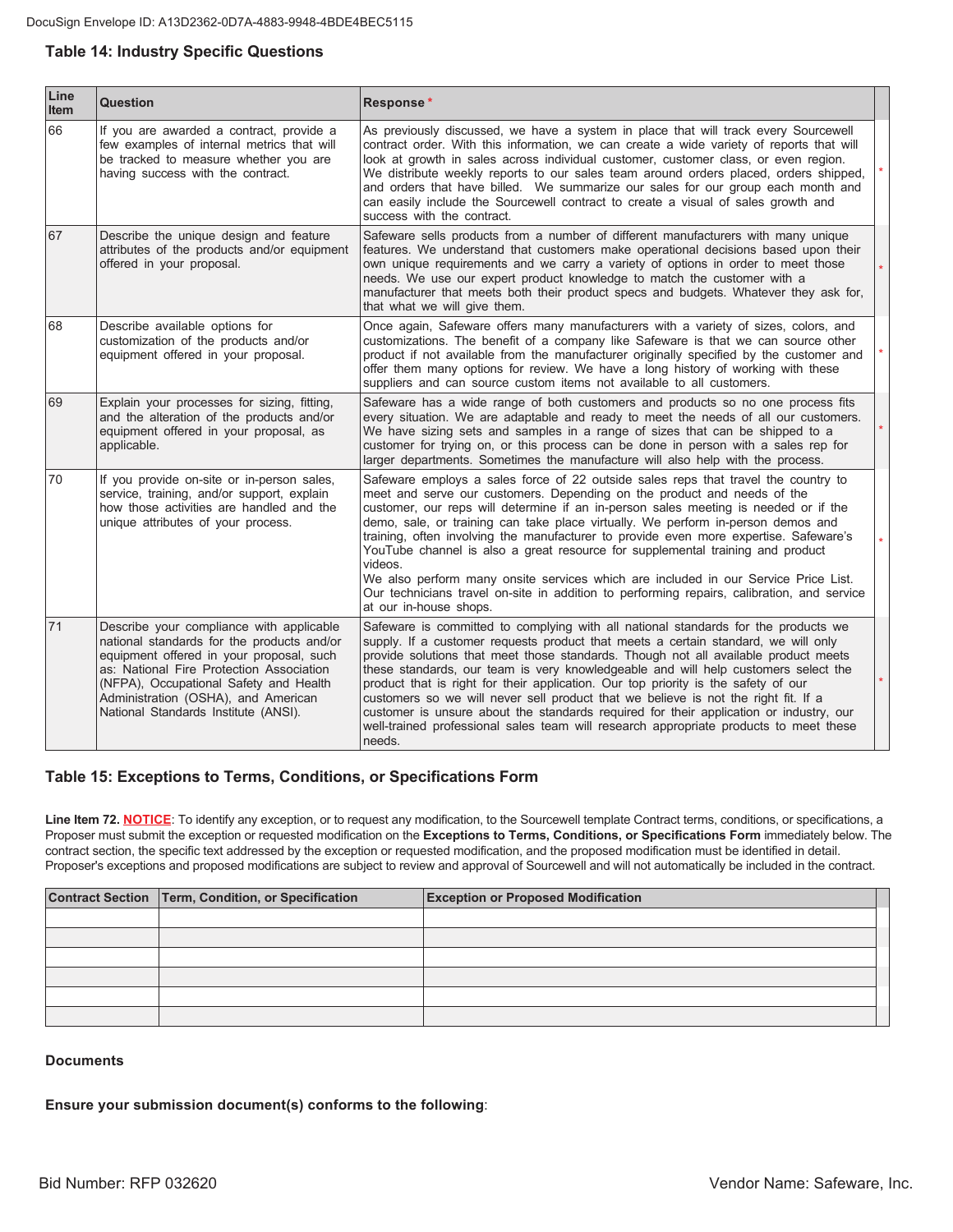DocuSign Envelope ID: A13D2362-0D7A-4883-9948-4BDE4BEC5115

1. Documents in PDF format are preferred. Documents in Word, Excel, or compatible formats may also be provided.

2. Documents should NOT have a security password, as Sourcewell may not be able to open the file. It is your sole responsibility to ensure that the uploaded document(s) are not either defective, corrupted or blank and that the documents can be opened and viewed by Sourcewell.

3. Sourcewell may reject any response where any document(s) cannot be opened and viewed by Sourcewell.

4. If you need to upload more than one (1) document for a single item, you should combine the documents into one zipped file. If the zipped file contains more than one (1) document, ensure each document is named, in relation to the submission format item responding to. For example, if responding to the Marketing Plan category save the document as "Marketing Plan."

- Financial Strength and Stability FinancialStrength\_10.Financials\_Safeware\_FinancialStatements\_2019.pdf Wednesday March 25, 2020 14:00:18
- Marketing Plan/Samples MarketingPlan 32.MarketingSamples.zip Wednesday March 25, 2020 14:02:20
- WMBE/MBE/SBE or Related Certificates (optional)
- Warranty Information (optional)
- Pricing PRICING\_Safeware\_CatalogPriceLists.zip Thursday March 26, 2020 13:30:21
- Additional Document Sell-Service 25.SalesForce.zip Wednesday March 25, 2020 14:02:36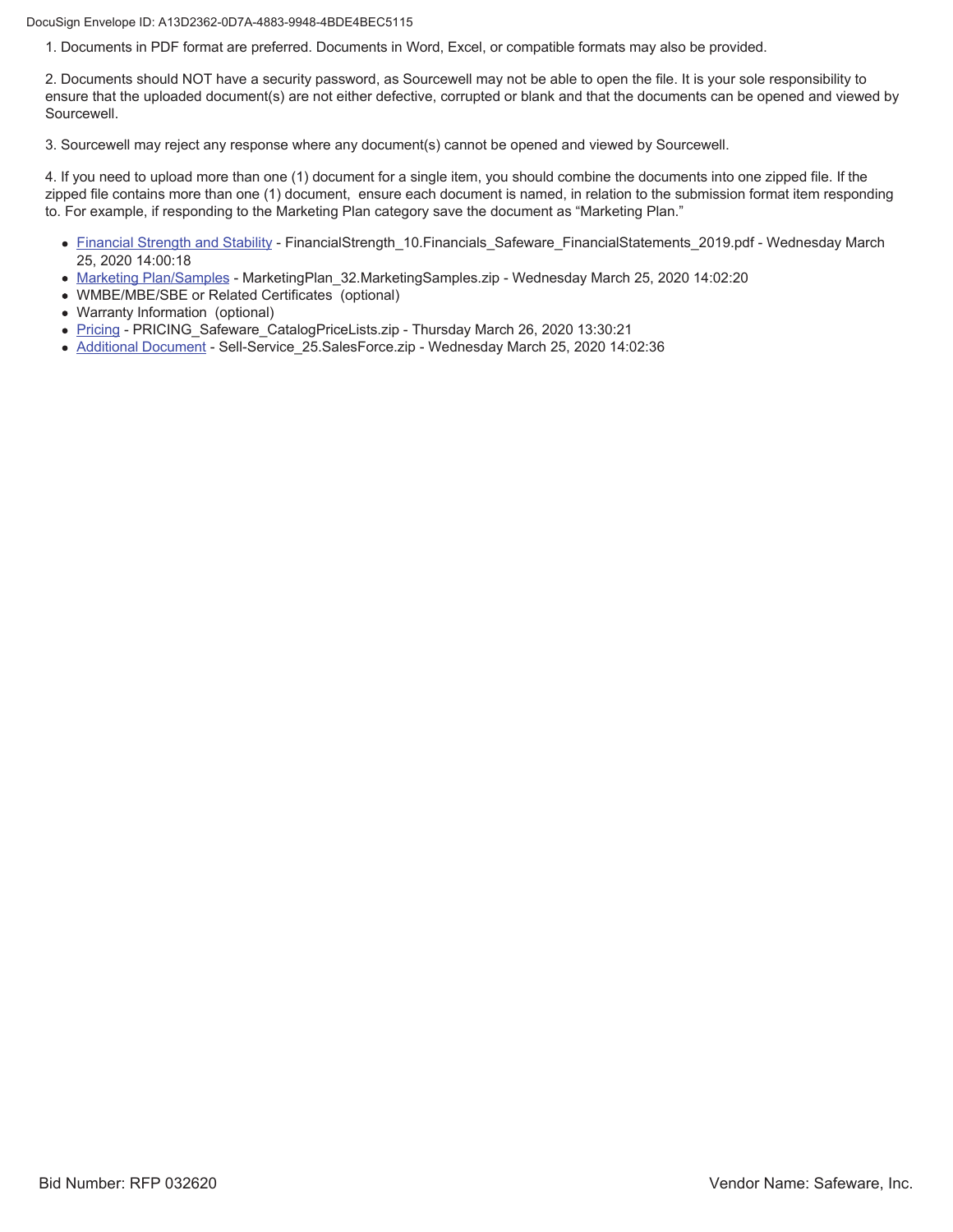#### **Proposers Assurance of Comp**

#### **PROPOSER ASSURANCE OF COMPLIANCE**

#### **PROPOSER'S AFFIDAVIT**

The undersigned, authorized representative of the entity submitting the foregoing proposal (the "Proposer"), swears that the following statements are true to the best of his or her knowledge.

- 1. The Proposer is submitting its proposal under its true and correct name, the Proposer has been properly originated and legally exists in good standing in its state of residence, the Proposer possesses, or will possess before delivering any products and related services, all applicable licenses necessary for such delivery to Sourcewell member agencies. The undersigned affirms that he or she is authorized to act on behalf of, and to legally bind the Proposer to the terms in this RFP and any resulting Contract.
- 2. The Proposer, or any person representing the Proposer, has not directly or indirectly entered into any agreement or arrangement with any other vendor or supplier, any official or employee of Sourcewell, or any person, firm, or corporation under contract with Sourcewell, in an effort to influence the pricing, terms, or conditions relating to this RFP in any way that adversely affects the free and open competition for a Contract award under this RFP; and, the Proposer has not participated in any collusion, or otherwise taken any action in restraint of free, competitive bidding in connection with the above named solicitation.
- 3. The contents of the Proposer's proposal have not been communicated by the Proposer or its employees or agents to any person not an employee or agent of the Proposer and will not be communicated to any such persons prior to the official opening of the proposals.
- 4. The Proposer has examined and understands the terms, conditions, scope, contract opportunity, specifications request, and other documents in this solicitation and affirms that any and all exceptions have been noted and included with the Proposer's Proposal.
- 5. The Proposer will, if awarded a Contract, provide to Sourcewell Members the /products and services in accordance with the terms, conditions, and scope of this RFP, with the Proposer-offered specifications, and with the other documents in this solicitation.
- 6. The Proposer agrees to deliver products and services through valid contracts, purchase orders, or means that are acceptable to Sourcewell Members. Unless otherwise agreed to, the Proposer must provide only new and first-guality products and related services to Sourcewell Members under an awarded Contract.
- 7. The Proposer will comply with all applicable provisions of federal, state, and local laws, regulations, rules, and orders.
- 8. The Proposer understands that Sourcewell will reject RFP proposals that are marked "confidential" (or "nonpublic," etc.), either substantially or in their entirety. Under Minnesota Statute §13.591, Subd. 4, all proposals are considered nonpublic data until the evaluation is complete and a Contract is awarded. At that point, proposals generally become public data. Minnesota Statute §13.37 permits only certain narrowly defined data to be considered a "trade secret," and thus nonpublic data under Minnesota's Data Practices Act.

The Proposer understands that it is the Proposer's duty to protect information that it considers nonpublic, and it agrees to defend and indemnify Sourcewell for reasonable measures that Sourcewell takes to uphold such a data designation.

 $\mathbb F$  By checking this box I acknowledge that I am bound by the terms of the Proposer's Affidavit, have the legal authority to submit this Proposal on behalf of the Proposer, and that this electronic acknowledgment has the same legal effect, validity, and enforceability as if I had hand signed the Proposal. This signature will not be denied such legal effect, validity, or enforceability solely because an electronic signature or electronic record was used in its formation. - Jessica Faulkner, Assistant Secretary, Safeware, Inc.

The Proposer declares that there is an actual or potential Conflict of Interest relating to the preparation of its submission, and/or the Proposer foresees an actual or potential Conflict of Interest in performing the contractual obligations contemplated in the bid.

**C** Yes **C** No